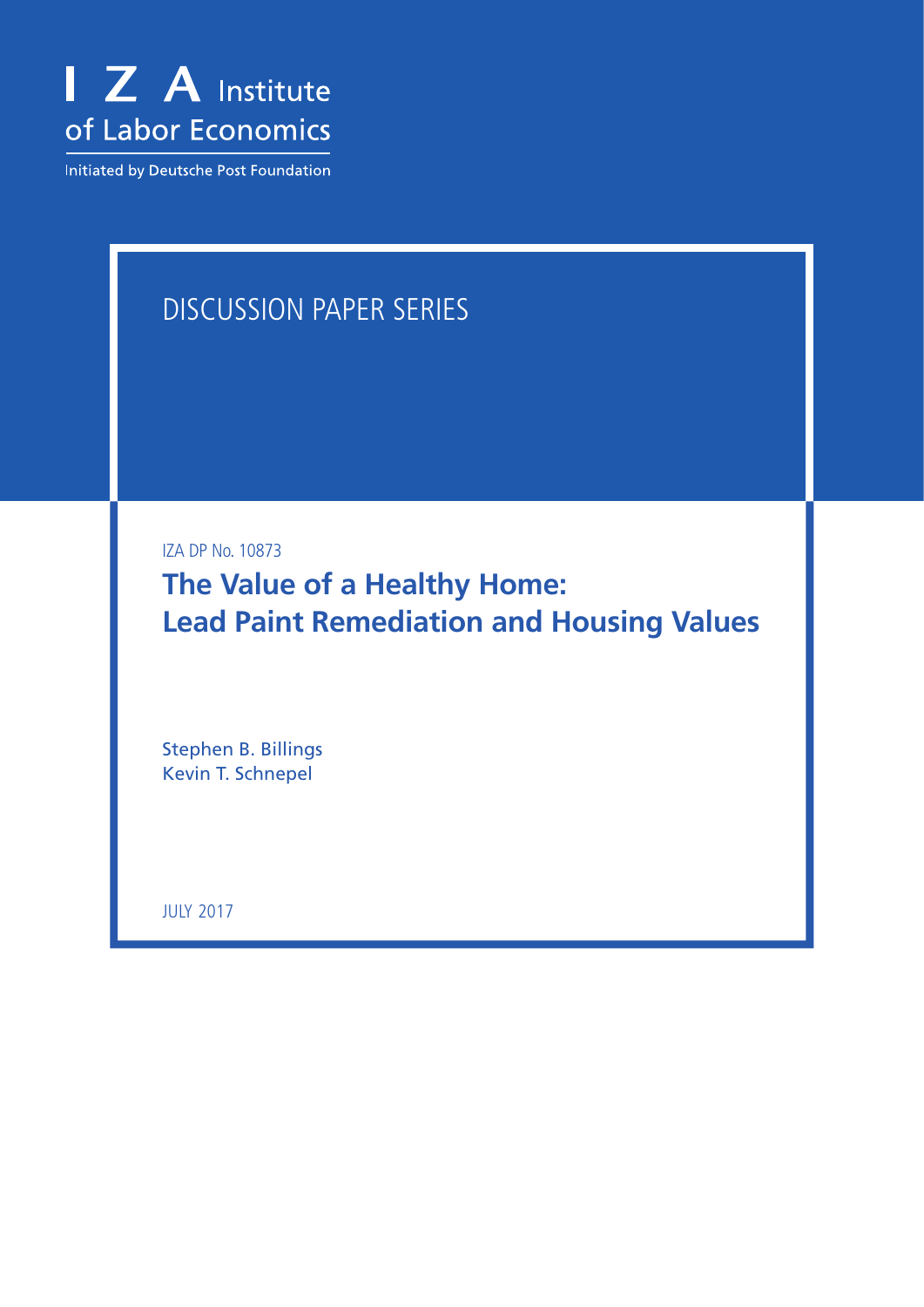

Initiated by Deutsche Post Foundation

## DISCUSSION PAPER SERIES

IZA DP No. 10873

**The Value of a Healthy Home: Lead Paint Remediation and Housing Values**

**Stephen B. Billings** *University of Colorado*

**Kevin T. Schnepel** *University of Sydney and IZA*

JULY 2017

Any opinions expressed in this paper are those of the author(s) and not those of IZA. Research published in this series may include views on policy, but IZA takes no institutional policy positions. The IZA research network is committed to the IZA Guiding Principles of Research Integrity.

The IZA Institute of Labor Economics is an independent economic research institute that conducts research in labor economics and offers evidence-based policy advice on labor market issues. Supported by the Deutsche Post Foundation, IZA runs the world's largest network of economists, whose research aims to provide answers to the global labor market challenges of our time. Our key objective is to build bridges between academic research, policymakers and society.

IZA Discussion Papers often represent preliminary work and are circulated to encourage discussion. Citation of such a paper should account for its provisional character. A revised version may be available directly from the author.

| IZA - Institute of Labor Economics                 |                                                      |             |  |
|----------------------------------------------------|------------------------------------------------------|-------------|--|
| Schaumburg-Lippe-Straße 5–9<br>53113 Bonn, Germany | Phone: +49-228-3894-0<br>Email: publications@iza.org | www.iza.org |  |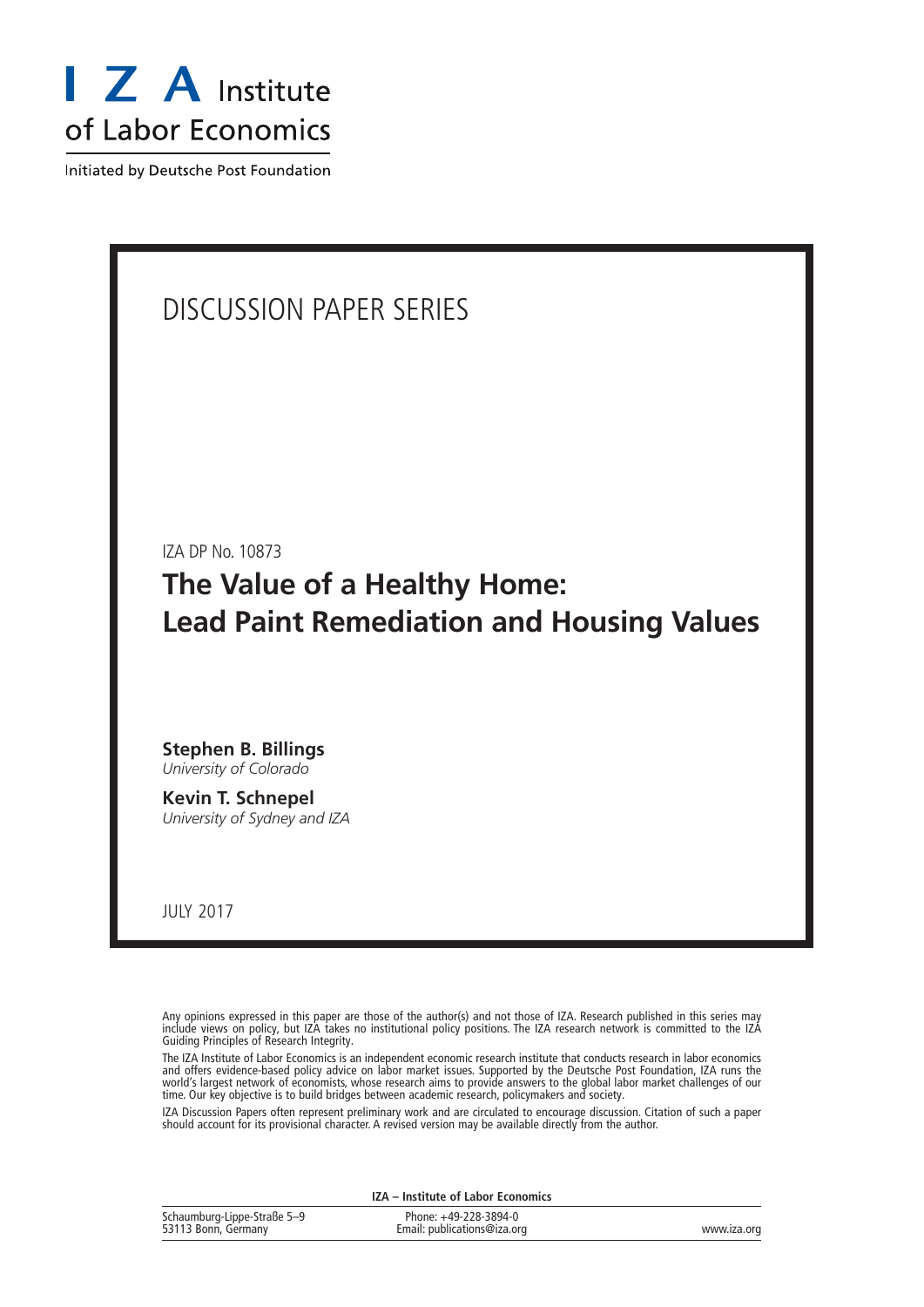# ABSTRACT

## **The Value of a Healthy Home: Lead Paint Remediation and Housing Values\***

The presence of lead paint significantly impairs cognitive and behavioral development, yet little is known about the value to households of avoiding this residence-specific environmental health risk. In this paper, we estimate the benefits of lead-paint remediation on housing prices. Using data on all homes that applied to a HUD-funded program in Charlotte, North Carolina, we adopt a difference-in-differences estimator that compares values among remediated properties with those for which an inspection does not identify a lead paint hazard. Results indicate large returns for public and private investment in remediation with each \$1 spent on lead remediation generating \$2.60 in benefits as well as a reduction in residential turnover.

| <b>JEL Classification:</b> | Q51, Q52, Q58, R21, R23, R31, I18                      |
|----------------------------|--------------------------------------------------------|
| Keywords:                  | lead paint exposure, lead hazard remediation, value of |
|                            | environmental health risk, urban environmental health  |

#### **Corresponding author:** Kevin T. Schnepel H04 – Merewether The University of Sydney NSW 2006 Australia E-mail: kevin.schnepel@sydney.edu.au

<sup>\*</sup> We thank Anna Aizer, Prashant Bharadwaj, Paul Gaggl, Ludovica Gazze, Scott Holladay, Heather Royer, Reed Walker as well as two anonymous referees and editor, Francisco Ferreira for helpful comments and edits. We are grateful to participants at the Urban Economics Association Meetings 2016 and the ASSA/AREUEA 2017 meetings for their comments/discussions. We would also like to thank Tena Ward and Ed Norman from the North Carolina Childhood Lead Poisoning Prevention Program; David Jacobs of National Center for Healthy Housing and Diana Adams of LeadSafe Charlotte.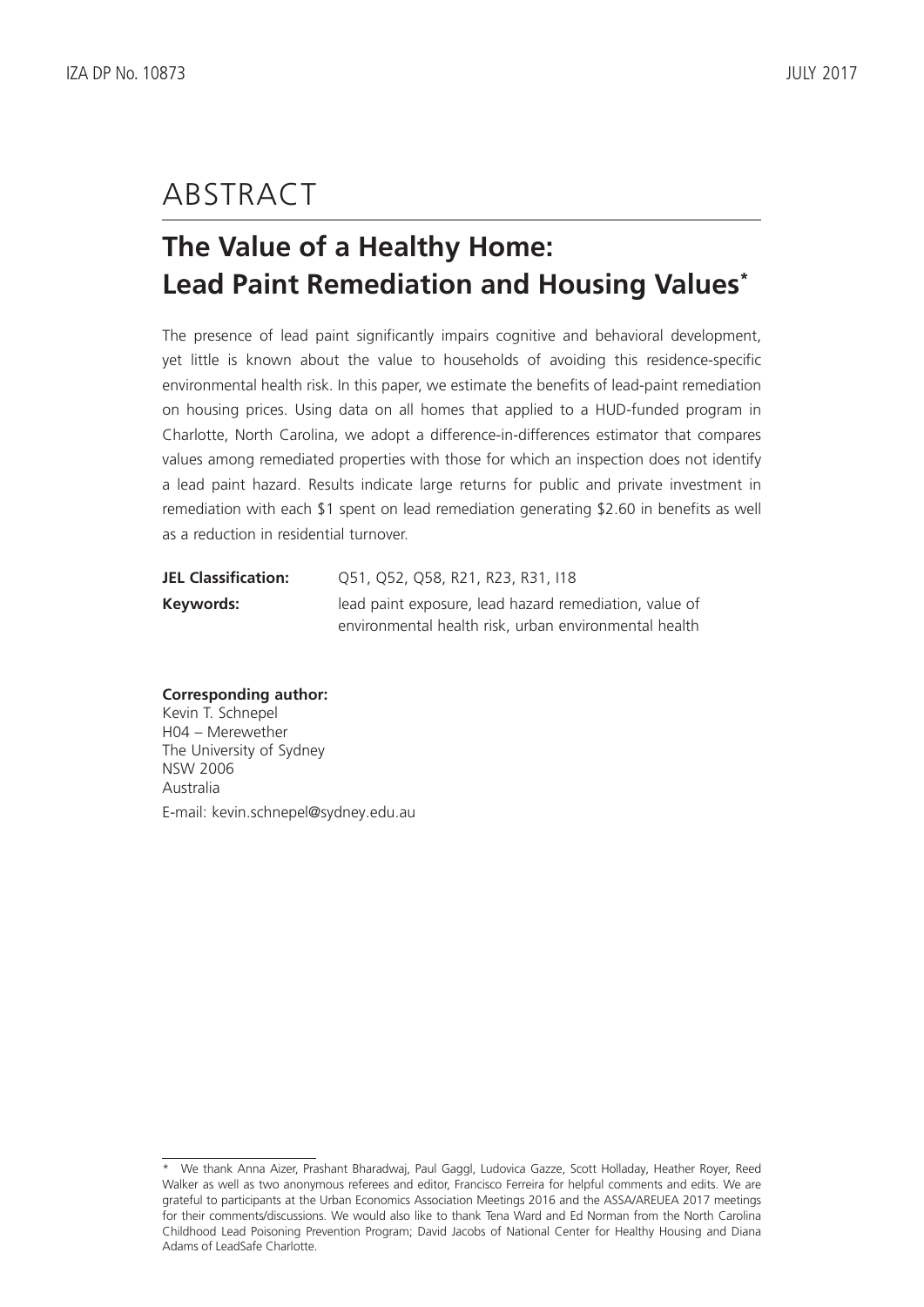### 1. Introduction

Residents of disadvantaged neighborhoods typically face an elevated risk of exposure to harmful environmental toxins due to an increased prevalence of key sources of pollution such as dilapidated homes, industrial activity and busy roads. One of the most pervasive sources of these toxins is lead paint in older residential structures.<sup>[2](#page-3-0)</sup> Recent work by [Aizer et al.](#page-19-0) [\(2016\)](#page-19-0), [Zhang et al.](#page-21-0) [\(2013\)](#page-21-0), and [Miranda et al.](#page-20-0) [\(2007\)](#page-20-0), find detrimental effects of childhood exposure to lead paint hazards on a number of education outcomes.<sup>[3](#page-3-1)</sup> Beyond the effects of lead pollution on child health and development, the presence of lead may impact neighborhoods through its capitalization in housing values and the sorting of residents to/away from homes with lead paint. As a result, the presence of lead is likely an important mechanism contributing to the profound relationship between neighborhood of birth and later economic wellbeing [\(Chetty](#page-19-1) [et al.](#page-19-1) [2016,](#page-19-1) [Chetty and Hendren](#page-19-2) [2016,](#page-19-2) [Chetty et al.](#page-19-3) [2014\)](#page-19-3).

A growing set of papers in environmental economics use hedonic methods to estimate the capitalization of environmental disamenitites into housing prices. Exposure to toxins through poor air quality [\(Chay and Greenstone](#page-19-4) [2005\)](#page-19-4), EPA Superfund sites [\(Gamper-Rabindran](#page-20-1) [and Timmins](#page-20-1) [2013,](#page-20-1) [Greenstone and Gallagher](#page-20-2) [2008\)](#page-20-2), Toxic Release Inventory (TRI) facilities [\(Currie et al.](#page-20-3) [2015,](#page-20-3) [Mastromonaco](#page-20-4) [2015,](#page-20-4) [Sanders](#page-21-1) [2012\)](#page-21-1), and other polluted areas [\(Davis](#page-20-5) [2004,](#page-20-5) [Leggett and Bockstael](#page-20-6) [2000\)](#page-20-6) are associated with lower housing values. Due to the endogenous sorting of lower income families toward affordable neighborhoods with higher health risks [\(Banzhaf and Walsh](#page-19-5) [2008,](#page-19-5) [Kahn](#page-20-7) [2000\)](#page-20-7), research that estimates the housing-price capitalization of environmental disamenities typically adopts quasi-experimental research designs based on information shocks or discontinuities in selection criteria for environmental cleanup.

This paper contributes to this literature by providing estimates of the value of residential lead exposure risk and the benefits of lead remediation programs. Since the primary source of this health risk is limited to specific structures, we are able to compare the estimated capitalized benefits directly with the actual costs of remediation. The remediation program we evaluate is one of the most common ways in which the federal government addresses lead hazards in homes across the United States. Since 1998, the U.S. Department of Housing and Urban Development (HUD) has provided more than \$1.2 billion in grants through its Lead Hazard Control Program to target high exposure risk homes occupied by lower income residents.<sup>[4](#page-3-2)</sup> We focus on one of these HUD-funded programs, LeadSafe Charlotte, which remediated over 2,000 parcels between 1998 and 2014 in Charlotte, North Carolina.

<span id="page-3-0"></span><sup>&</sup>lt;sup>2</sup>The National Survey of Lead and Allergens in Housing estimated that 38 million housing units in the United States (40 percent of all housing units) contained lead paint and approximately 24 million had significant lead paint hazards [\(Jacobs et al.](#page-20-8) [2002\)](#page-20-8).

<span id="page-3-1"></span><sup>&</sup>lt;sup>3</sup>See [EPA](#page-20-9) [\(2013\)](#page-20-9) for a comprehensive review of the vast literature documenting the effects of lead exposure on cognitive and behavioral outcomes.

<span id="page-3-2"></span><sup>&</sup>lt;sup>4</sup>Totals allocated to the Lead Hazard Control Program were drawn from annual funding announcements available from <https://www.federalregister.gov> [accessed 6 November 2015].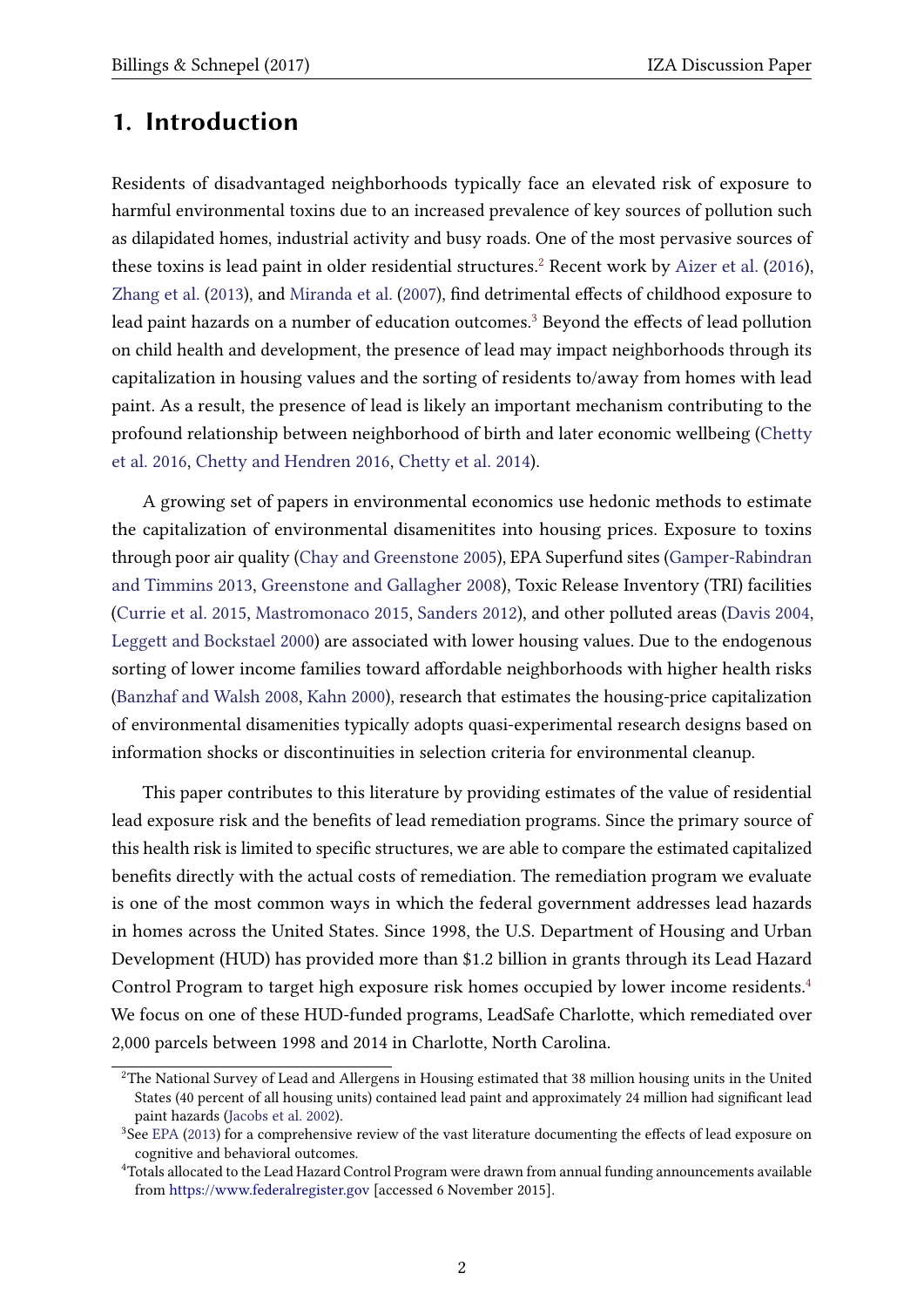We combine administrative data from LeadSafe Charlotte with county assessor parcel records and use a difference-in-difference research design to evaluate the effect of lead paint hazard remediation on property values. In order to construct a relevant control group of properties, we exploit the fact that approximately 30% of applicants to LeadSafe Charlotte believed they were at risk for lead paint but were found to be safe from lead after the LeadSafe inspection.[5](#page-4-0) Among the LeadSafe applicants, we are able to incorporate 959 parcels with lead remediation and 400 parcels with no remediation into our difference-in-difference estimates. Remediated and non-remediated parcels have similar housing price trends and structural attributes prior to the lead inspection date and tend to locate in similar or even the same neighborhoods.

We exploit a sharp change in expected exposure risk at the parcel-level, a similar approach as taken by recent studies focusing on information and exposure shocks through the Environmental Protection Agency's Toxic Release Inventory program [\(Currie et al.](#page-20-3) [2015,](#page-20-3) [Mastromonaco](#page-20-4) [2015,](#page-20-4) [Sanders](#page-21-1) [2012\)](#page-21-1). Our setting is somewhat different from previous studies in that the perceived lead exposure risk changes for both treatment and control parcels in our primary empirical strategy. However, the change in perceived exposure risk should be much larger for treatment parcels due to pre-inspection differences. Remediated properties are likely to have other unobserved attributes (e.g. prior lead exposure cases and deteriorating paint) related to lead exposure risk that will be capitalized into pre-inspection home prices. Due to these unobserved differences, remediated properties will experience a larger drop in the perceived risk of exposure associated with the property. We also expect larger benefits associated with remediation from its role as an information shock to future homebuyers. While all prior lead paint inspection results are required to be disclosed at the time a home is under contract, we expect remediation to be revealed prior to this stage.<sup>[6](#page-4-1)</sup> Remediation is easily observable to potential buyers since LeadSafe Charlotte reports a list of remediated homes but does not disclose any information about other applicant parcels.<sup>[7](#page-4-2)</sup> Moreover, the remediation process is conspicuous since it requires signage around the outside of the home about the presence of lead, plastic sealing of the house, and workers with protective suits and respirators.

Comparing changes in property values between LeadSafe applicant properties which receive remediation and those which do not, we find a large and statistically significant effect of lead remediation on housing values. In our preferred model, the capitalized benefits of

<span id="page-4-0"></span><sup>&</sup>lt;sup>5</sup>Home owners may have applied due to previous elevated blood lead tests at their home or due to the belief that existing paint contained lead. In both cases, control group parcels were found to have paint that did not contain lead or had lead based paint that was not at risk to transfer lead to residents and thus labelled "safe from lead".

<span id="page-4-1"></span><sup>6</sup>Lead paint disclosure laws dictate the disclosure of prior lead paint inspections at the time a home is under contract for purchase and allow potential homebuyers to conduct further inspections or request lead remediation as a condition of sale.

<span id="page-4-2"></span><sup>7</sup>The homepage for the LeadSafe Charlotte program [\(http://charmeck.org/city/charlotte/nbs/housing/pages/](http://charmeck.org/city/charlotte/nbs/housing/pages/leadbasedpaint.aspx )) [leadbasedpaint.aspx\)](http://charmeck.org/city/charlotte/nbs/housing/pages/leadbasedpaint.aspx )) [accessed 8 June 2016] advertises a link to a document listing remediated properties.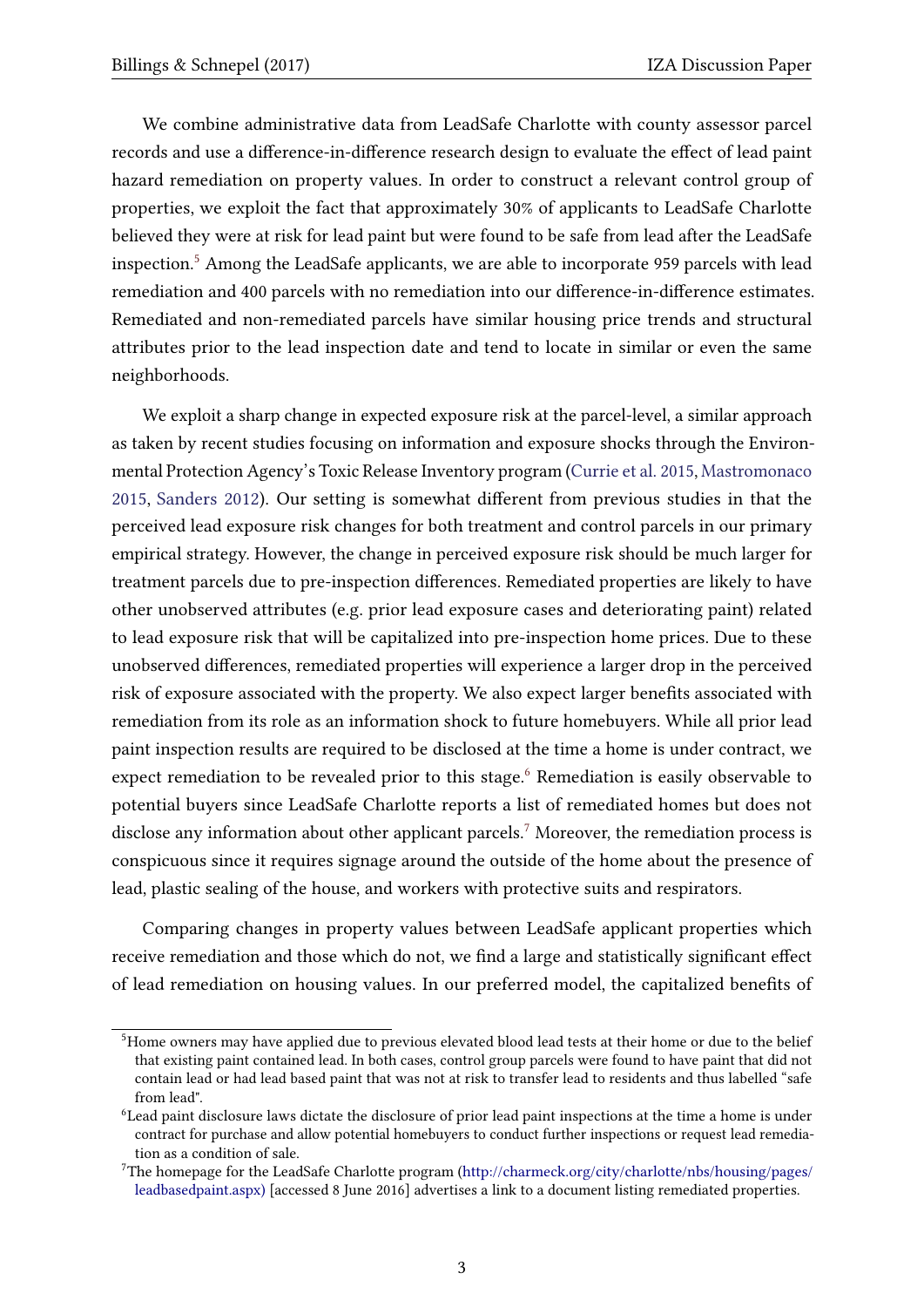lead remediation are \$26,270, or 32%, of the average sales price in our LeadSafe applicant sample. Accounting for the capitalization of home improvements (\$7,350) that coincide with remediation and the average cost of lead remediation in our dataset (\$7,291), we estimate a net benefit of about \$11,629 per home or a return on investment of 160%.<sup>[8](#page-5-0)</sup> The large net benefits of lead remediation are consistent with prior environmental risk research which documents a larger decline in sales price than the capitalized value of insurance premiums for properties located within a flood zone after major storms [\(Bin and Landry](#page-19-6) [2013,](#page-19-6) [MacDonald](#page-20-10) [et al.](#page-20-10) [1987\)](#page-20-10). In our case, the presence of lead paint generates uncertainty in both the risk of exposure as well as the costs of remediation. Robustness checks that include repeat sales models, alternative control groups and controls for neighborhood trends and schools confirm our main results. Additionally, falsification tests using dates prior to lead inspection or using nearest-parcel neighbors as our treatment and control properties generate no effects from lead-paint remediation. Decomposing our effects suggests that about 30% of our capitalized benefits from lead remediation are likely due to property improvements that may be part of the lead remediation process and no evidence that lead inspections themselves impact home values. Finally, we find that homeowners are less likely to sell their homes after lead remediation, consistent with a story of decreased neighborhood turnover after the removal of lead.

Overall, our estimates imply that the presence of lead pollution significantly depresses housing prices in neighborhoods with older housing stock. The contribution of this pollutant to housing value is larger than recent estimates of the effects of an opening of a large toxic industrial plant within one mile of a residential property[—Currie et al.](#page-20-3) [\(2015\)](#page-20-3) and [Mastromonaco](#page-20-4) [\(2015\)](#page-20-4) find a decrease of 11% (approximately \$15,000 to \$40,000). Beyond property improvements as part of lead remediation, our larger estimates of an increase over 20% may be explained by differences in the information about residential toxins available to homebuyers: the impact of lead exposure on childhood development is widely recognized and the risks are quite salient during property transactions due to disclosure laws, while the detrimental effects of polluting plants is less understood and it is difficult to determine residential exposure risk.

Recent studies find large cognitive and behavioral benefits associated with interventions following elevated blood lead levels that trigger lead paint hazard remediation [\(Billings and](#page-19-7) [Schnepel](#page-19-7) [2015\)](#page-19-7), and from policies requiring landlords to obtain "lead-safe" certificates [\(Aizer](#page-19-0) [et al.](#page-19-0) [2016\)](#page-19-0). Our findings suggest that lead paint hazard remediation is also associated with large capitalized wealth benefits for lower-income homeowners who qualify for federallyfunded programs which reduce residential lead exposure. The large estimated net benefits of the LeadSafe Charlotte program are likely generalizeable to other cities given that the federal government provides regulations and funding for the identification of lead exposure risk through lead testing as well as reducing lead risk through lead remediation.

<span id="page-5-0"></span><sup>8</sup>Our costs of remediation do not include the costs of inspection, which average about \$650 for the LeadSafe program.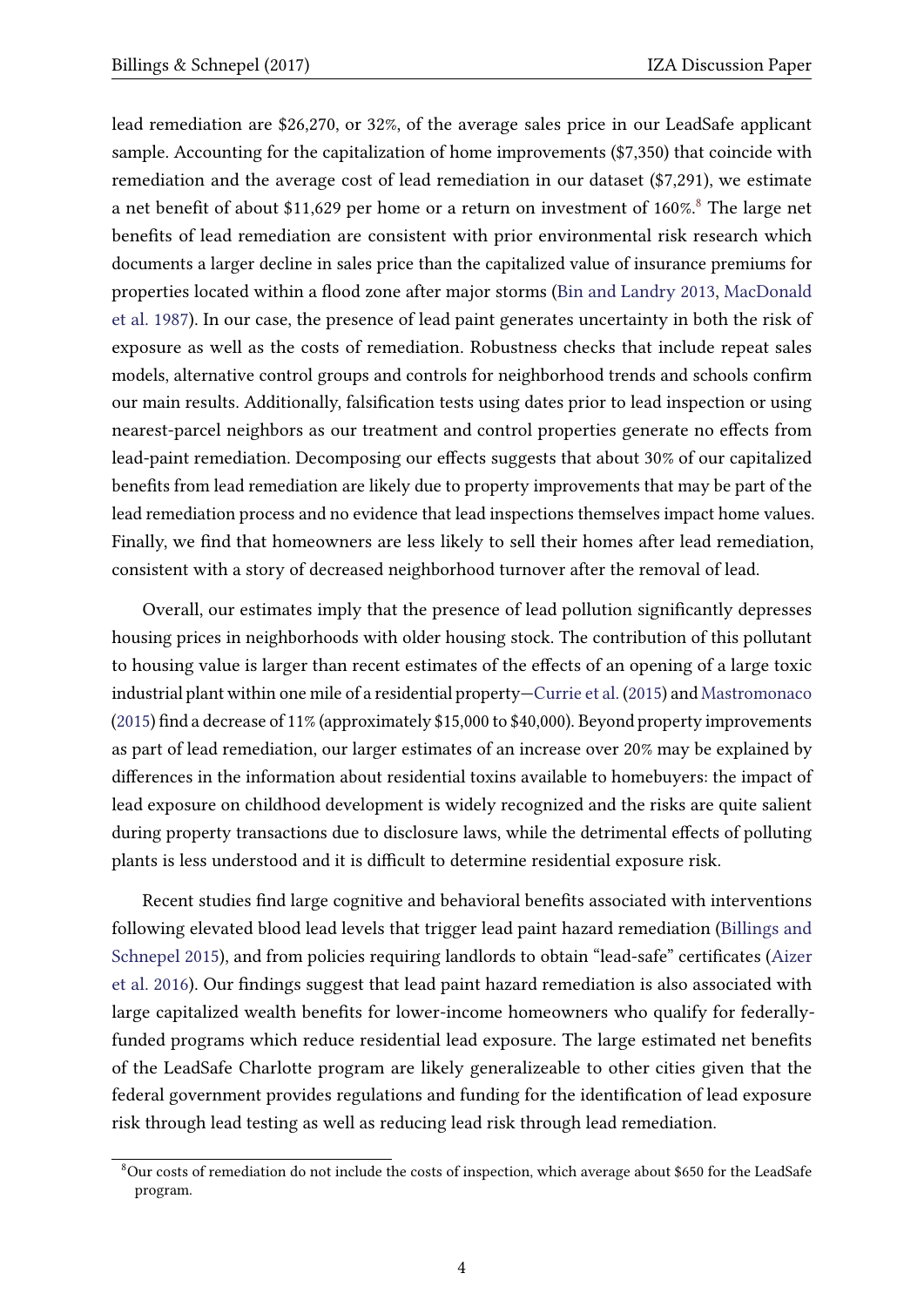The remainder of the paper is structured as follows: Section [2](#page-6-0) describes the LeadSafe Charlotte program and our data. Section [3](#page-9-0) outlines our empirical strategy to identify causal effects of remediation. Section [4](#page-13-0) presents and discusses estimated effects on property values and other outcomes. Finally, Section [5](#page-18-0) provides some concluding remarks and a further discussion of our results.

### <span id="page-6-0"></span>2. LeadSafe Program and Data

Lead was commonly used as an additive in residential paint starting in the late 19th century. Several lead paint manufacturers began to voluntarily reduce the lead content in the 1950s due to increasing public attention regarding health risks, but lead paint was not effectively banned in the United States until 1978 when the Consumer Product Safety Commission lowered the amount of allowable lead in paint to 0.06% [\(ATSDR](#page-19-8) [1988\)](#page-19-8). The presence of lead in paint contributes to human exposure primarily through lead dust, which is ingested by small children through hand-to-mouth activity or directly inhaled as particulates.<sup>[9](#page-6-1)</sup>

In the early 1990s, a series of medical studies and a report by the U.S. Department of Housing and Urban Development (HUD) documented the pervasive and serious health threats of lead paint to children. HUD estimated that two-thirds of homes built before 1980 contained lead paint [\(Lueck](#page-20-11) [1991\)](#page-20-11).<sup>[10](#page-6-2)</sup> In response to this evidence, HUD began awarding grants to assist state and local governments with the control of lead paint hazards in lower-income, privatelyowned homes.[11](#page-6-3) In 1996, Section 1018 of the Residential Lead-Based Paint Hazard Reduction Act (Title X) mandated that sellers of homes must disclose the presence of lead hazards as well as provide any prior tests for lead in the home. Disclosure of lead hazards occurs at the time a home is under contract for purchase and may not be known during the initial home search. Recent research does not find an impact of the Title X disclosure law on housing prices [\(Bae](#page-19-9)  $2016$ , [Zhao](#page-21-2)  $2016$ ), but [Bae](#page-19-10) ( $2012$ ) finds an increase in the probability that a homebuyer has a property tested for lead and [Zhao](#page-21-2) [\(2016\)](#page-21-2) finds that Title X lead disclosure laws are associated with families relocating to new homes, greater lead mitigation and reductions in blood lead levels among children in rental properties.

Starting in 1998, LeadSafe Charlotte began providing lead remediation under the HUD Lead-Based Paint Hazard Control (LHC) grant program. Consistent with guidelines of grant funding, remediation from LeadSafe is available to owners of a property built before 1978

<span id="page-6-1"></span> $^9$ [Jacobs et al.](#page-20-8) [\(2002\)](#page-20-8), [Brown et al.](#page-19-11) [\(2006\)](#page-19-11), and [Lanphear et al.](#page-20-12) [\(1999\)](#page-20-12) provide evidence that lead dust is the primary means of lead paint exposure. Lead is also found in soil outside residences from exterior paint sources and settled particulates from air pollution prior to the phase-out of leaded gasoline.

<span id="page-6-2"></span><sup>&</sup>lt;sup>10</sup>While lead paint is a widespread problem, the mere presence of lead paint in a home is not always a hazard and most children live safely in these homes and apartments.

<span id="page-6-3"></span><sup>&</sup>lt;sup>11</sup>Public housing was addressed separately in 1971 through the Lead-Based Poisoning Prevention Act.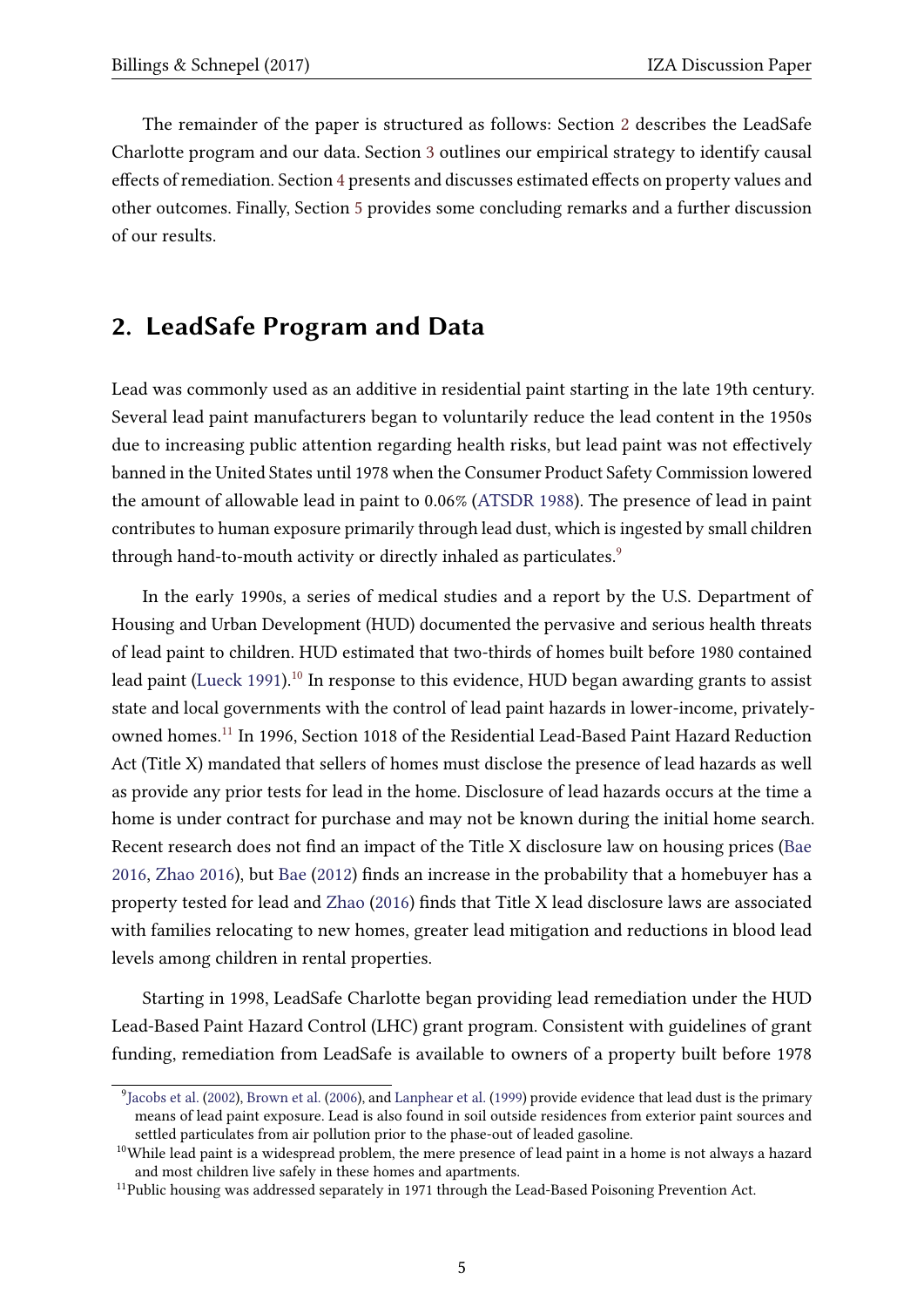who meet certain income eligibility requirements and have children under six years of age.<sup>[12](#page-7-0)</sup> Eligible property owners may apply to the LeadSafe program if they suspect that lead is present inside or outside the home. Almost all applicants are eligible since program administrators discourage individuals from applying if they do not meet eligibility criteria. After receiving an eligible applicant, LeadSafe contracts for a lead inspection of the home. In years where a home is not inspected due to limited grant funds, inspection of the parcel is delayed to the following year.

A residential lead inspection first involves determining whether lead is present and then whether lead exposure is possible. In this context, the lead inspection labels a home as "safe from lead" or "in need of lead mitigation". Lead inspections involve systematically testing all window sills, door frames and other areas in the home with deteriorating paint or potential for lead dust. Any lead interior surface test concentration of greater than the HUD-recommended limit of 250 micrograms per square foot ( $\mu$ g/ft<sup>2</sup>) or soil area in excess of 400 micrograms per gram ( $\mu$ g/g) represents a lead hazard and generates a recommendation of remediation.<sup>[13](#page-7-1)</sup> Lead dust is always removed through remediation but existing lead paint may be sealed if the area does not involve moving parts (e.g. wall, ceiling). In many cases, areas with old and deteriorating paint have to be removed. The replacement of windows and doors is the most common type of remediation. For our purposes, we simplify our main analysis to two distinct groups: Our treatment group consists of all homes in which the inspection triggered the need to remove lead paint hazards; our control group includes parcels determined "safe from lead" by the LeadSafe-contracted inspector.

Approximately 70% of applicants are assigned to our treatment group and we are able to incorporate 959 treatment parcels and 400 control parcels.<sup>[14](#page-7-2)</sup> This non-trivial portion of applicants that are determined to be "safe from lead" stems from the fact that the presence of lead paint does not always translate to lead exposure risk as well as the fact that about twothirds of homes built before 1980 contain lead paint [\(Lueck](#page-20-11) [1991\)](#page-20-11). The 30% of applicants without lead remediation represent a reasonable control group since, by completing applications, both our treatment and control groups believed their homes may contain lead paint hazards.

Since 1998, LeadSafe Charlotte has received over \$17 million dollars from HUD to reduce lead paint hazards in more than 2,000 homes within Charlotte-Mecklenburg County. Information about the LeadSafe Charlotte program was obtained through grant reporting records from program administrators, which includes records on all parcels inspected and remediated from 1998-2014. The average total cost of remediation among our treated parcels was \$7,291.

<span id="page-7-0"></span><sup>&</sup>lt;sup>12</sup>The income eligibility requirement states that the property owner must have a household income no greater than 80% of the median income for the household size.

<span id="page-7-1"></span> $<sup>13</sup>$ Ideally, we could use inspection information on lead concentration to implement a regression discontinuity</sup> design but unfortunately individual lead inspection reports are not available.

<span id="page-7-2"></span><sup>&</sup>lt;sup>[1](#page-22-0)4</sup>The treatment and control parcels span the time frame of data and Figure 1 provides counts for treatment and control groups by LeadSafe inspection year.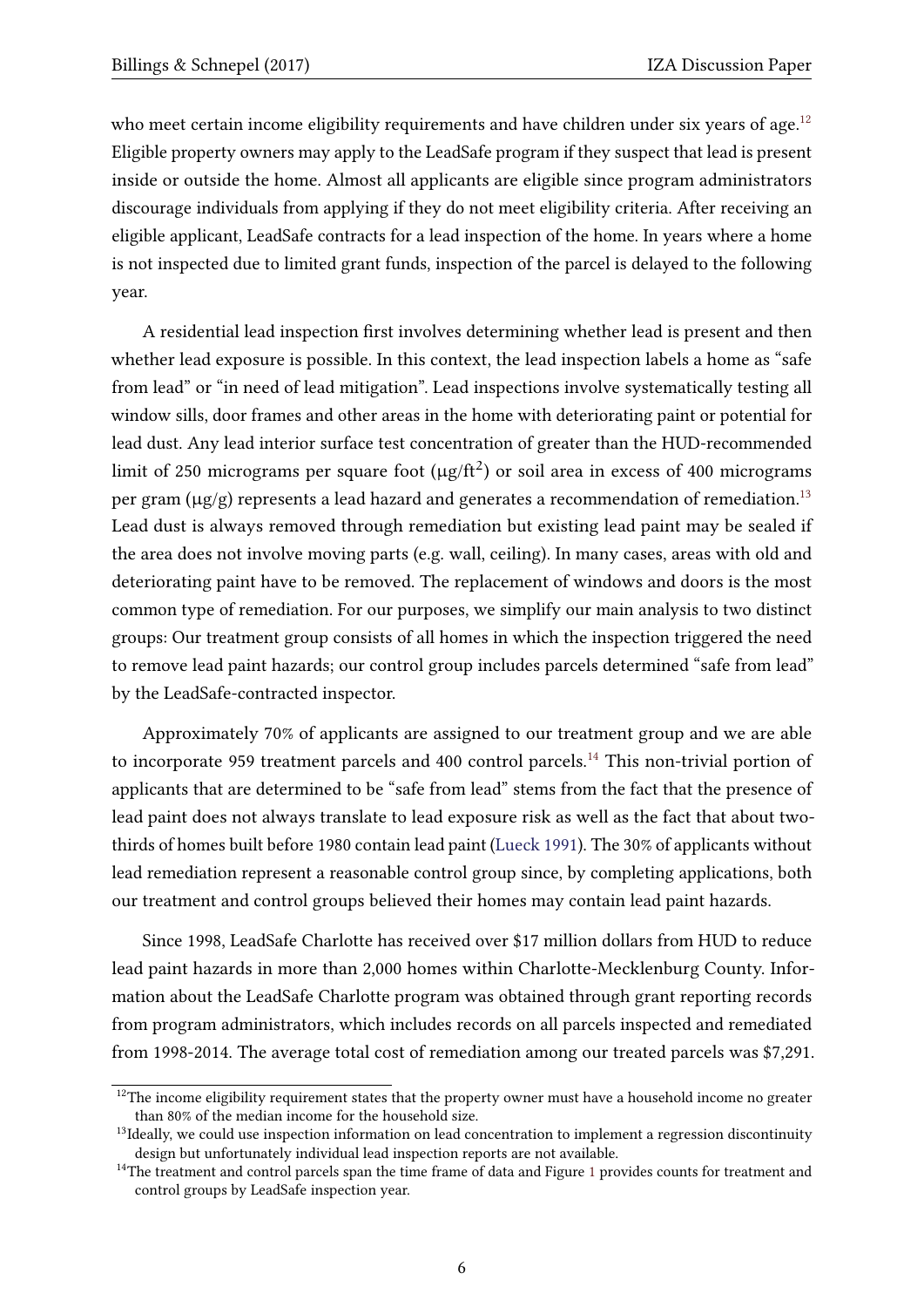Based on conversations with LeadSafe Charlotte, remediation in our sample typically involved removing and replacing windows and doors; painting or installing siding on the exterior of homes; and repairing doors to avoid chipping within the door frame when opening and closing.

To estimate the effects of remediation on property values, we combine the LeadSafe Charlotte data using residential addresses with the complete assessor's records for Mecklenburg County, NC which encompasses all of Charlotte. This dataset provides information on detailed structural attributes and complete sales records from 1995 through 2014 for the full population of residential parcels in the county. We limit our analysis to single-family parcels and sales that involve arm's-length transactions.<sup>[15](#page-8-0)</sup> We augment this parcel data with county building permits for all home renovations.[16](#page-8-1) This database allows us to incorporate information on housing stock and neighborhoods, directly accounting for some degree of home maintenance that may be correlated with lead exposure. This parcel database allows us to generate variables for prior home renovations, age, and housing structural attributes.

We also incorporate blood lead screening data from the state of North Carolina to provide another measure of lead exposure risk. North Carolina requires all children participating in Medicaid or the Special Nutrition Program for Women, Infants and Children (WIC) to be screened for lead at one or two years of age. Other children are screened if a parent responds "yes" or "don't know" to any of the questions on a Centers for Disease Control (CDC) Lead Risk Assessment Questionnaire. Lead screening is commonplace with approximately 25% of children living in Mecklenburg County receiving a blood lead test by age 6.[17](#page-8-2) The blood lead surveillance data contains the following information: a child's name, birth date, test date, blood lead level (BLL), type of test, and home address.<sup>[18](#page-8-3)</sup> We use the blood lead screening data to incorporate information on the level of lead in the home prior to lead remediation, but are limited by the fact that lead test results occurred for children living in only 526 out of our 1,359 LeadSafe applicant properties.<sup>[19](#page-8-4)</sup>

Table [1](#page-25-0) provides summary statistics for all parcels in the county as well as our main estimation sample of LeadSafe applicants by those remediated and those labeled "safe from

<span id="page-8-0"></span><sup>&</sup>lt;sup>15</sup> We focus on single-residence parcels due to the limited number of multi-family parcels sold during this time period as well as the fact that lead remediation often occurred for a subset of units within an apartment complex. As is typical with most county parcel records, we cannot always identify the specific type of transaction, so we exclude transactions with excessively low prices (<\$10,000) and missing property attributes to address this concern.

<span id="page-8-1"></span> $16$ Our database of building permits is useful for identifying larger scale renovations (anything that costs more than \$5,000 or involves structural, mechanical, electrical or plumbing work), but does not include most lead remediations, which are regulated and permitted through other local government agencies

<span id="page-8-2"></span> $17$ This statistic is based on 2002 lead surveillance data from the NC Environmental Health division of the Department of Public Health and available online at [http://ehs.ncpublichealth.com/hhccehb/cehu/lead/resources.htm.](http://ehs.ncpublichealth.com/hhccehb/cehu/lead/resources.htm)

<span id="page-8-3"></span><sup>&</sup>lt;sup>18</sup>The limit of detection for lead in blood as analyzed by the North Carolina State Laboratory is 1 microgram per deciliter ( $\mu$ g/dL), and all children whose blood lead levels are below this level of detection are assigned this minimum value. Blood lead levels are stored in the NC database as integer values only.

<span id="page-8-4"></span><sup>&</sup>lt;sup>19</sup>When we include BLL values as control variables in later regressions, we set missing values to zero for parcels without BLL tests and include a dummy for missing BLL test.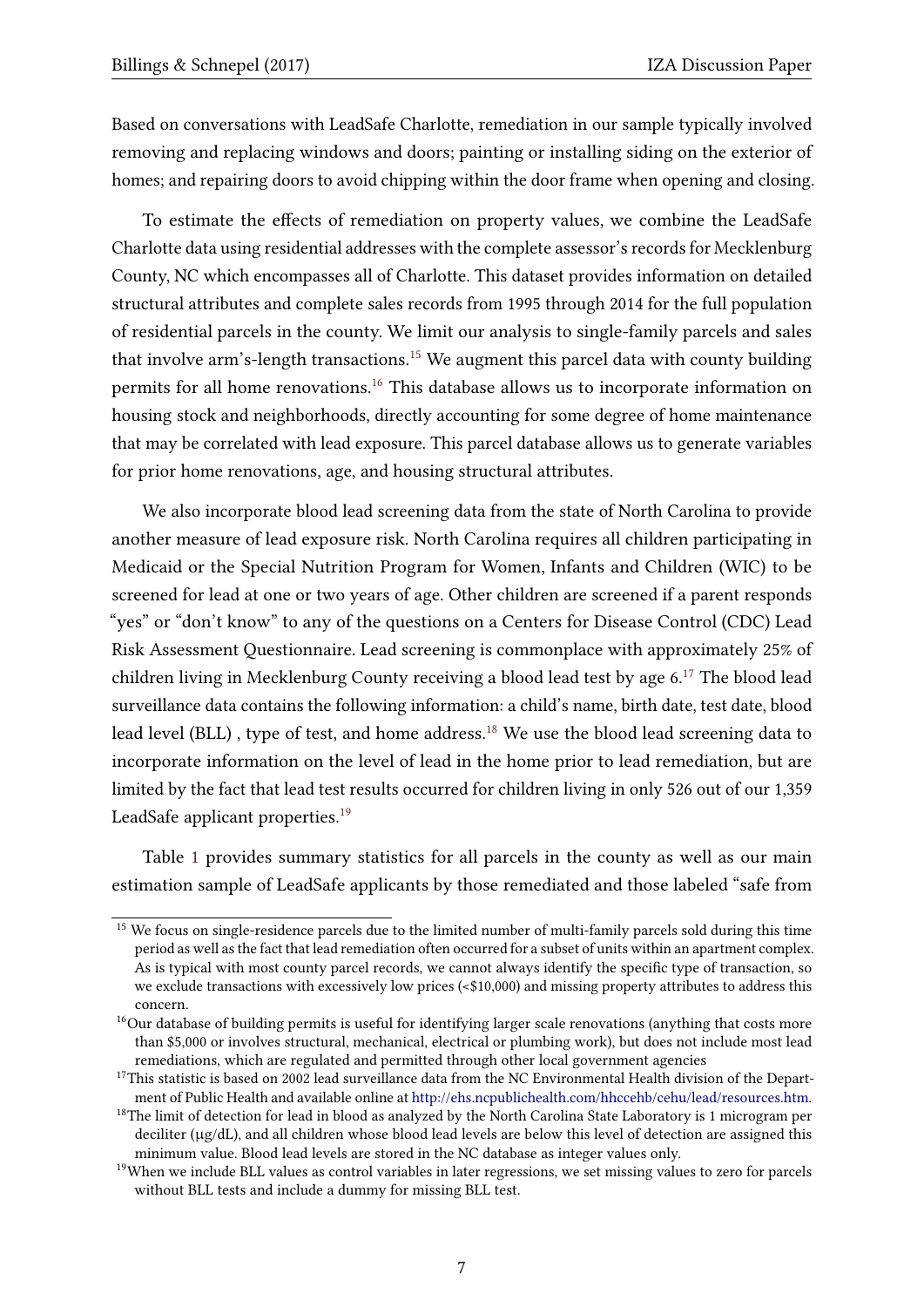lead" following an inspection. The average parcel in Charlotte-Mecklenburg has a considerably higher sales price; more bathrooms, living area, and lot size; shorter distance to the CBD; and lower BLL tests. The fact that homes with high lead risk are located in poorer, older neighborhoods is consistent with both the presence of lead in homes built before 1978 as well as the sorting of homebuyers to more affordable homes in neighborhoods with higher environmental risk. Since outcomes in this table reflect both pre and post remediation, these summary statistics simply provide a sense of the scale of home prices, renovations, the likelihood of property sale and lead exposure risk for our sample of LeadSafe applicants. Our treatment and control groups are similar in terms of parcel and neighborhood attributes, but sales price for treatment properties are lower. We later show that lower sales prices for remediated properties are due to pre-inspection price differences across Leadsafe properties that likely reflect differences in expected lead exposure risk.

Since one may be concerned that treatment parcels are concentrated in certain neighborhoods while control parcels are in different neighborhoods, and this may be symptomatic of different neighborhood unobservables, we examine the spatial distribution of treatment and control parcels. Appendix Figure [A1](#page-33-0) provides the distribution of distances between parcels for three groups: 1) lead-remediated parcels to other lead-remediated parcels; 2) lead-remediated to non-lead-remediated parcels and 3) all parcels to all other parcels. From this figure, we see that lead-remediated and non-remediated parcels are substantially more spatially concentrated than the general distribution of all parcels. Furthermore, the joint spatial distribution of leadremediated and non-remediated parcels is almost identical to that of the spatial distribution of lead-remediated parcels, indicating that our treatment and control parcels are spatially concentrated in the same neighborhoods. One additional matter is that applicant parcels that sold after inspection may be different than those that sold prior to inspection or did not sell at all. Appendix Table [A1](#page-34-0) provides parcel and neighborhood attributes for three groups: all applicants with property sales (our estimation sample); all applicants with sales post inspection; and applicant homes never sold (and thus not in our estimation sample). These three groups appear similar in both property attributes as well as neighborhood characteristics.

#### <span id="page-9-0"></span>3. Empirical Framework

Linking LeadSafe administrative data with county parcel records, we empirically estimate the impact of lead exposure risk on neighborhoods through its capitalization in housing prices. Given the well-known detrimental effects of lead on childhood development, homebuyers will pay substantial premiums for remediated properties or newer neighborhoods to avoid a high (or uncertain) risk of exposure within older properties. To estimate the impact of lead exposure risk on property values, we need a measure of exposure that entails salient information to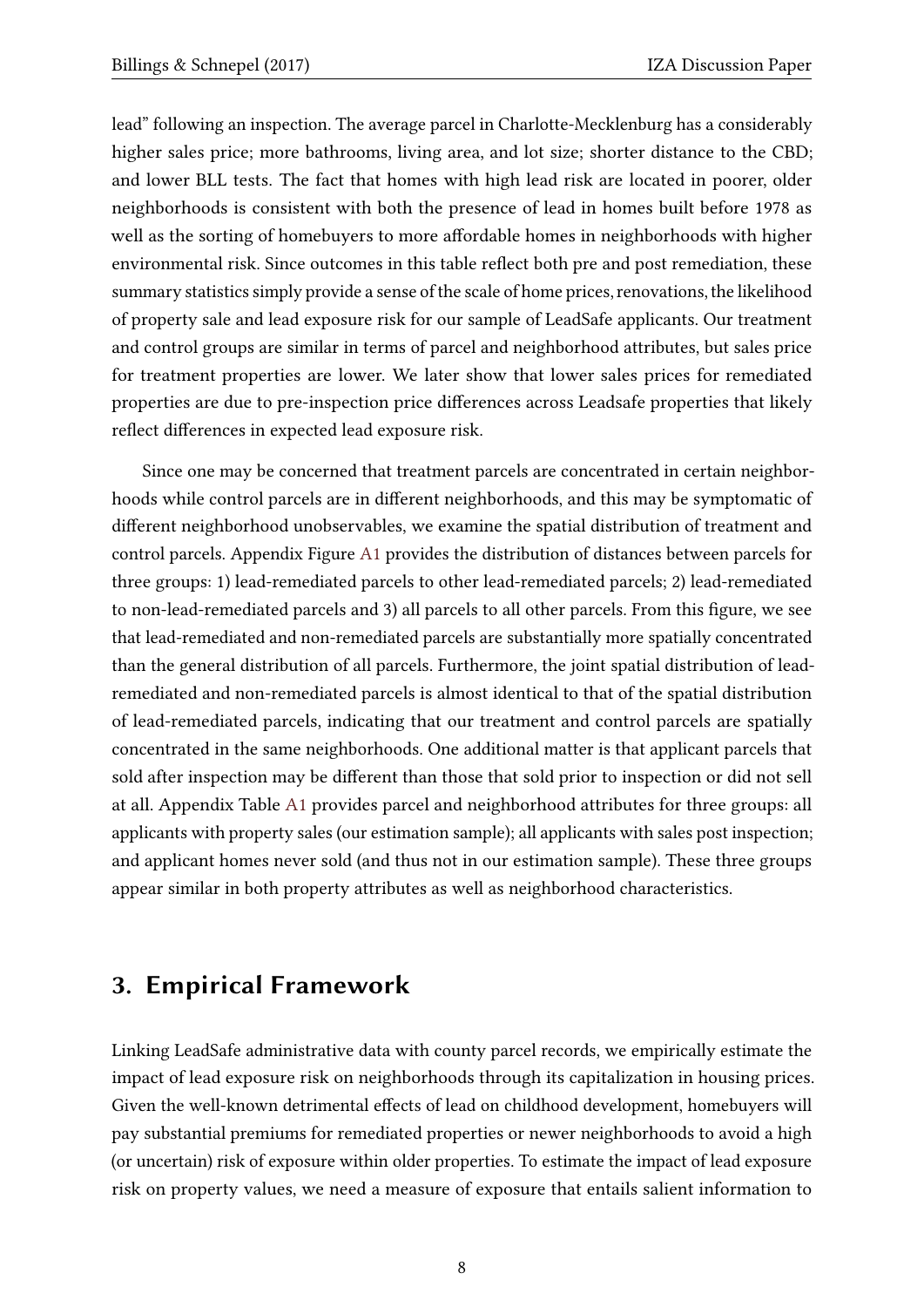a homebuyer such as a lead-paint remediation event or the disclosure of information about blood test results indicating high levels of exposure.

Our analysis focuses on substantial changes in lead exposure risk for families in older homes following remediation from LeadSafe Charlotte. In a supplementary analysis, we incorporate blood lead level (BLL) test values at a home prior to its sale as a measure of residential lead exposure risk in a hedonic housing price model and report these estimates in the Appendix.<sup>[20](#page-10-0)</sup> We do not focus on these estimates since measuring the presence of residential exposure using blood test results is problematic for several reasons. First, childhood blood lead levels can reflect exposure through a number of different environments and is, at best, a noisy measure of own-household exposure. Second, as discussed by [Aizer et al.](#page-19-0) [\(2016\)](#page-19-0) and [Billings and Schnepel](#page-19-7) [\(2015\)](#page-19-7), there is a great deal of measurement error in testing exposure with blood tests. Both of these factors will attenuate the relationship between this proxy for exposure risk and property values toward zero. Furthermore, bias can arise through selection on who is tested for lead exposure since the testing decision likely relates to the structural or neighborhood attributes of a home, both observed and unobserved. Finally, lead disclosure laws only require disclosure of known lead inspections or sources of lead in the home and do not require the disclosure of historical blood lead test results.

Our estimates of the value of lead exposure risk are based on the relationship between LeadSafe remediation and property values. Two factors generate differences in lead exposure risk for remediated and non-remediated homes within our pool of applicants. First, applicant homes that eventually receive lead remediation likely differ from non-remediated homes in terms of the probability that they contain lead paint hazards prior to inspection. Second, homes that receive lead remediation experience a different information shock than those homes that have a lead paint inspection that reveals no lead paint hazards. Both factors generate a larger and more salient reduction in lead exposure risk to homebuyers of lead-remediated properties.

We expect that applicants to the Leadsafe program have a non-zero probability of lead paint hazards or they would not apply to the program. Conditional on being an applicant, there likely exists variation in lead exposure risk due to information about the use of lead paint, the presence of lead paint at neighboring properties as well as how often a home is repainted. Those properties with high lead exposure risk will most likely be assigned to our remediated group after lead inspection while low lead exposure risk homes with be assigned to the nonremediated groups. This variation generates initial differences in lead exposure risk between our remediated and non-remediated homes. Since both remediated and non-remediated homes are safe from lead after completing the LeadSafe program, they both drop to almost no risk of lead-paint hazards. We exploit the fact that our treatment group experienced a substantially

<span id="page-10-0"></span><sup>&</sup>lt;sup>20</sup>We provide standard hedonic housing price estimates of the relationship between average BLL test values and home prices in Appendix Table [A2.](#page-36-0) Results show a negative relationship between BLL and home prices that becomes smaller and less precise once we control for neighborhood attributes and prior home renovations.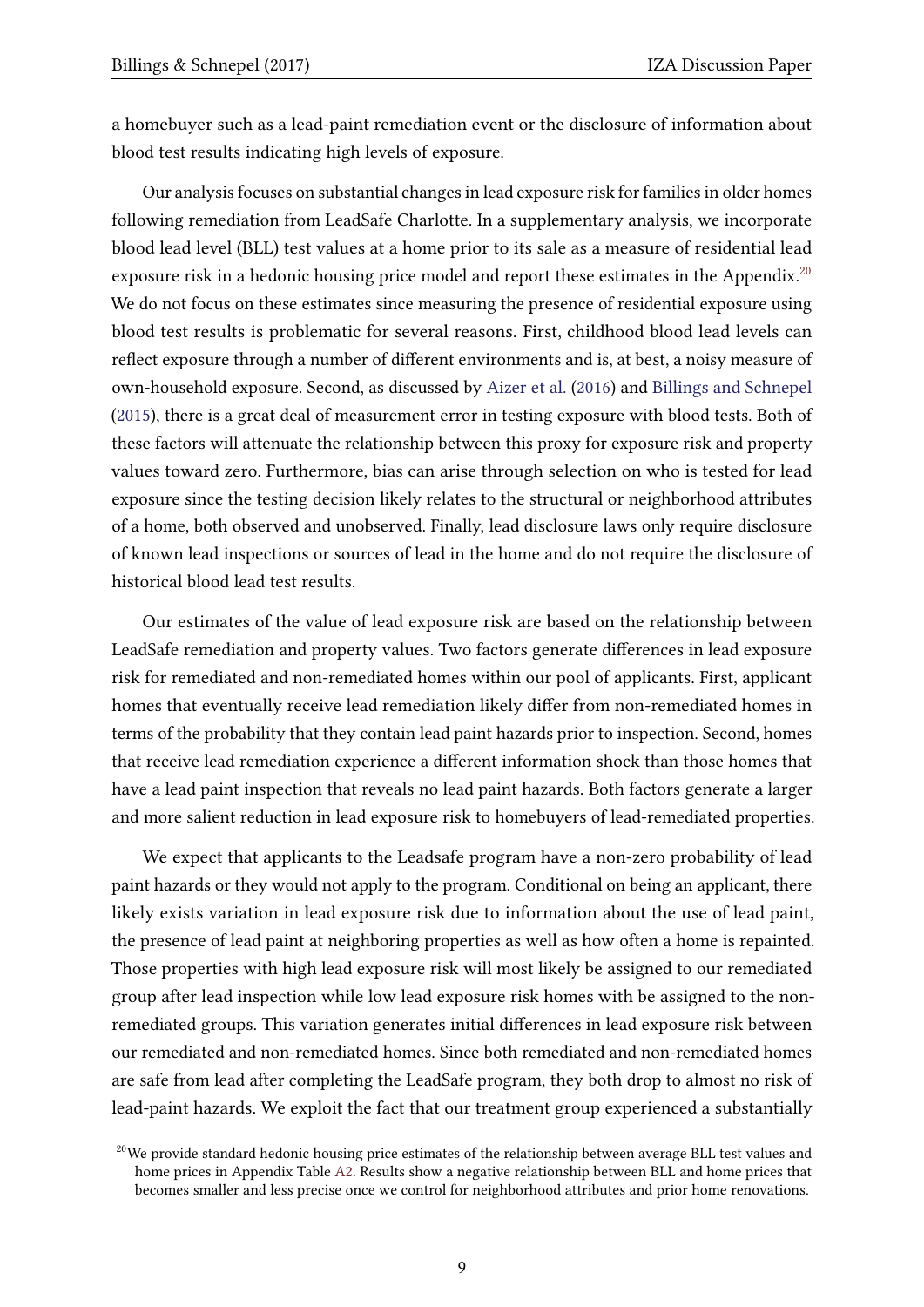larger drop in lead exposure risk. Therefore, simply finding a high lead risk home to be lead safe would generate greater benefits than finding a low lead risk home to be lead safe.

We also expect some benefits due to the information component of lead remediation. As mentioned, the nature of lead requires a visible remediation process that likely imparts more information about future lead risk than under standard lead-paint disclosure requirements. The fact that a home was remediated may also provide a type of certification that homebuyers do not need to worry about future lead risk. This information about decreased lead exposure risk due to the lead remediation process may impart benefits on homebuyers beyond simply the reduction in lead exposure risk. Furthermore, the lead remediation process may include benefits to structural attributes of the home such as new windows and doors or fresh paint. Since these benefits due to property improvements cannot be directly disentangled with our data, we later provide additional analysis that highlights the potential contribution of property improvements to our main estimates of the value of reducing lead exposure risk.

In order to test the impacts of removing lead exposure risk through lead-based paint remediation, we adopt a difference-in-difference estimator that highlights both initial differences between our remediated and non-remediated homes as well as how these homes differ after one group received lead remediation. Our main estimation equation is given by:

$$
\ln(P_{ijt}) = \alpha + \beta_1 \text{LeadRemediated}_{i} * \text{Post}_{it} + \beta_2 \text{LeadRemediated}_{i}
$$
  
+ 
$$
\beta_3 \text{Post}_{it} + \beta_4 \text{LeadSafeYear}_{t} + \beta_5 X_{it} + \delta_t + \gamma_j + \varepsilon_{ijt}
$$
 (1)

where  $P_{i,j}$  is the transacted sales price for a single-family home i in neighborhood j at time t;  $X_{it}$  includes a wide range of parcel and neighborhood attributes given in Table [1.](#page-25-0) We also include an indicator variable for the year in which the property was inspected by LeadSafe (LeadSafeYear<sub>i</sub>); year-by-quarter-of-sale fixed effects ( $\delta_t$ ); and, in most models, Census Block Group (CBG) fixed effects  $(\gamma_i)$ . LeadRemediated<sub>i</sub> indicates whether parcel i is ever remediated by LeadSafe Charlotte between 1998 and 2014; Post<sub>it</sub> indicates whether the transacted sale follows the date of lead inspection for the applicant parcel. The interaction of LeadRemediated<sub>i</sub> \* Post<sub>it</sub> represents our difference-in-difference estimator and  $\beta_1$  is the marginal increase in housing prices following lead remediation. Since lead paint hazards and applicant properties are heavily concentrated in older residential neighborhoods, standard errors are two-way clustered by CBG and by year-quarter of sale.<sup>[21](#page-11-0)</sup>

For a difference-in-difference estimator to be valid it must satisfy the parallel trend assumption, which we present graphically in Figure [2.](#page-23-0) Each point in Figure [2](#page-23-0) represents the average logged home price by years relative to the lead inspection date with its shape indicating whether the observation is part of the treatment or control group. The linear trends are estimated

<span id="page-11-0"></span><sup>&</sup>lt;sup>21</sup>Our sample incorporates 101 CBGs that contain at least one LeadSafe applicant.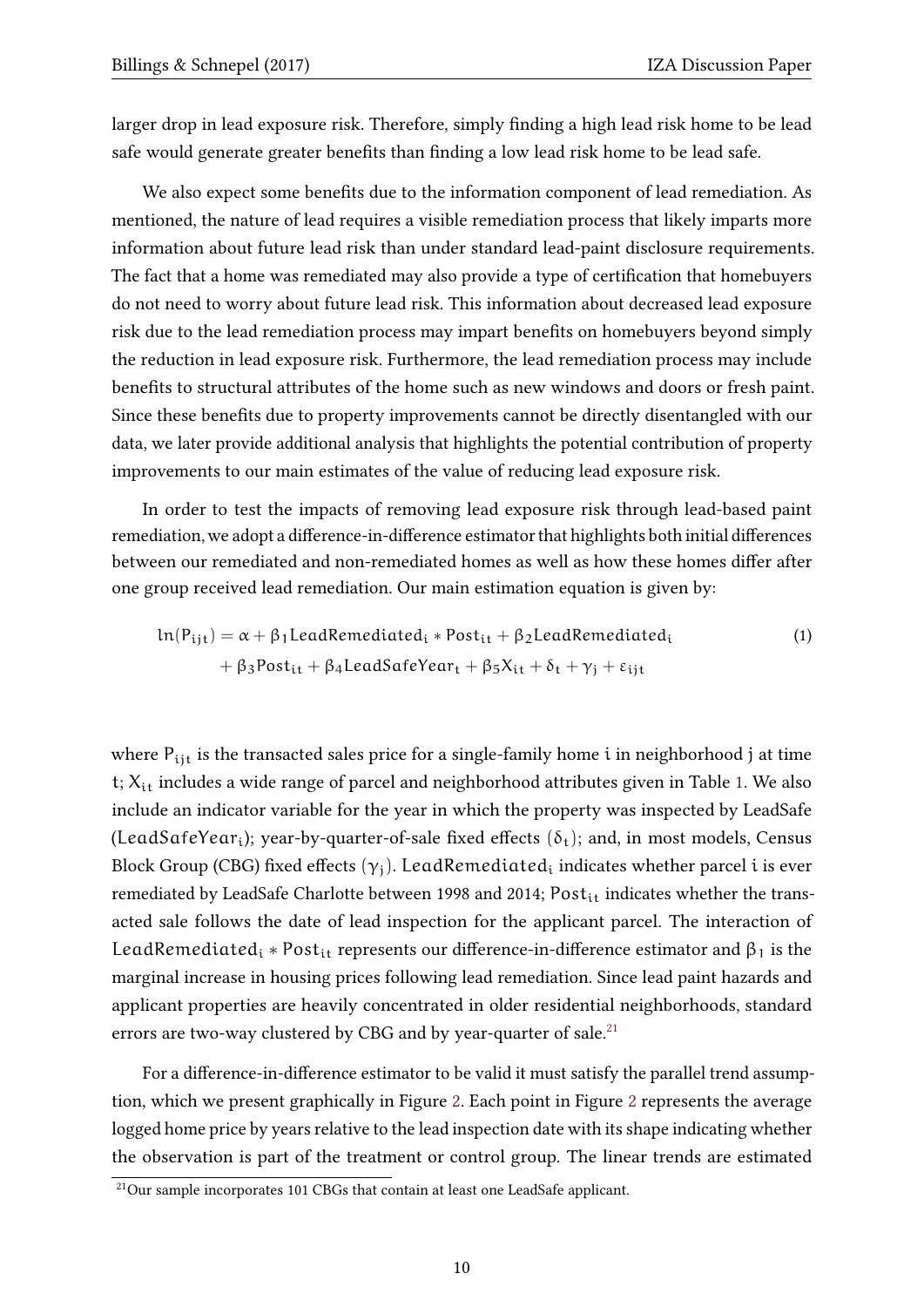separately for positive and negative years relative to inspection date and demonstrate that both types of parcels had similar upward trends prior to inspection. Even though this figure simply provides unconditional home values relative to the timing of LeadSafe inspections, it is consistent with our later regression results which include control variables for housing attributes, neighborhood characteristics as well as fixed effects for CBG and year-quarter of sale. Our identification assumption is also supported by models which estimate treatment effects for various pre- and post-period time frames which we will discuss in Section [4.1.](#page-14-0)

The parallel trend assumption in the prior period appears valid, and Figure [2](#page-23-0) depicts an upward shift in home prices after lead remediation and no upward shift for the control properties. One may expect that our control group would also see price increases following an inspection finding the property "safe from lead". Figure [2](#page-23-0) does not depict significant benefits from such inspection-revealed exposure information for our control group. These smaller effects may be due to several factors. First, LeadSafe control homes may have lower lead exposure risk initially and thus less potential benefit from being labeled safe from lead. Second, information from prior inspections revealing no immediate risk becomes salient only after a home is under contract. Even with an inspection report, buyers interested in these control properties may expect future remediation costs in the case that areas where lead paint has been sealed deteriorate over time.

One additional issue arises in that remediation may decrease the value of other homes through a general equilibrium mechanism (e.g., [Anenberg and Kung](#page-19-12) [\(2014\)](#page-19-12)) which could potentially inflate our difference-in-difference estimate. For example, remediation could increase the value of treated homes, but decrease the value of the control homes as buyers shift away from the non-remediated properties. In our context, we are less concerned with any general equilibrium effects due to our use of a small sample of older homes inspected by LeadSafe Charlotte. During our sample period, only 1.1% of pre-1978 homes are remediated under LeadSafe (3.9% when we focus on the subset of neighborhoods that had any LeadSafe remediated homes). Moreover, we find similar effects when comparing remediated homes to alternative control groups suggesting that our estimates are not substantially inflated by decreases in value among the non-remediated parcels.

Given the similarities in property attributes in Table [1,](#page-25-0) we formally test if our remediated and non-remediated groups are similar on observable attributes in Table [2.](#page-26-0) Column one indicates that in models without CBG fixed effects, we find a few property attributes that are significant, but jointly covariates do not explain lead remediation. This conclusion becomes stronger after including neighborhood (CBG) fixed effects in Column 2, with our F-test p-value of 0.61 indicating that we must accept the null hypothesis that these property attributes cannot jointly explain remediation among the applicant properties. The only individual coefficient that is statistically significant in predicting remediation is the age of the property, but the magnitude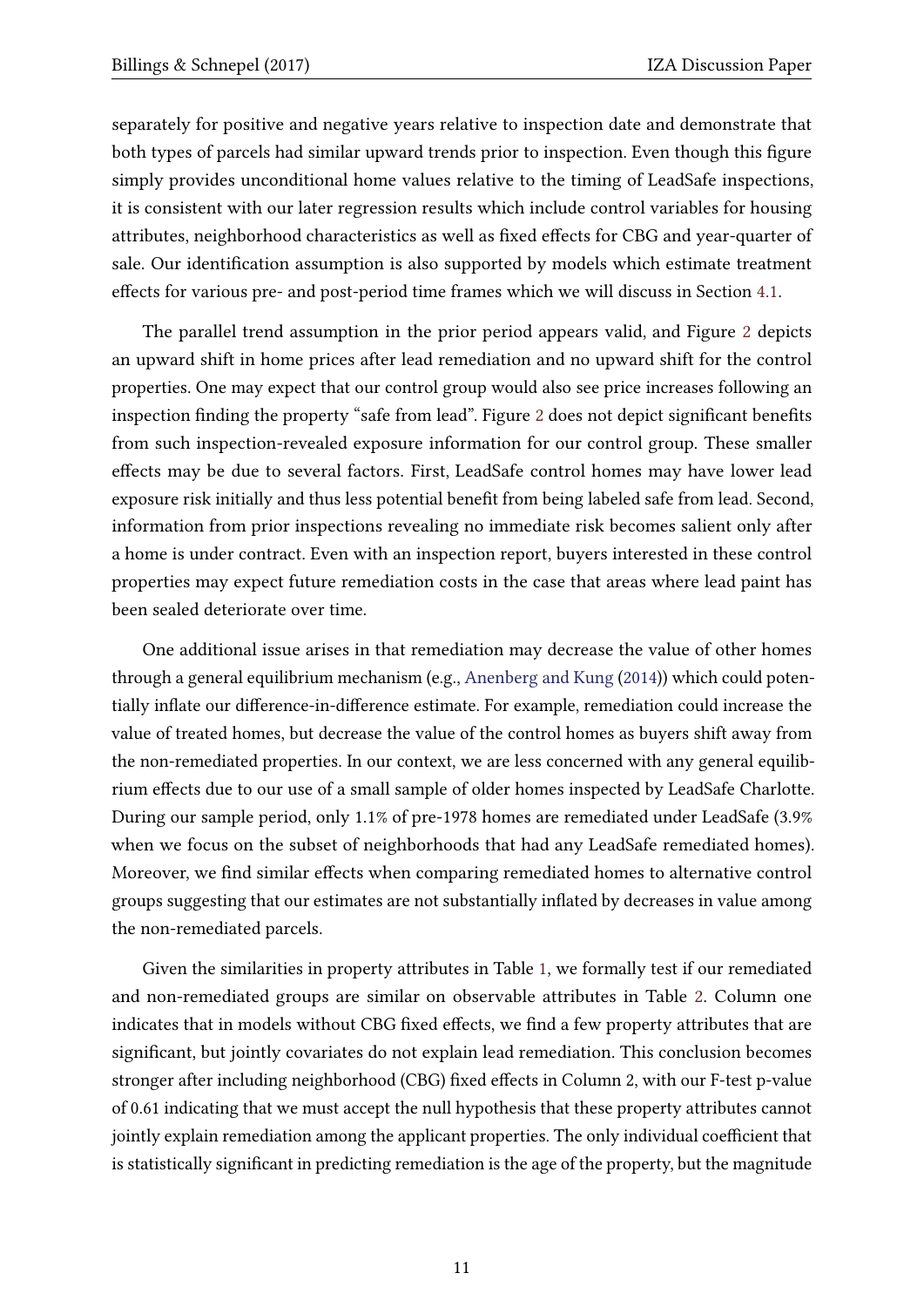of the estimated effect is small—a 10 year increase in the age of a home is associated with an increase of 3 percentage points in the probability of remediation. Within narrowly defined neighborhoods, our treatment and control groups are observationally very similar. The fact that property attributes (including a measure of prior property renovations) are similar between our remediated and non-remediated homes, but initial home prices are lower for remediated homes provides support that differences in lead exposure risk and not other property attributes are contributing to initial differences in home prices for our two groups.

#### <span id="page-13-0"></span>4. Results

Our primary estimates of the effect of lead paint hazard remediation on property values are given in Table [3.](#page-27-0) We find that remediation is associated with an increase in property values of 32% from the difference-in-difference specification (Eq. 1) including CBG fixed effects (Column 2 of Table [3\)](#page-27-0).<sup>[22](#page-13-1)</sup> Results are similar without neighborhood fixed effects in Column 1 and when adding school fixed effects in Column 3. Additionally, these results show that homes sold prior to remediation are about 13% lower in value, suggesting that our estimated increase of 32% is due to both higher perceived lead exposure risk initially as well as the impact of lead remediation. Given the average transaction price in our applicant sample is \$80,969, our estimated effect from remediation in Column 2 translates to a nominal increase of \$26,270, which represents a substantial return, considering the average cost of remediation is \$7,291. We also explore if our results are concentrated in certain types of neighborhoods in Table [4](#page-28-0) and find impacts to be similar in magnitude for neighborhoods with a larger share of homes that have lead (based on child lead testing), older homes as well as a larger number of LeadSafe remediated homes.

Some of the strongest support for our estimated effects is provided through a repeat sales regression model in Table [5.](#page-29-0) While our interpretation of our repeat sales model is limited by the small number of LeadSafe applicant parcels that are sold multiple times within our study period of analysis, estimates from these repeat sales specications are consistent (albeit less precise) with our primary results reported in Table [3.](#page-27-0) We also present estimates from a specification that uses remediation completion date (rather than inspection date) to define the  $Post_{it}$  indicator in Eq.  $(2)$  and a model which includes neighborhood-specific time trends. Estimates from these specifications presented in Columns 3 and 4 of Table [5](#page-29-0) are also very similar to our primary estimates in Table [3.](#page-27-0) Since we have information on the cost of lead remediation for each LeadSafe home, Column 5 presents estimates from a model which interacts the cost of lead remediation with LeadRemediated<sub>i</sub> \* Post<sub>it</sub>. We find that the actual cost of remediation

<span id="page-13-1"></span> $^{22}$ Based on the [Halvorsen et al.](#page-20-13) [\(1980\)](#page-20-13) correction for the interpreting dummy variable coefficients in a semilogarithmic equation. All estimated percentage impacts on property values are calculated as follows:  $e^{\hat{\beta_1}} - 1.$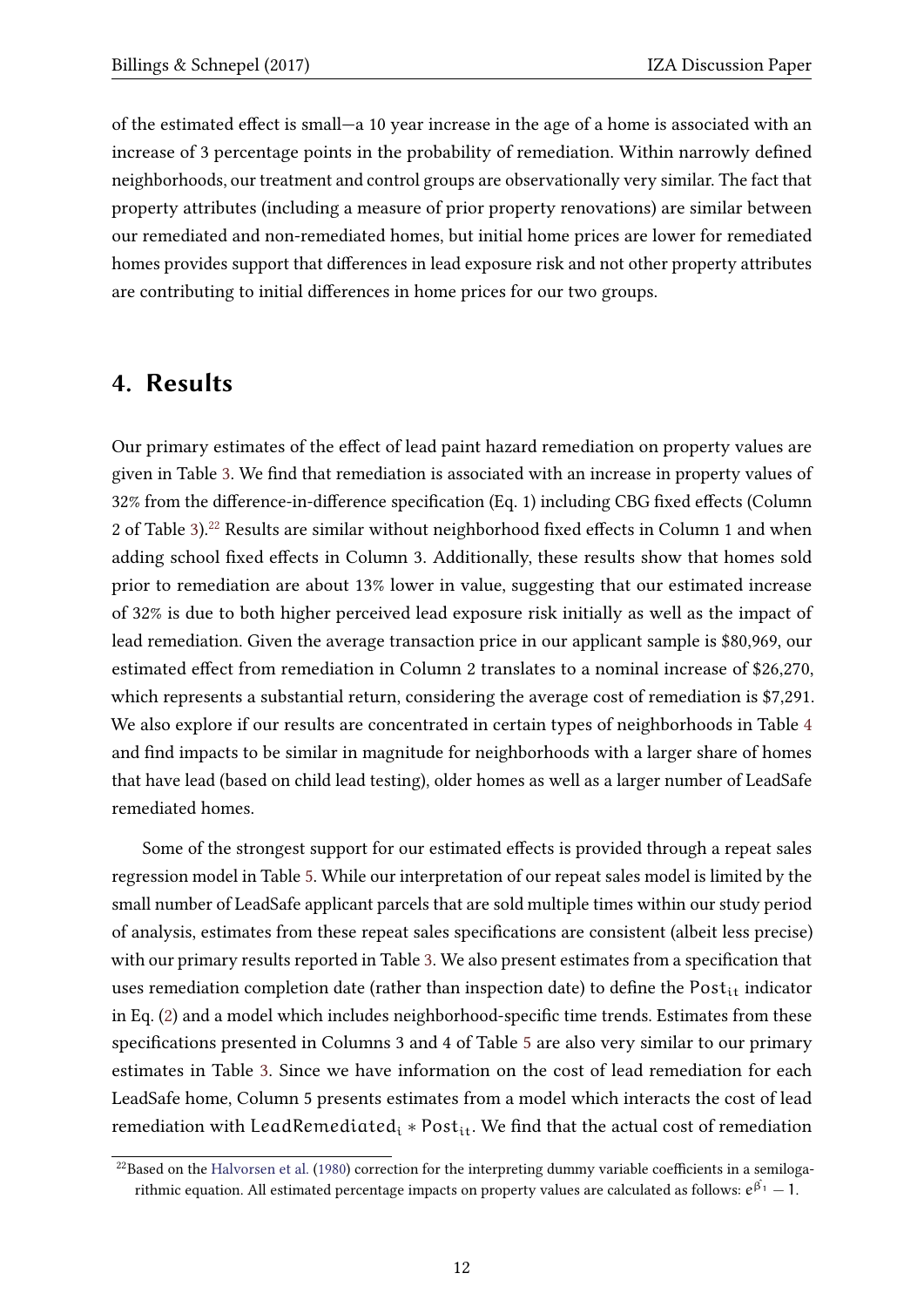is not driving our estimated benefits from remediation. This weak relationship between the cost of remediation and property values suggests that our estimated benefits are mostly a function of changes in exposure risk from remediation and not property improvements that may occur as part of lead remediation. We further discuss the role of property improvements in Section [4.1.](#page-14-0)

We test the validity of our identification assumptions using three types of falsification tests presented in Table [6.](#page-30-0) To alleviate concerns that differential trends between treatment and control properties affect our results, the first column in Table [6](#page-30-0) implements a model where we change the inspection date to be three years earlier and drop sales after actual lead remediation. Results are small in magnitude and insignificant. To alleviate any concerns that our estimated effects are driven by differential characteristics across our treatment and control groups, the second column in Table [6](#page-30-0) uses lead-remediated parcels to estimate a first stage model that predicts the likelihood that an applicant parcel is remediated and applies these coefficients to the universe of parcels excluding LeadSafe applicants to create a pool of 1,410 pseudo-applicant sales transactions. We use the top 70% (the same fraction as the original treatment group) of pseudo applicants to create a pseudo treatment group and estimate our difference-in-difference estimator. Again, we find small and insignificant results. Finally, to alleviate any concerns that differential neighborhood characteristics or differential trends across areas with more treatment properties (such as localized gentrification) influence our estimates, our final falsification test in Column 3 of Table [6](#page-30-0) estimates pseudo-treatment effects for a sample constructed of only the nearest neighbor parcels of our main estimation sample. These pseudo-treatment and pseudocontrol applicants should experience identical neighborhood attributes and neighborhood trends as our main sample and, once again, we find small and insignificant effects on property values. These results also indicate that there are limited spillover effects from remediation to neighboring properties.

#### <span id="page-14-0"></span>4.1. Decomposing Effects

To verify that LeadSafe remediation has no impact prior to inspection dates as well as estimate how differences evolve following inspection, we estimate a model including indicators for time periods pre- and post-lead inspection. We use indicators to illustrate immediate (0-2 years), medium term ([3](#page-24-0)-5 years) and longer term (6+ years) effects. Figure 3 plots the six coefficients from this model.<sup>[23](#page-14-2)</sup> The three pre-inspection coefficients indicate some initial differences 6 or more years prior to application, but, most importantly, we do not find significant differences

 $+$   $\beta_5$ LeadRemediated $_{{\rm i}}$  \* 3  $-$  5YrsPost $_{{\rm it}}$  +  $\beta_6$ LeadRemediated $_{{\rm i}}$  \*  $6^+$  + YrsPost $_{{\rm it}}$ 

<span id="page-14-2"></span> $23$ Specifically, we estimate the following equation:

ln $(P_{ijt}) = \alpha + \beta_1$ LeadRemediated<sub>i</sub> \* 6<sup>+</sup>YrsPrior<sub>it</sub> +  $\beta_2$ LeadRemediated<sub>i</sub> \* 3 – 5YrsPrior<sub>it</sub>  $+ \beta_3$ LeadRemediated<sub>i</sub> \* 0 − 2YrsPrior<sub>it</sub> +  $\beta_4$ LeadRemediated<sub>i</sub> \* 0 − 2YrsPost<sub>it</sub>

<span id="page-14-1"></span> $+ \beta_7$ LeadSafeYear<sub>t</sub> +  $\beta_8 X_{i,t} + \delta_t + \gamma_i + \varepsilon_{i,t}$  (2)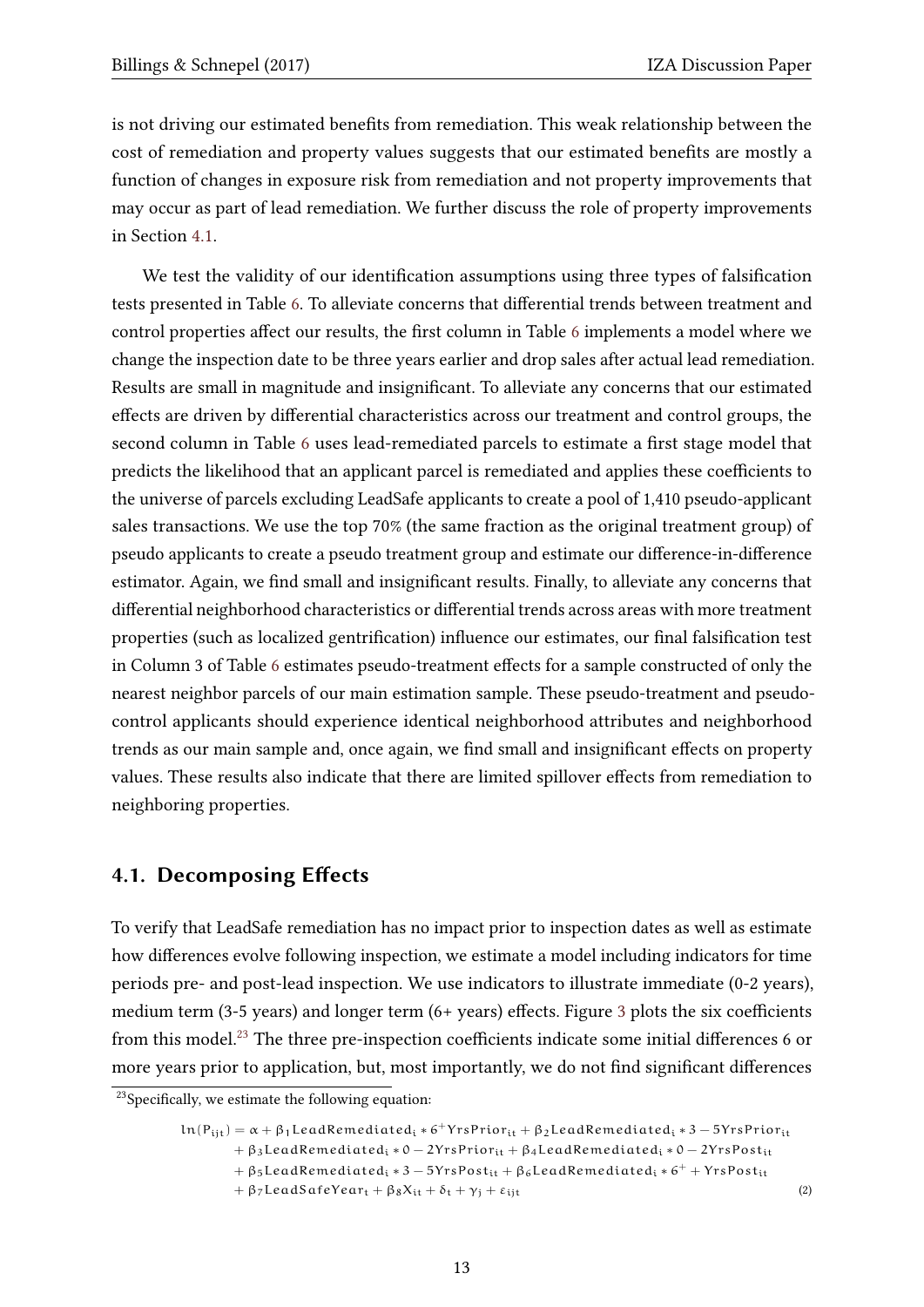in the five years prior to remediation. These coefficients are largely consistent with small differences in trends between our treated and control applicants prior to inspection and, along with Figure [2,](#page-23-0) support the parallel trends identification assumption of our difference-indifference empirical strategy. The results are quite different following lead inspection, where short term effects are positive and significant. These effects remain positive but decrease in magnitude for the medium and long term effects. This pattern of diminishing effects is consistent with the nature of lead remediation. First, the information component of remediation deteriorates over time as once visible remediations become less salient to buyers. Second, any benefits of lead remediation from property improvements will depreciate in value over time. Finally, the standard protocol of remediation through the LeadSafe program includes actions which do not permanently remove lead from the household. Exposure risk could increase in remediated homes over time as sealed paint surfaces deteriorate.

In order to address concerns that information given at the time of lead inspection may be contaminating our control group of non-remediation applicant homes, Table [7](#page-31-0) provides results for three different control groups. Column 1 repeats our main estimates given in Table [3](#page-27-0) for comparison. Column 2 limits our sample to only lead remediated homes and estimates the change in prices from before to after lead remediation. Estimates from this simple pre/post comparison of prices for our treated group are similar to our main difference-in-difference estimates. Column 3 confirms prior results by comparing the change in home values for lead remediated homes and applicants with no remediation to overall trends in housing prices for all single-family homes over our period of analysis (1995-2014). Relative to this third control group, we obtain similar estimates of the impact from remediation. This model also estimates the effect of the lead information disclosure relative to other non-applicant households. The direction of the information effect estimate is negative but is not statistically significant. We consistently do not find evidence of any gain in value following an initial inspection which does not prompt a remediation.

We extend this analysis by estimating effects relative to a few other comparison groups in Columns 4 through 6 of Table [7.](#page-31-0) First, we further investigate the extent to which property improvements, which coincide with lead remediation, contribute to our main estimates by estimating the remediation impact relative to homes that had similarly priced renovations during our sample period.<sup>[24](#page-15-0)</sup> In order to make this comparison, we estimate difference-indifference models that compare changes in housing prices for LeadSafe applicants relative to homes with renovations using the date and construction cost estimate from the renovation permit database. Compared to similar renovations, we estimate a remediation benefit of 17.5% in Column 4 of Table [7.](#page-31-0) [25](#page-15-1) Relative to using a comparison group of all single family homes, this

and plot  $β_1$  through  $β_6$ .

<span id="page-15-0"></span> $24$ We limit our comparison group of renovated homes to only those homes that have renovations valued within the interquartile range of LeadSafe remediation costs (\$3283 to \$9630.)

<span id="page-15-1"></span><sup>&</sup>lt;sup>25</sup>Recall, all estimated percentage impacts on property values are calculated as follows:  $e^{\hat{\beta_1}} - 1$ .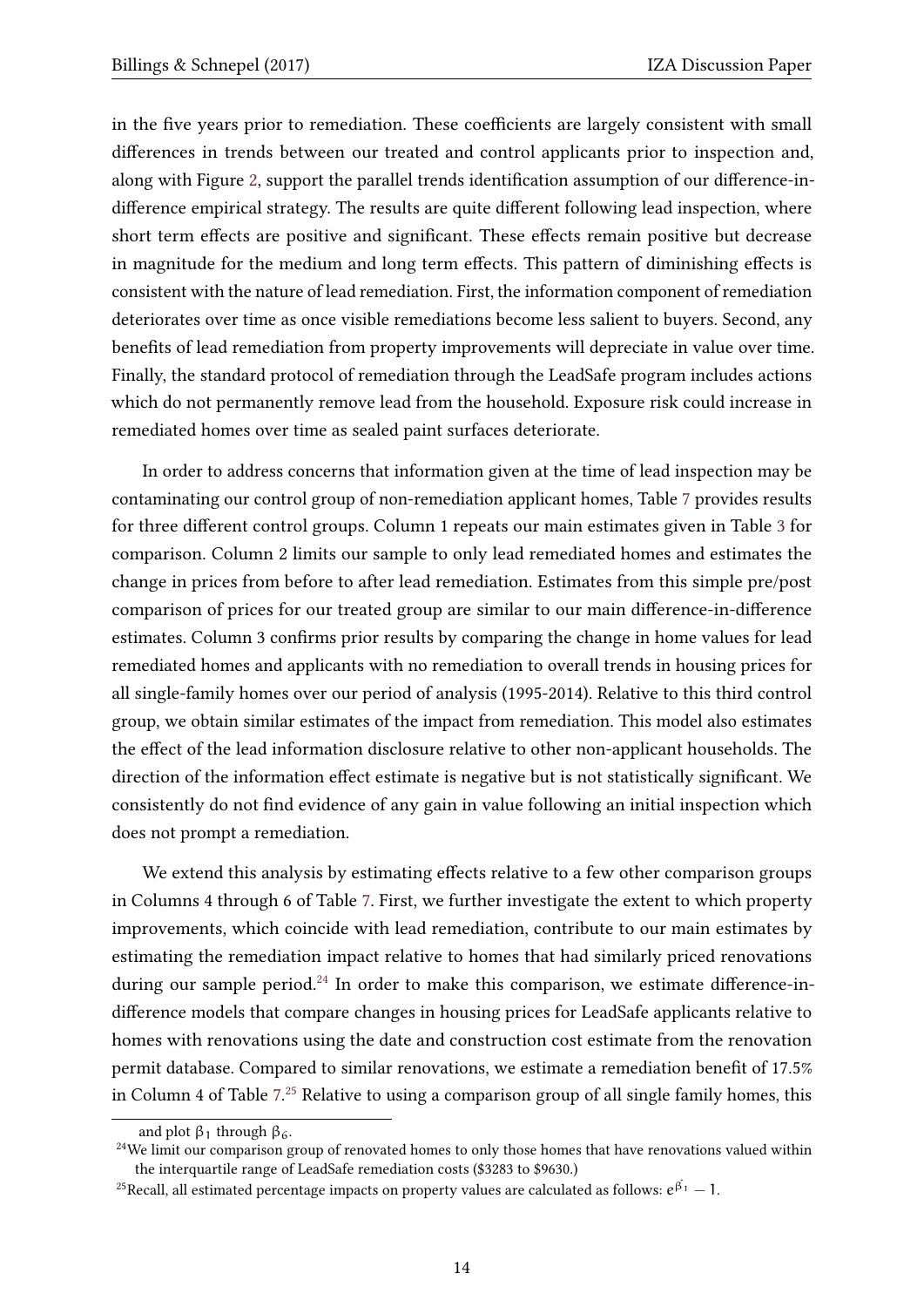result suggests that a portion of the remediation benefit is likely due to the value of property improvements. However, among older homes, many of the non-LeadSafe renovations we observe in the permit database may be private remediation efforts or other renovations which reduce exposure risk. If part of the non-LeadSafe renovation benefits were due to reductions in exposure risk, we would expect the effect of remediation to be larger when compared to a group of homes for which renovations do not affect exposure risk. We test this in Column 5 of Table [7,](#page-31-0) by presenting estimated effects relative to a sample of post-1978 homes which have similarly priced renovations. These homes should not contain lead-paint since lead-paint was banned in 1978. Our estimated effects increase to 23% in this model suggesting a more limited effect of property improvements once we account for the potential benefit of private market lead remediation. Overall, these result suggests that between one-sixth and one-third of our main remediation effects are due to property improvements.

#### 4.2. Other Outcomes

To explore the dynamics of sorting to and away from lead-remediated homes, we evaluate whether remediation affects residential mobility and other outcomes in Table [8.](#page-32-0) Because we no longer rely on having a property sales transaction, the models in Table [8](#page-32-0) are based on a balanced panel of our sample parcels from 1995-2013. We implement two sets of models with the top panel providing pooled results and the bottom panel including parcel-level fixed effects (which is feasible now that we have multiple observations for each parcel). Results are consistent across both models and we refer to the bottom model for interpretation.

The first outcome we examine in Column 1 of Table [8](#page-32-0) is whether a property was more or less likely to be sold following remediation compared with the control group. Since we do not observe residential relocations for families located at LeadSafe applicant parcels, we have to rely on the sale of a home as an indicator of moving. Of course, home sale is not a perfect measure for residential relocation, but in most cases, an arm's-length transaction of a home indicates new residents. We interpret the decrease in the probability of a home sale in a remediated property of 3.5 percentage points (Column 1 of Table [8\)](#page-32-0) as evidence that remediation substantially reduces residential turnover. The magnitude of the effect of remediation on residential turnover is very large and represents nearly a 70% decrease from the 5% average annual probability of a sale. In essence, lead remediation appears to increase the tenure of a homebuyer at a residence. This result indicates that either existing residents are more willing to stay in a neighborhood or families buying lead-remediated properties are the type of households that stay longer in a home. Both scenarios are consistent with a story of less neighborhood turnover and greater housing stability among residents of remediated properties, an important outcome given high rates of housing insecurity and residential mobility in these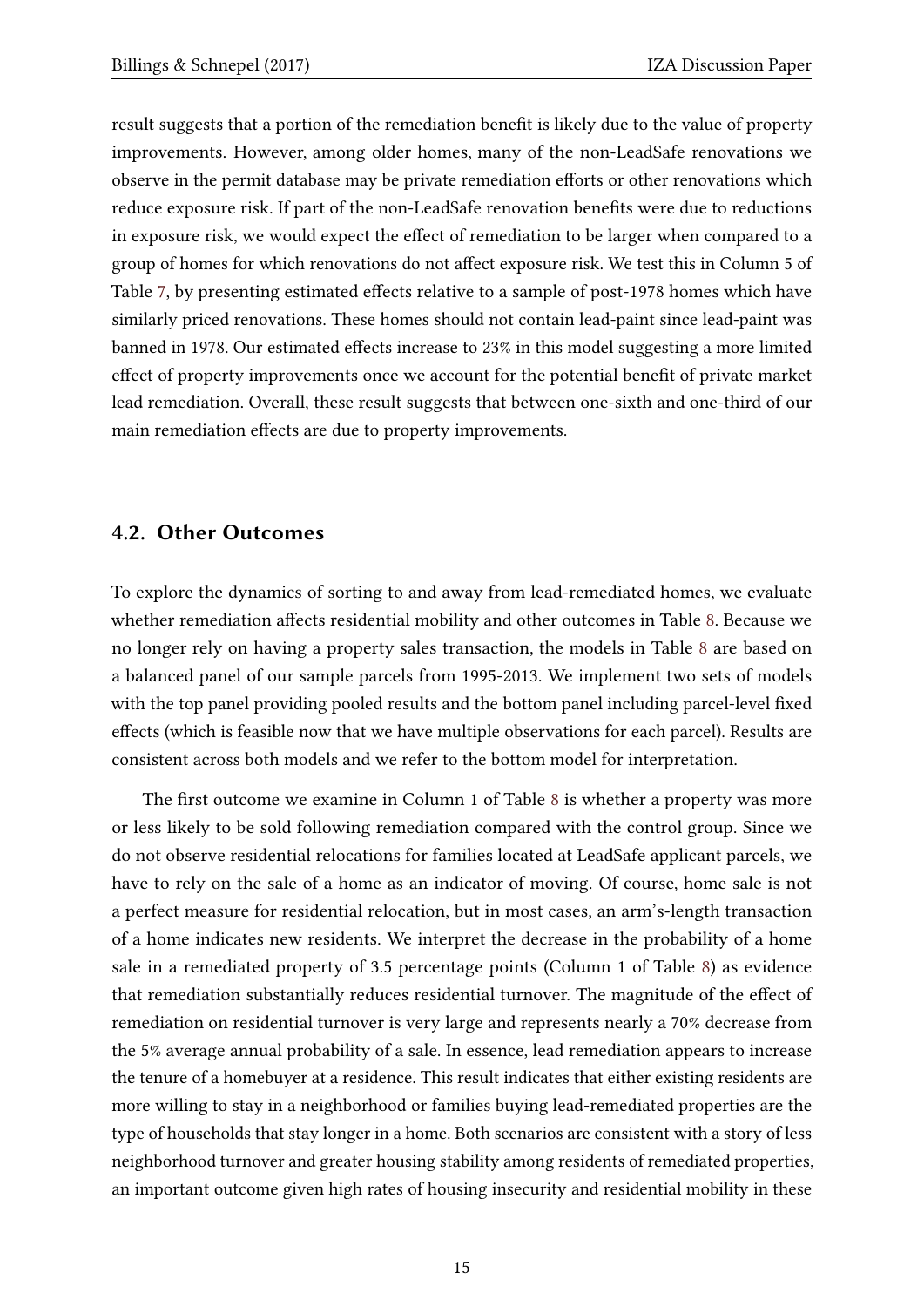neighborhoods.[26](#page-17-0) Since our measure of residential movement is not ideal, we also estimate the effects of remediation on residential mobility using a completely different measure of residence based on BLL test addresses at ages one or two and the home addresses at the start of public school for all public school children during our study period. Upon linking these datasets to our applicant properties, Appendix Table [B3](#page-37-0) confirms that remediation decreases residential mobility by a similar magnitude as Table [8.](#page-32-0) [27](#page-17-1)

We estimate the effect of remediation on the annual dollars spent on renovations (not including lead remediation based renovations) in Columns 2 and 3 of Table [8.](#page-32-0) Results indicate a small and statistically insignificant effect of lead remediation on renovations of about \$208. Given that we average 9.8 years of renovation costs after remediation, this coefficient translates to about \$2,038 or  $8\%$  of our total effect on housing prices. Column 3 estimates this effect only for homes which are sold post renovation to mitigate concerns that those homes selected into sales are not the ones that are renovated and finds nearly identical results in the model with parcel fixed effects. This result is consistent with a story of higher property maintenance following remediation, but the effect is small and imprecise enough that is does not influence our main conclusions regarding the net benefits of lead remediation.

Using the same panel design described for the residential turnover outcome, we also test whether children are more or less likely to be tested for lead exposure after lead remediation. For the specification reported in Column 3 in Table [8,](#page-32-0) we create a dependent variable that is an indicator as to whether we observe a child at the parcel address in the blood lead surveillance data in each year. We do not find any significant effects of remediation on the probability of testing.<sup>[28](#page-17-2)</sup> Column 4 measures the effect of remediation on the result of the blood lead test for those parcel-year observations in which we observe a blood lead test level. We find a small negative but insignificant effect of remediation on blood lead levels conditional on testing in Column 4 of Table [8.](#page-32-0)

The lack of a relationship between lead testing and lead remediation may simply reflect the fact that individuals may respond in two opposing ways to knowing that lead was removed from a home. If parents know a home was remediated, they may be more aware of the potential health risk and may be more likely to have their children tested. On the other hand, remediation reduces the risk of exposure and therefore decreases the need for lead testing. The fact that remediated homes sell less often further limits the number of new households who may have concern about lead exposure and thus minimizes the number of potential children tested for

<span id="page-17-0"></span> $26$ Table [8](#page-32-0) also reports a significant difference in the post-inspection probability of sale relative to the pre-inspection period for non-remediated properties. This coefficient is consistent with an intention to sell a home triggering some applications to the LeadSafe Charlotte program.

<span id="page-17-1"></span><sup>&</sup>lt;sup>27</sup>These results are described in more detail in Appendix B.

<span id="page-17-2"></span> $28$ We do find a marginally significant increase in the probability a child is screened for lead in the post inspection period (relative to the pre inspection period) for all applicant parcels. We believe that the higher rate in the post period could be due to an increased awareness of household lead hazards in both the remediated and non-remediated following the initial application triggering an inspection.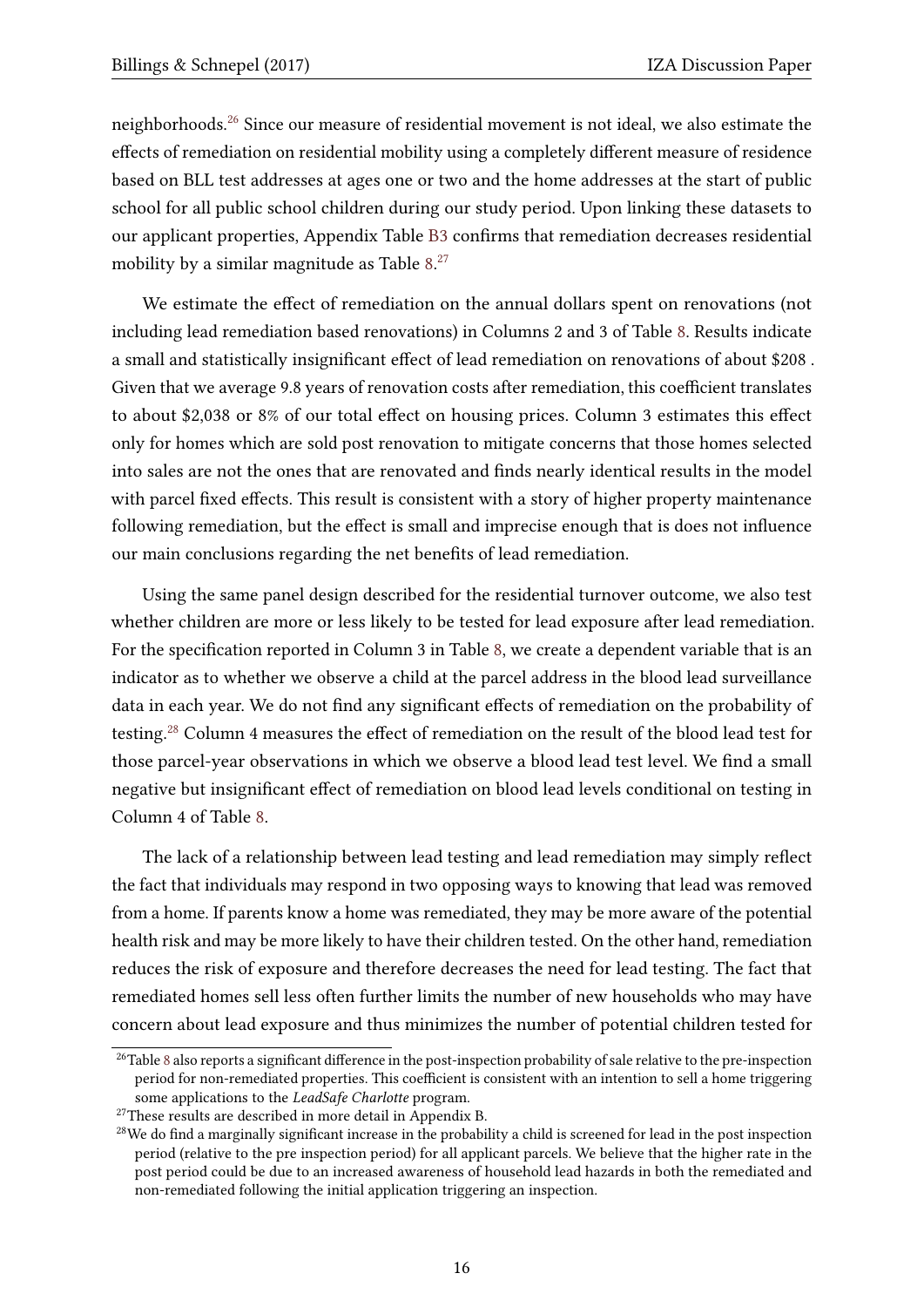lead. The noisy and small detected relationship between blood lead levels and remediation is influenced by these factors as well as inaccuracies inherent in the testing process. As discussed by [Aizer et al.](#page-19-0) [\(2016\)](#page-19-0), the measurement error in BLL testing attenuates estimates toward zero so we are likely underestimating the effects of lead remediation on BLL values.

### <span id="page-18-0"></span>5. Conclusions

The large net benefits of remediation are interesting since an informed homebuyer should only increase an initial offer for a remediated property by the estimated cost of remediation. We believe that several factors contribute to the high return on remediation investment. First, families may be willing to pay a premium to know for certain that an old home has been remediated. Even if prior inspection reports indicate a property is "safe from lead", a degree of uncertainty as to future exposure risk within the residence may remain a concern. The risk of exposure (and the damaging effects of lead) may become more salient to both buyers and sellers following treatment given the high profile of remediation by LeadSafe Charlotte. Previous research documents a larger decline in sales price than the capitalized value of insurance premiums for properties located within a flood zone and risk premiums differing substantially before and after major storms [\(Bin and Landry](#page-19-6) [2013,](#page-19-6) [MacDonald et al.](#page-20-10) [1987\)](#page-20-10). Therefore, some of the benefits from remediation may result from the removal of uncertainty in both the cost of remediation as well as the risk of lead exposure. Second, arbitraging these large net benefits of remediation is difficult given the lack of financing available for lead remediation (especially to low-income households) and the transactions costs incurred for outside buyers to purchase, remediate and then sell a home.

The negative effects of lead exposure on a number of educational and behavioral outcomes is well established in the literature, but less is known about how lead contributes to neighborhoods or housing values. We show that lead remediation increases property values and represents a large net benefit for public investment in lead remediation programs-every dollar invested in lead remediation returns more than two and a half dollars in benefits to home owners. Our results suggest that lead remediation programs, such as HUD's Healthy Homes and Lead Hazard Control Program, which provides grants to LeadSafe Charlotte and other similar organizations, can help address the lasting negative effects of growing up in disadvantaged neighborhoods with high concentrations of environmental toxins. Future assessments of these programs should include the potential benefits to low-income housing values in addition to improvements in childhood health and development from reductions in exposure.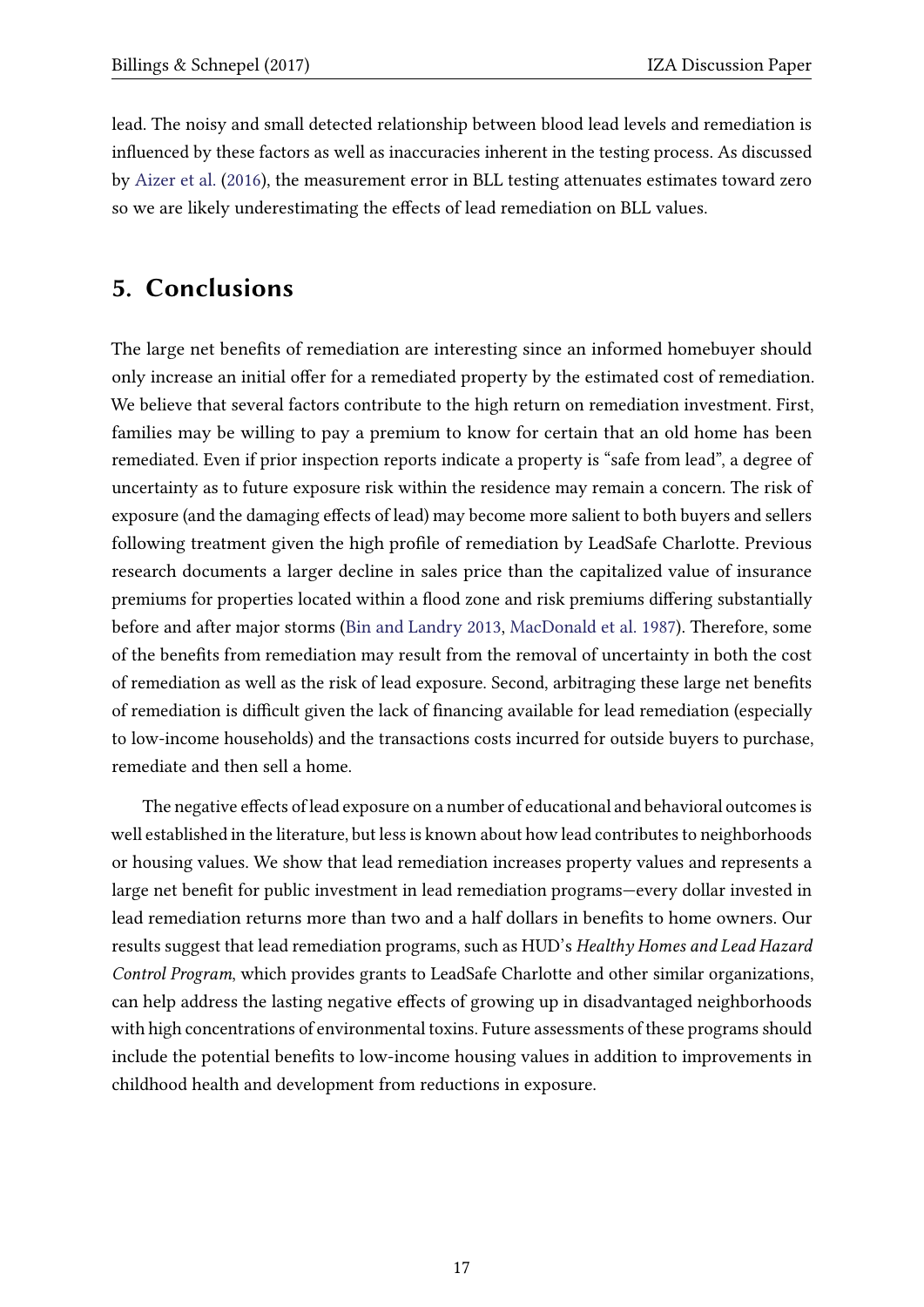#### References

- <span id="page-19-0"></span>Aizer, A., Currie, J., Simon, P. and Vivier, P.: 2016, Do low levels of blood lead reduce children's future test scores?, Working Paper No. w22558, National Bureau of Economic Research.
- <span id="page-19-12"></span>Anenberg, E. and Kung, E.: 2014, Estimates of the size and source of price declines due to nearby foreclosures, The American Economic Review 104(8), 2527–2551.
- <span id="page-19-8"></span>ATSDR: 1988, The nature and extent of lead poisoning in children in the united states: A report to congress, Technical report, Agency for Toxic Substances and Disease Registry - Center for Disease Control.
- <span id="page-19-10"></span>Bae, H.: 2012, Reducing environmental risks by information disclosure: Evidence in residential lead paint disclosure rule, Journal of Policy Analysis and Management 31(2), 404-431.
- <span id="page-19-9"></span>Bae, H.: 2016, The impact of the residential lead paint disclosure rule on house prices: findings in the american housing survey, Journal of Housing and the Built Environment 31(1), 19–30.
- <span id="page-19-5"></span>Banzhaf, H. S. and Walsh, R. P.: 2008, Do people vote with their feet? an empirical test of tiebout's mechanism, American Economic Review pp. 843–863.
- <span id="page-19-7"></span>Billings, S. B. and Schnepel, K. T.: 2015, Life unleaded: Effects of early interventions for children exposed to lead, LCC Working Paper Series 2015-18.
- <span id="page-19-6"></span>Bin, O. and Landry, C. E.: 2013, Changes in implicit flood risk premiums: Empirical evidence from the housing market, *Journal of Environmental Economics and Management* 65(3), 361-376.
- <span id="page-19-11"></span>Brown, M. J., McLaine, P., Dixon, S. and Simon, P.: 2006, A randomized, community-based trial of home visiting to reduce blood lead levels in children, Pediatrics 117(1), 147–153.
- <span id="page-19-4"></span>Chay, K. Y. and Greenstone, M.: 2005, Does air quality matter? evidence from the housing market, Journal of Political Economy 113(2), 376–424.
- <span id="page-19-2"></span>Chetty, R. and Hendren, N.: 2016, The impacts of neighborhoods on intergenerational mobility: Childhood exposure effects and county-level estimates, Working Paper No. w23002, National Bureau of Economic Research.
- <span id="page-19-1"></span>Chetty, R., Hendren, N. and Katz, L. F.: 2016, The effects of exposure to better neighborhoods on children: New evidence from the moving to opportunity experiment, The American Economic Review 106(4), 855–902.
- <span id="page-19-3"></span>Chetty, R., Hendren, N., Kline, P. and Saez, E.: 2014, Where is the land of opportunity? the geography of intergenerational mobility in the united states, The Quarterly Journal of Economics 129(4), 1553–1623.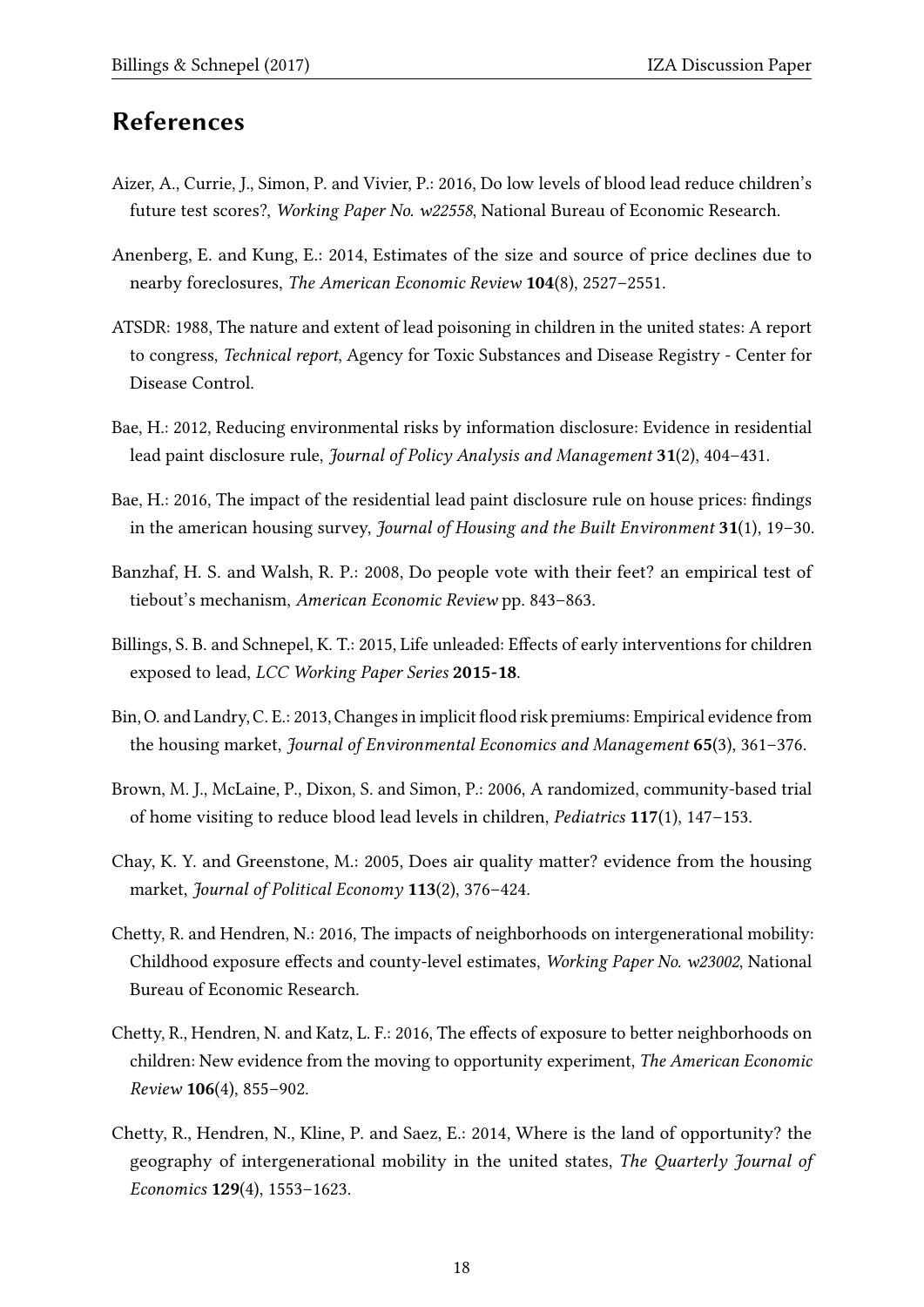- <span id="page-20-3"></span>Currie, J., Davis, L., Greenstone, M. and Walker, R.: 2015, Environmental health risks and housing values: Evidence from 1,600 toxic plant openings and closings, American Economic Review 105(2), 678–709.
- <span id="page-20-5"></span>Davis, L. W.: 2004, The effect of health risk on housing values: Evidence from a cancer cluster, American Economic Review pp. 1693–1704.
- <span id="page-20-9"></span>EPA, U.: 2013, Integrated science assessment for lead (final report), *Technical report*, U.S. Environmental Protection Agency, Washington, DC, EPA/600/R-10/075F.
- <span id="page-20-1"></span>Gamper-Rabindran, S. and Timmins, C.: 2013, Does cleanup of hazardous waste sites raise housing calues? evidence of spatially localized benefits, *Journal of Environmental Economics* and Management 65(3), 345–360.
- <span id="page-20-2"></span>Greenstone,M. and Gallagher, J.: 2008, Does hazardous waste matter? evidence from the housing market and the superfund program, The Quarterly Journal of Economics pp. 951–1003.
- <span id="page-20-13"></span>Halvorsen, R., Palmquist, R. et al.: 1980, The interpretation of dummy variables in semilogarithmic equations, American economic review 70(3), 474–75.
- <span id="page-20-8"></span>Jacobs, D. E., Clickner, R. P., Zhou, J. Y., Viet, S. M., Marker, D. A., Rogers, J. W., Zeldin, D. C., Broene, P. and Friedman, W.: 2002, The prevalence of lead-based paint hazards in us housing., Environmental Health Perspectives 110(10), A599.
- <span id="page-20-7"></span>Kahn, M. E.: 2000, Smog reduction's impact on california county growth, *Journal of Regional* Science 40(3), 565-582.
- <span id="page-20-12"></span>Lanphear, B. P., Howard, C., Eberly, S., Auinger, P., Kolassa, J., Weitzman, M., Schaffer, S. J. and Alexander, K.: 1999, Primary prevention of childhood lead exposure: a randomized trial of dust control, Pediatrics 103(4), 772–777.
- <span id="page-20-6"></span>Leggett, C. G. and Bockstael, N. E.: 2000, Evidence of the effects of water quality on residential land prices, Journal of Environmental Economics and Management 39(2), 121-144.
- <span id="page-20-11"></span>Lueck, T.: 1991, The pervasive problem of lead paint, New York Times April 7th.
- <span id="page-20-10"></span>MacDonald, D. N., Murdoch, J. C. and White, H. L.: 1987, Uncertain hazards, insurance, and consumer choice: evidence from housing markets, Land Economics pp. 361–371.
- <span id="page-20-4"></span>Mastromonaco, R.: 2015, Do environmental right-to-know laws affect markets? capitalization of information in the toxic release inventory, Journal of Environmental Economics and Management 71, 54–70.
- <span id="page-20-0"></span>Miranda, M. L., Kim, D., Galeano, M. A. O., Paul, C. J., Hull, A. P. and Morgan, S. P.: 2007, The relationship between early childhood blood lead levels and performance on end-of-grade tests, Environmental Health Perspectives 115(8), 1242–1247.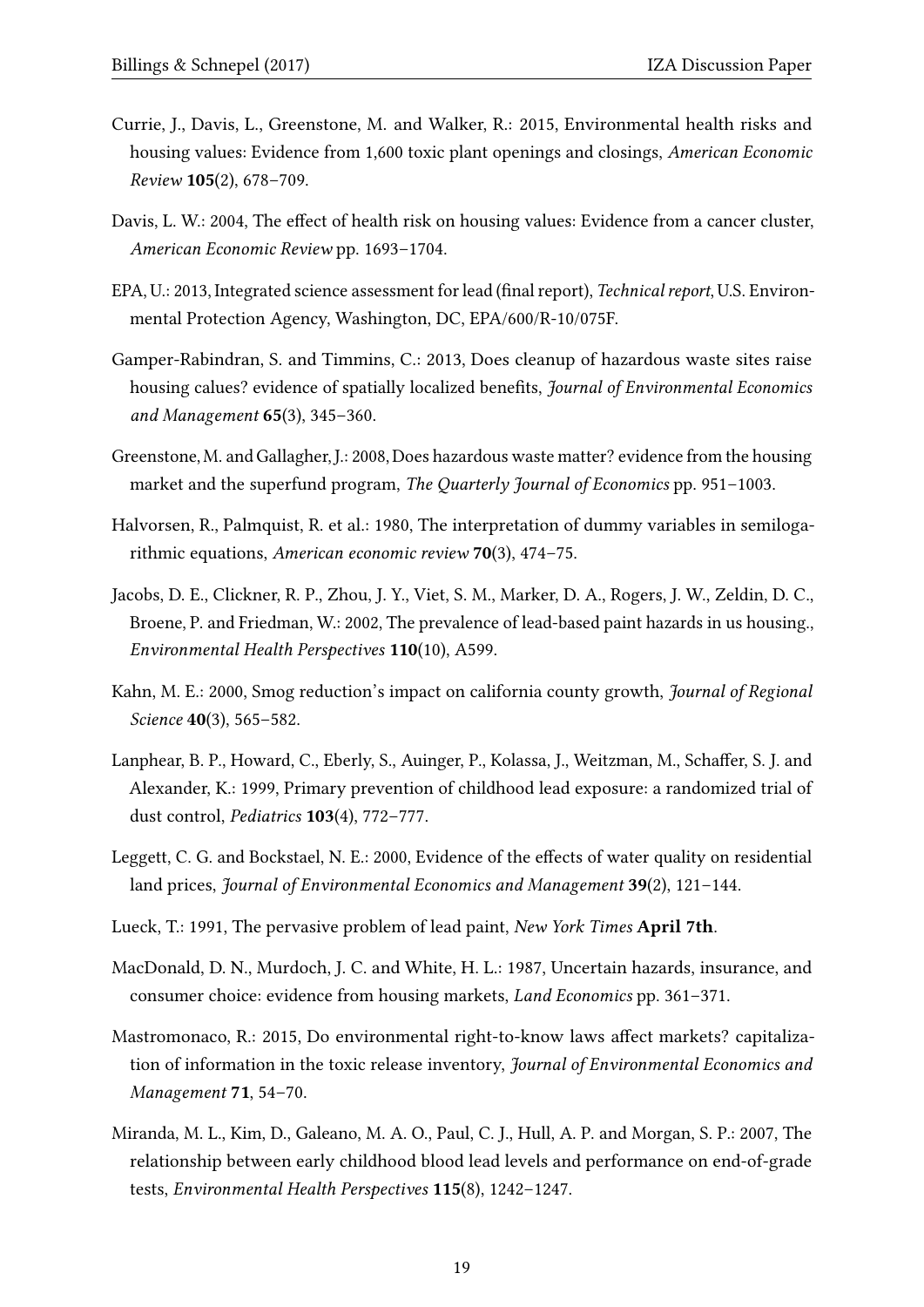- <span id="page-21-1"></span>Sanders, N. J.: 2012, Toxic assets: How the housing market responds to environmental information shocks, Working paper, College of William and Mary Department of Economics.
- <span id="page-21-0"></span>Zhang, N., Baker, H. W., Tufts, M., Raymond, R. E., Salihu, H. and Elliott, M. R.: 2013, Early childhood lead exposure and academic achievement: evidence from detroit public schools, 2008–2010, American Journal of Public Health 103(3), e72–e77.
- <span id="page-21-2"></span>Zhao, X.: 2016, Information disclosure, housing markets, and public health: Evidence from the lead paint reduction act, Working paper. Available at [http://www.pitt.edu/~xiz96/Zhao\\_JMP.](http://www.pitt.edu/~xiz96/Zhao_JMP.pdf) [pdf](http://www.pitt.edu/~xiz96/Zhao_JMP.pdf) [Accessed Jan. 23, 2017].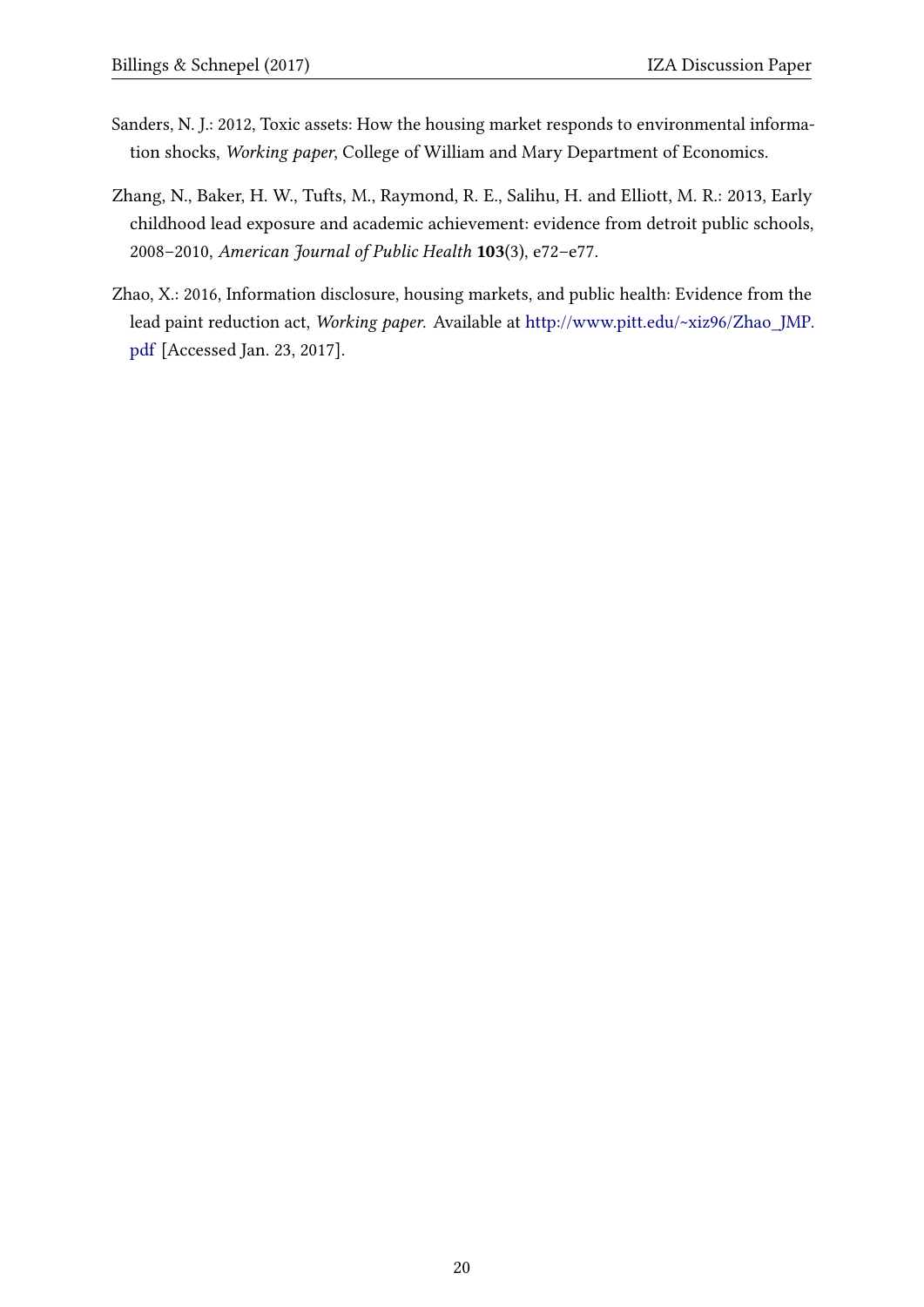## 6. Figures and Tables

<span id="page-22-0"></span>

Figure 1: LeadSafe Inspections by Year

This figure provides the distribution of LeadSafe applicants by inspection year.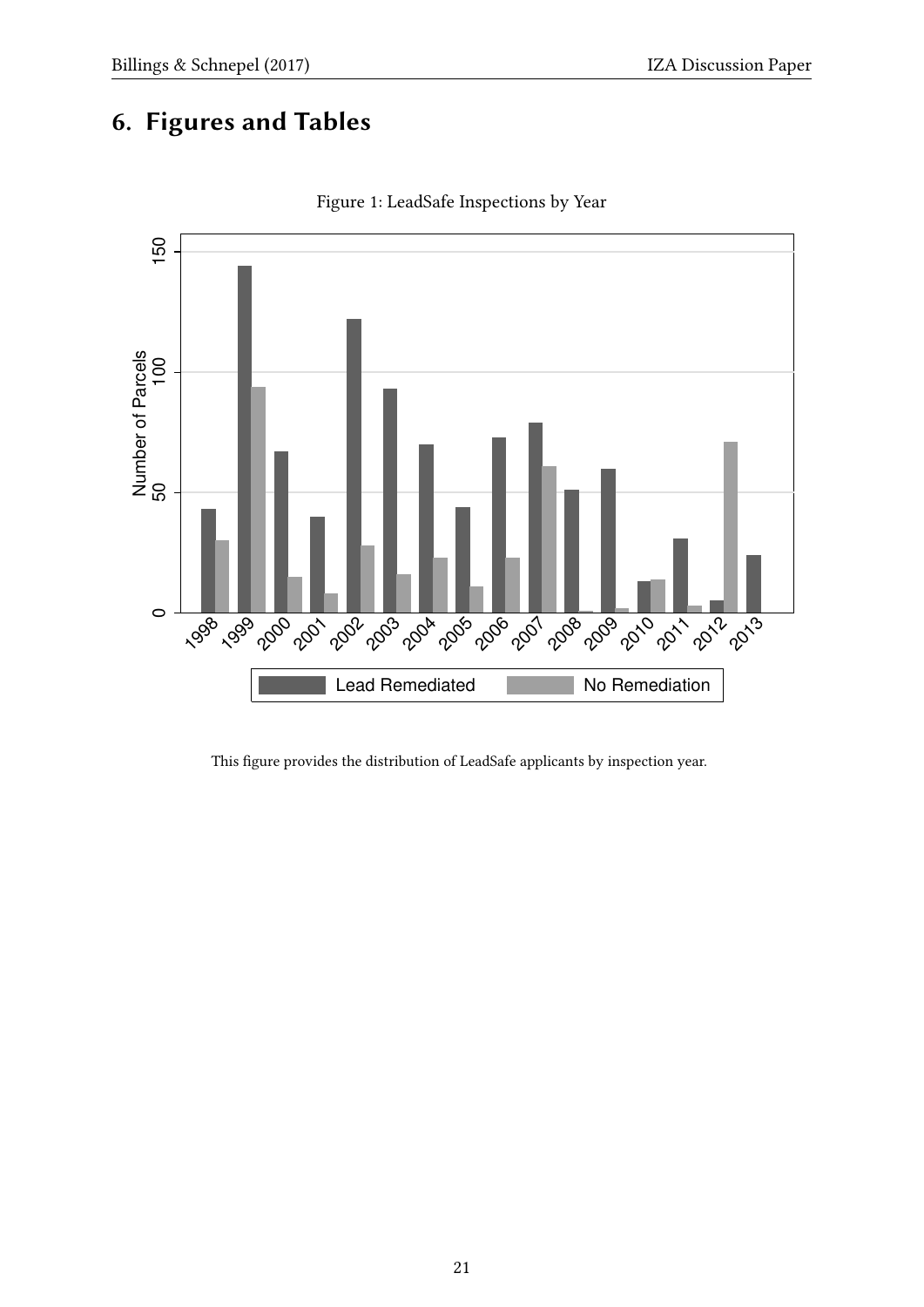<span id="page-23-0"></span>

#### Figure 2: Difference-in-Difference Figure

This figure plots the relationship between our dependent variable, ln(Sales Price), and years relative to LeadSafe inspection for our estimation sample of LeadSafe applicants. We split results by whether or not lead paint inspection required follow-up remediation. We include 1,410 property sales and average logged sales price based on year relative to LeadSafe inspection separately for applicants that required lead remediation and those that did not. All fitted lines are weighted by the number of sales.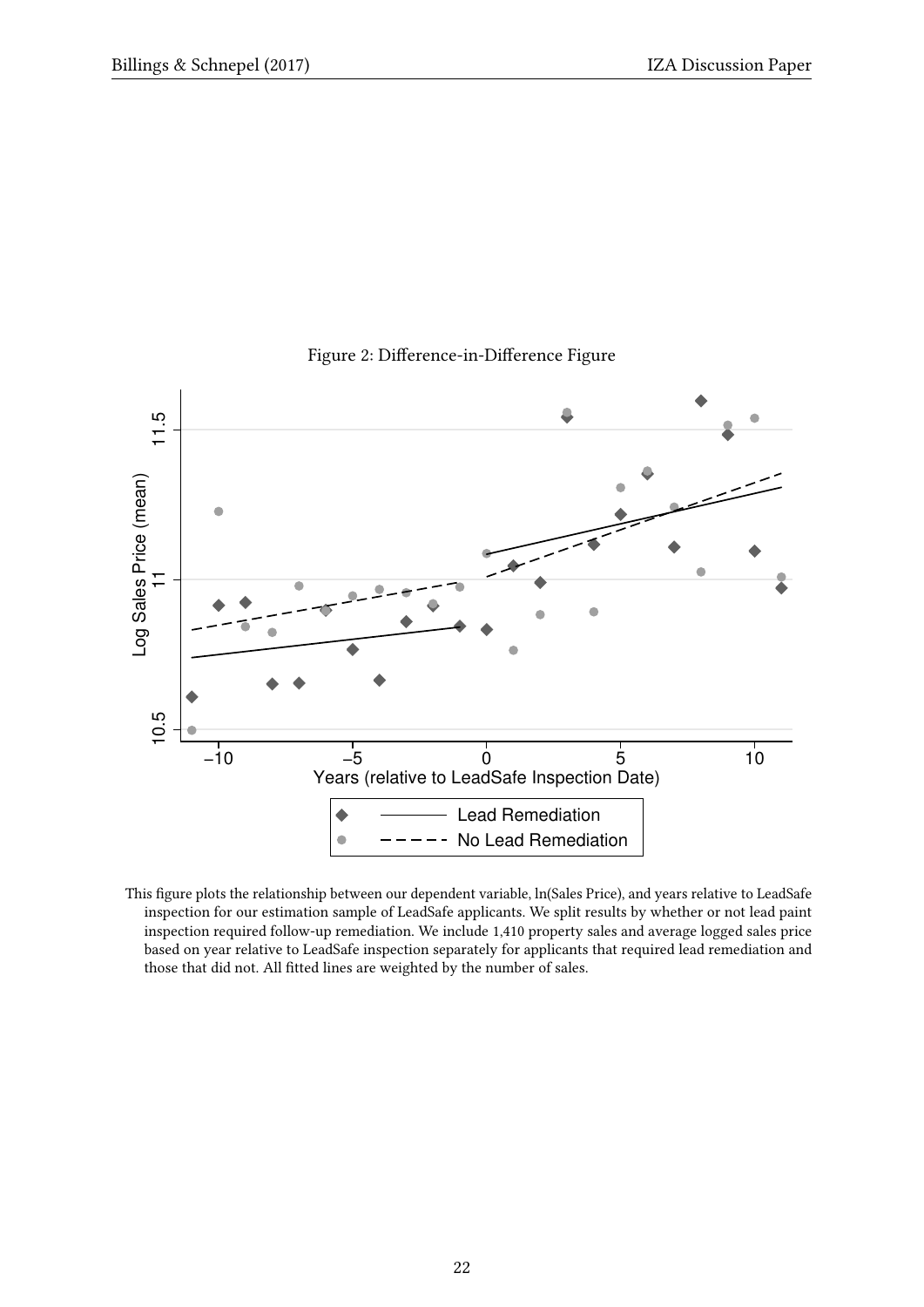<span id="page-24-0"></span>

Figure 3: Temporal Distribution of Lead Remediation Effects

This figure plots the coefficients and confidence intervals for a version of our main model that includes separate indicators for time intervals of effects spanning prior and post the inspection/remediation date. All other estimation notes from Table [3](#page-27-0) apply.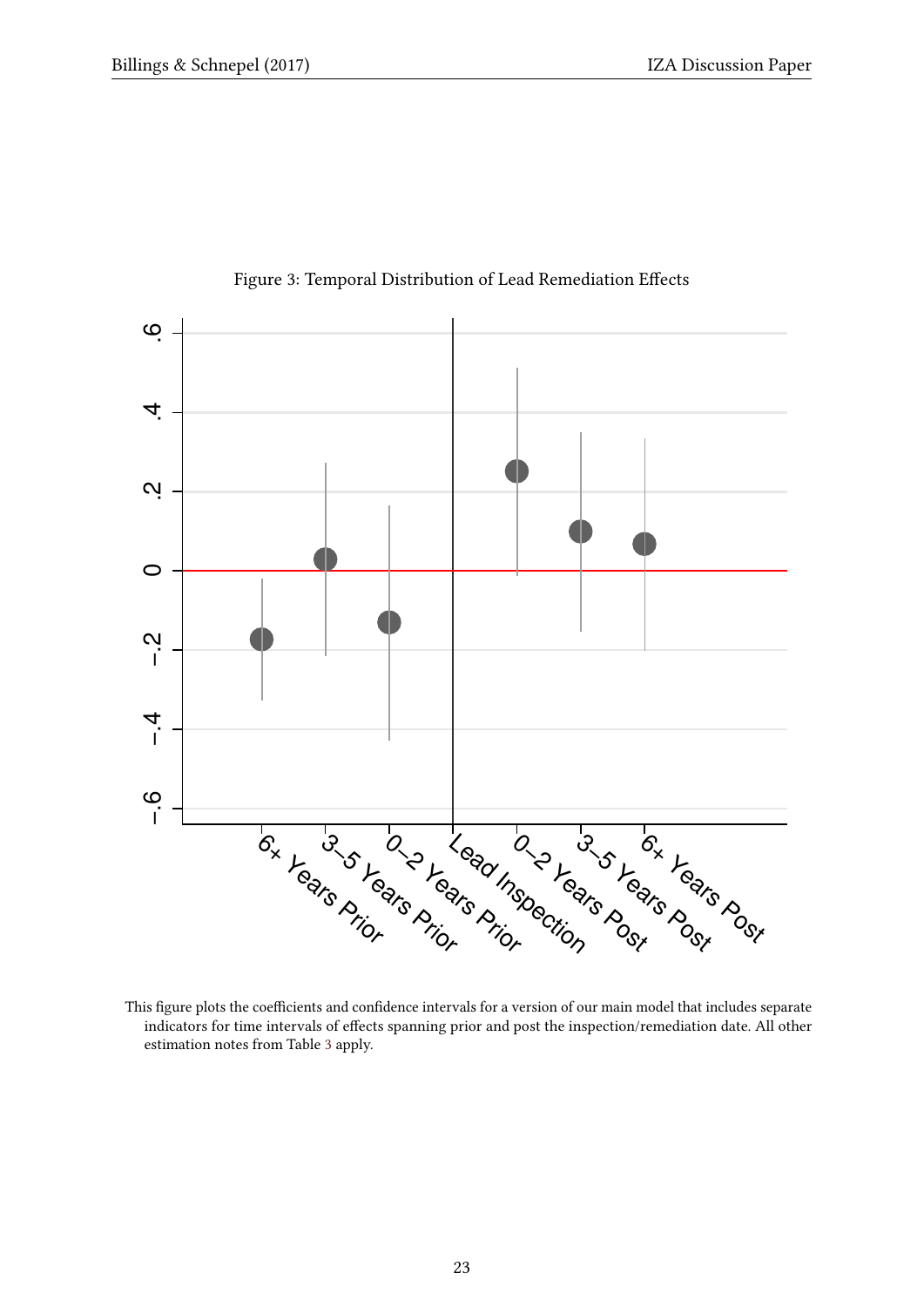<span id="page-25-0"></span>

| Table 1: Descriptive Statistics        |             |                                             |                                        |  |  |
|----------------------------------------|-------------|---------------------------------------------|----------------------------------------|--|--|
|                                        | All Parcels | Applicant<br>Remediated<br><b>Treatment</b> | Applicant<br>Not Remediated<br>Control |  |  |
| Outcomes                               |             |                                             |                                        |  |  |
| Sales price (\$000)                    | 195.426     | 78.735                                      | 86.332                                 |  |  |
|                                        | (148.819)   | (90.149)                                    | (91.176)                               |  |  |
| Property Sold                          | 0.72        | 0.55                                        | 0.47                                   |  |  |
|                                        | (0.45)      | (0.50)                                      | (0.50)                                 |  |  |
| Parcel Attributes                      |             |                                             |                                        |  |  |
| Lot Size (Acres)                       | 0.57        | 0.23                                        | 0.26                                   |  |  |
|                                        | (3.45)      | (0.10)                                      | (0.19)                                 |  |  |
| Bathrooms                              | 2.08        | 1.13                                        | 1.23                                   |  |  |
|                                        | (0.79)      | (0.38)                                      | (0.50)                                 |  |  |
| Living Area (Sqft - 00s)               | 20.13       | 11.21                                       | 11.82                                  |  |  |
|                                        | (11.03)     | (3.29)                                      | (3.40)                                 |  |  |
| Fireplace                              | 0.80        | 0.43                                        | 0.34                                   |  |  |
|                                        | (0.40)      | (0.50)                                      | (0.48)                                 |  |  |
| Age of Building                        | 26.65       | 62.74                                       | 57.56                                  |  |  |
|                                        | (23.24)     | (15.02)                                     | (16.33)                                |  |  |
| Built pre 1978                         | 0.41        | 1.00                                        | 1.00                                   |  |  |
|                                        | (0.49)      | (0.00)                                      | (0.00)                                 |  |  |
| Average BLL tests                      | 3.52        | 5.33                                        | 4.51                                   |  |  |
|                                        | (2.60)      | (4.53)                                      | (2.65)                                 |  |  |
| Total Renovation Costs (\$000)         | 1.842       | 1.365                                       | 1.512                                  |  |  |
|                                        | (42.253)    | (8.222)                                     | (5.692)                                |  |  |
| Distance to CBD (miles)                | 8.22        | 2.37                                        | 2.76                                   |  |  |
|                                        | (3.91)      | (0.87)                                      | (1.31)                                 |  |  |
| Distance to Highway (miles)            | 1.98        | 0.81                                        | 0.86                                   |  |  |
|                                        | (1.32)      | (0.59)                                      | (0.78)                                 |  |  |
| Neighborhood Attributes                |             |                                             |                                        |  |  |
| Median HH Income (\$000)               | 61.80       | 26.61                                       | 28.74                                  |  |  |
|                                        | (26.30)     | (6.30)                                      | (8.97)                                 |  |  |
| Percent Black Residents                | 0.23        | 0.81                                        | 0.78                                   |  |  |
|                                        | (0.25)      | (0.18)                                      | (0.21)                                 |  |  |
| Pop Density (per sq mile)              | 2014.15     | 3574.69                                     | 3367.23                                |  |  |
|                                        | (1427.92)   | (1521.84)                                   | (1520.26)                              |  |  |
| Percent Homes with Elevated Lead Tests | 0.03        | 0.09                                        | 0.08                                   |  |  |
|                                        | (0.03)      | (0.03)                                      | (0.03)                                 |  |  |
| Percent Homes pre 1978                 | 0.35        | 0.85                                        | 0.80                                   |  |  |
|                                        | (0.33)      | (0.16)                                      | (0.20)                                 |  |  |
|                                        |             |                                             |                                        |  |  |
| Observations                           | 204,254     | 960                                         | 400                                    |  |  |

Summary statistics are based on all single-family residences and broken down for LeadSafe program parcels. Applicant Remediated are parcels that applied and received lead remediation under the LeadSafe Charlotte program. Not Remediated indicates parcels that applied to the LeadSafe program, but upon inspection were found to be safe from lead. Average BLL tests based on the average (Blood Lead Level) BLL test values for a given address prior to the sale of a home and we limit this value to parcel addresses with at least one BLL and one property sale. Average BLL tests based on NC BLL surveillance program and limited to 1993-2008 for this study. Total Renovation Costs (\$) is limited to renovations done 5 years prior to a parcel being sold and does not include any costs related to lead remediation.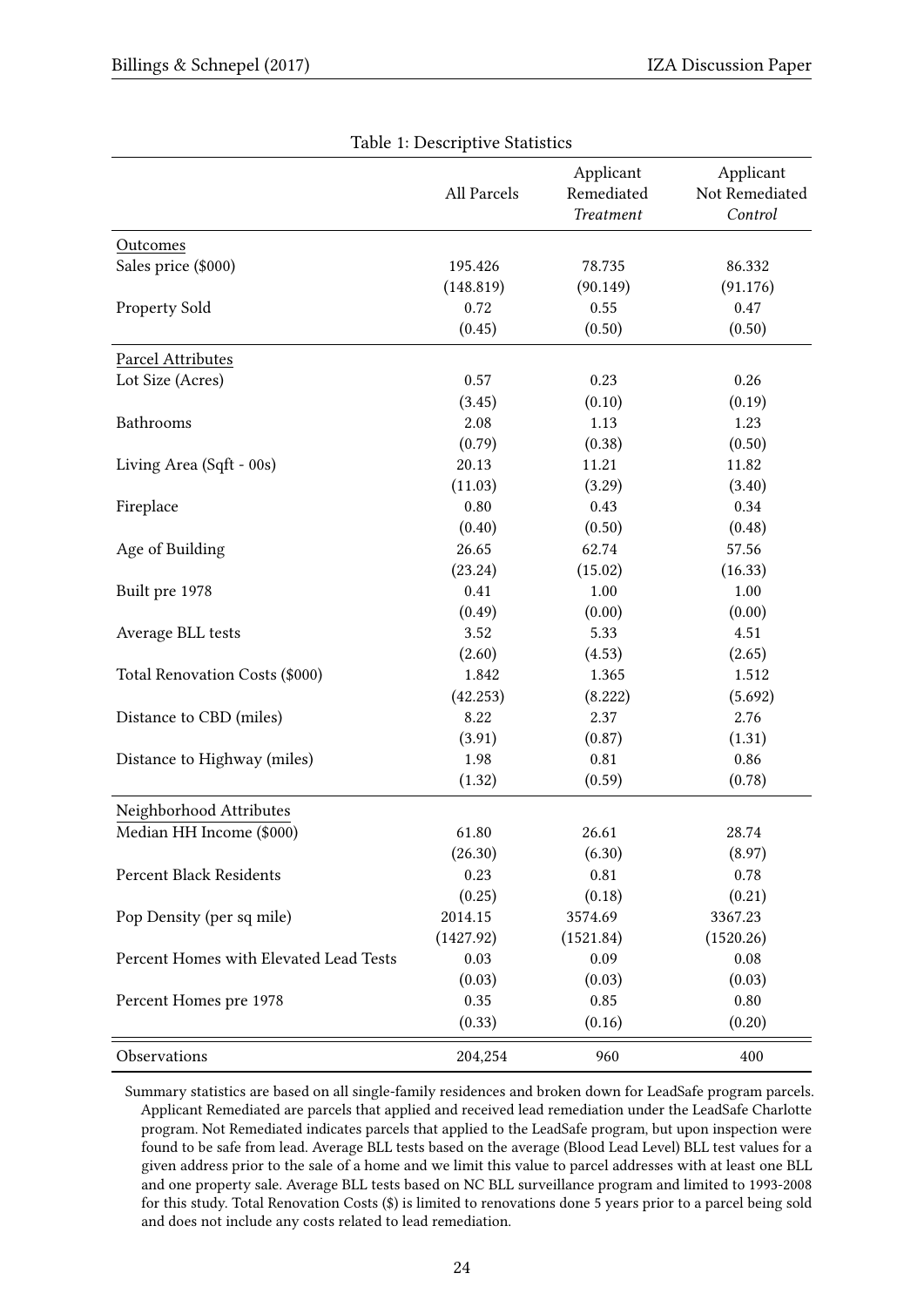<span id="page-26-0"></span>

|                                     | Table 2. Dalancing Test               |                                       |  |  |  |  |
|-------------------------------------|---------------------------------------|---------------------------------------|--|--|--|--|
|                                     | (1)<br>Remediated<br><b>Treatment</b> | (2)<br>Remediated<br><b>Treatment</b> |  |  |  |  |
| Lot Size (Acres)                    | $-0.160$                              | $-0.110$                              |  |  |  |  |
|                                     | (0.173)                               | (0.181)                               |  |  |  |  |
| Bathrooms                           | 0.012                                 | $-0.013$                              |  |  |  |  |
|                                     | (0.048)                               | (0.067)                               |  |  |  |  |
| Living Area (Sqft)                  | $-0.009$                              | $-0.006$                              |  |  |  |  |
|                                     | (0.006)                               | (0.008)                               |  |  |  |  |
| Fireplace                           | $0.056*$                              | 0.006                                 |  |  |  |  |
|                                     | (0.034)                               | (0.042)                               |  |  |  |  |
| Age of Building                     | $0.003**$                             | $0.003*$                              |  |  |  |  |
|                                     | (0.001)                               | (0.002)                               |  |  |  |  |
| Average BLL in home (prior to sale) | 0.002                                 | 0.001                                 |  |  |  |  |
|                                     | (0.005)                               | (0.006)                               |  |  |  |  |
| Renovation Costs (\$) Last 5 years  | 0.001                                 | $-0.000$                              |  |  |  |  |
|                                     | (0.003)                               | (0.003)                               |  |  |  |  |
| Distance to CBD (miles)             | 0.011                                 | 0.060                                 |  |  |  |  |
|                                     | (0.028)                               | (0.119)                               |  |  |  |  |
| Distance to Highway (miles)         | 0.034                                 | 0.118                                 |  |  |  |  |
|                                     | (0.033)                               | (0.152)                               |  |  |  |  |
| Median HH Income (\$000)            | $-0.000$                              |                                       |  |  |  |  |
|                                     | (0.000)                               |                                       |  |  |  |  |
| <b>Percent Black Residents</b>      | $-0.000$                              |                                       |  |  |  |  |
|                                     | (0.001)                               |                                       |  |  |  |  |
| Pop Density (per sq mile)           | 0.000                                 |                                       |  |  |  |  |
|                                     | (0.000)                               |                                       |  |  |  |  |
| F-Stat (p-value)                    | 0.102                                 | 0.613                                 |  |  |  |  |
| <b>CBG Fixed Effects</b>            |                                       | Yes                                   |  |  |  |  |
| Observations                        | 1,359                                 | 1,359                                 |  |  |  |  |

Table 2: Balancing Test

\* p < 0.1, \*\* p < 0.05, \*\*\* p < 0.01. Standard errors are two-way clustered by CBG and by year-quarter of sale. Dependent variable is a dummy for LeadSafe Remediated. We include, but do not report, coefficients for a series of dummies for applicant year.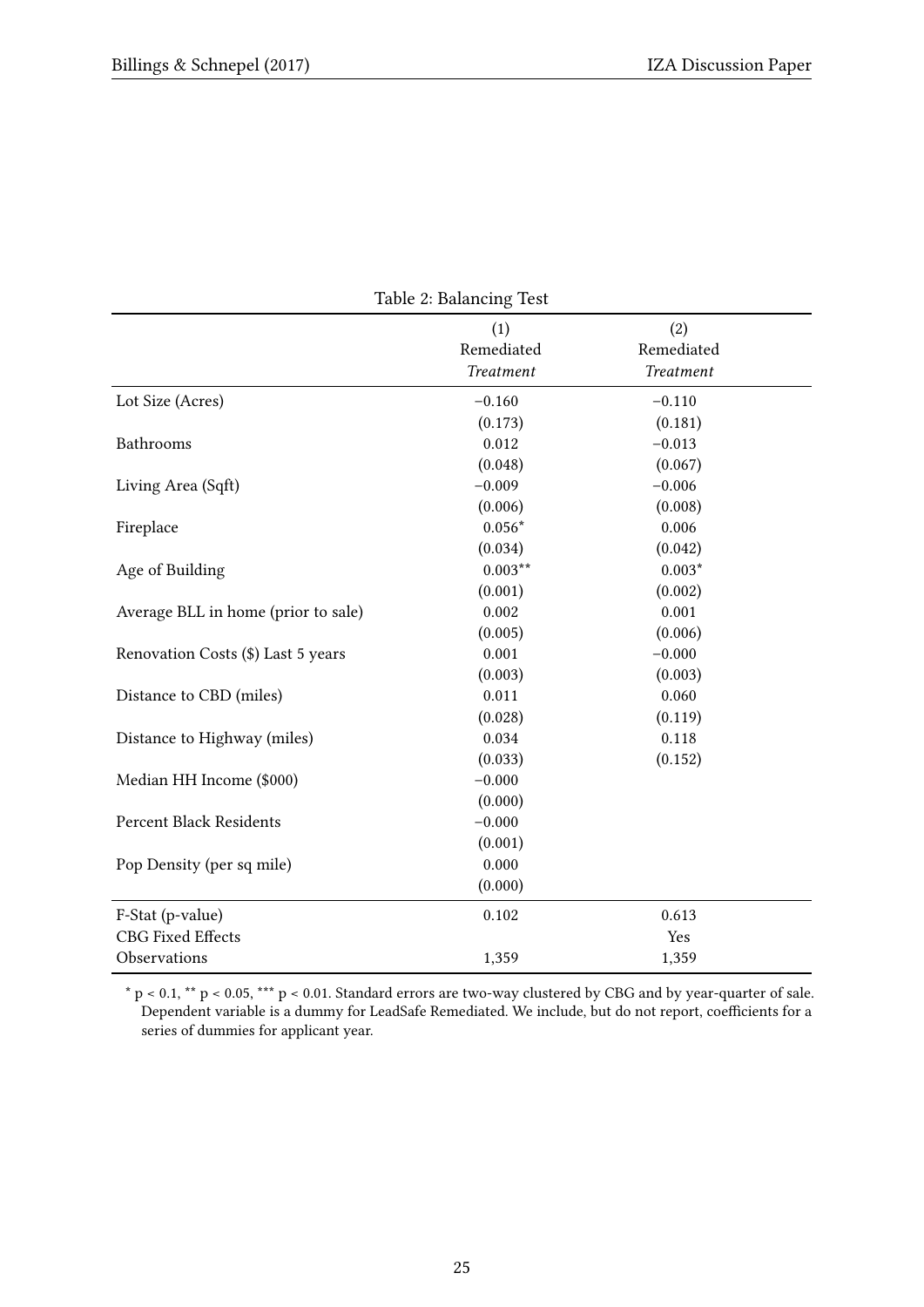<span id="page-27-0"></span>

| Table 3: Main Effects of LeadSafe Remediation on Housing Prices |            |           |              |
|-----------------------------------------------------------------|------------|-----------|--------------|
|                                                                 | (1)        | (2)       | (3)          |
| Leadsafe Remediation*Post                                       | $0.256***$ | $0.281**$ | $0.278**$    |
|                                                                 | (0.107)    | (0.116)   | (0.121)      |
| Leadsafe Remediation                                            | $-0.109$   | $-0.135$  | $-0.133$     |
|                                                                 | (0.076)    | (0.086)   | (0.087)      |
| Post                                                            | 0.006      | $-0.098$  | $-0.093$     |
|                                                                 | (0.145)    | (0.141)   | (0.143)      |
| <b>Fixed Effects</b>                                            |            | CBG       | CBG & School |
| <b>Observations</b>                                             | 1,410      | 1,410     | 1,410        |

\* p < 0.1, \*\* p < 0.05, \*\*\* p < 0.01. Standard errors are two-way clustered by CBG and by year-quarter of sale. There are 101 CBGs that contain our applicant parcels. Dependent variable in all models is ln(sales price). All models include standard hedonic controls (given in Table [2\)](#page-26-0) including polynomials in age and square feet and year by quarter of sales fixed effects. We limit our sample to single family homes and also include applicant year fixed effects. We define the date to indicate the pre/post period based on the lead inspection date for either the remediated or non-remediated parcels. In some cases, the specific date was not given, so we base lead inspection date on annual grant cycle reporting dates as part of the LeadSafe grant program reporting to Housing and Urban Development (HUD).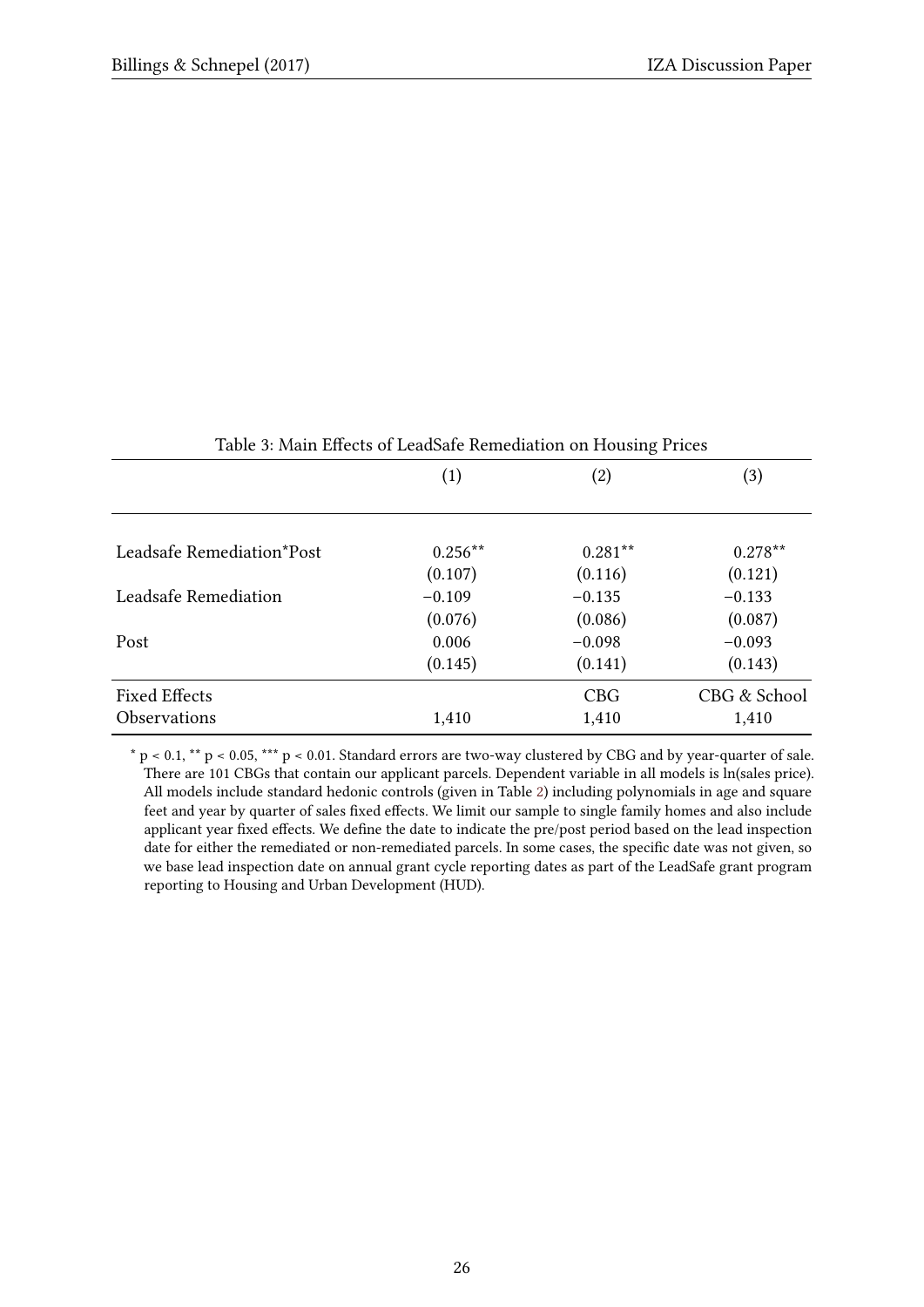| able 1. Encelo of Beaucule Remembers on Housing Friegs of Types of Freighbornoods |                 |             |              |  |  |
|-----------------------------------------------------------------------------------|-----------------|-------------|--------------|--|--|
|                                                                                   | (1)             | (2)         | (3)          |  |  |
|                                                                                   | Only Neighs     | Only Neighs | Only Neighs  |  |  |
|                                                                                   | High $#$        | Older       | High $#$     |  |  |
|                                                                                   | Homes with Lead | Homes       | Remediations |  |  |
|                                                                                   |                 |             |              |  |  |
| Leadsafe Remediation*Post                                                         | $0.200*$        | $0.269**$   | 0.274        |  |  |
|                                                                                   | (0.113)         | (0.122)     | (0.190)      |  |  |
| Leadsafe Remediation                                                              | $-0.078$        | $-0.031$    | $-0.117$     |  |  |
|                                                                                   | (0.102)         | (0.128)     | (0.135)      |  |  |
| Post                                                                              | $-0.080$        | $-0.181$    | $-0.066$     |  |  |
|                                                                                   | (0.116)         | (0.130)     | (0.228)      |  |  |
| <b>Fixed Effects</b>                                                              | <b>CBG</b>      | <b>CBG</b>  | <b>CBG</b>   |  |  |
| Observations                                                                      | 709             | 725         | 740          |  |  |

<span id="page-28-0"></span>Table 4: Effects of LeadSafe Remediation on Housing Prices by Types of Neighborhoods

 $* p < 0.1$ ,  $** p < 0.05$ ,  $*** p < 0.01$ . Standard errors are two-way clustered by CBG and by year-quarter of sale. There are 101 CBGs that contain our applicant parcels. Dependent variable in all models is ln(sales price). All models include standard hedonic controls (given in Table [2\)](#page-26-0) including polynomials in age and square feet and year by quarter of sales fixed effects. We limit our sample to single family homes and also include applicant year fixed effects. We define the date to indicate the pre/post period based on the lead inspection date for either the remediated or non-remediated parcels. In some cases, the specific date was not given, so we base lead inspection date on annual grant cycle reporting dates as part of the LeadSafe grant program reporting to Housing and Urban Development (HUD).

We report results for separate models by neighborhood attributes for presence of lead based on BLL >1 as well as older housing stock (pre 1978). We bisect into high/low lead and older/newer neighborhoods based on average values of these attributes. Our final column provides results using above or below median values for the cumulative number of lead remediations in a neighborhood at the time of sale.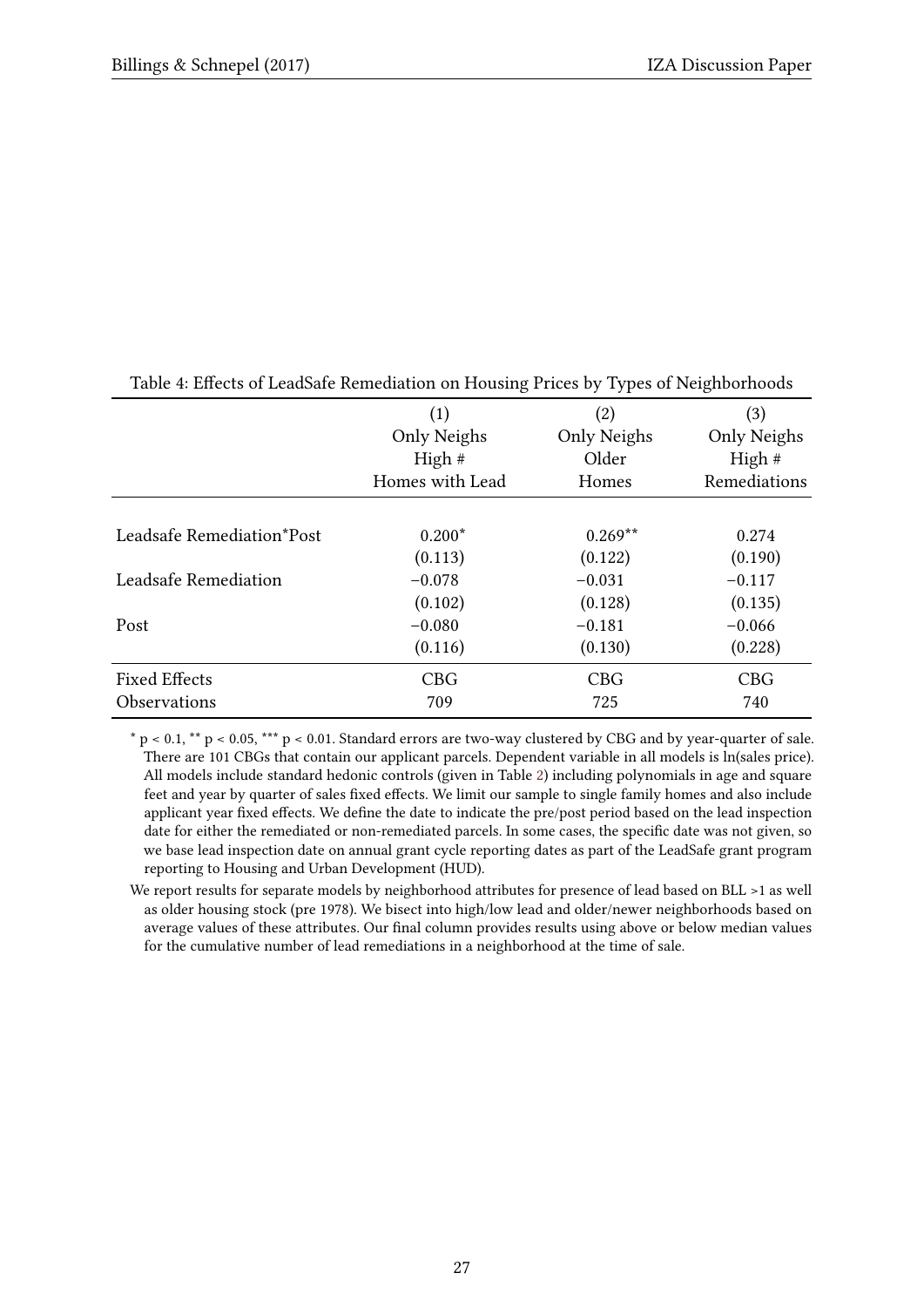<span id="page-29-0"></span>

|                                      | (1)                        | (2)                                                                    | (3)                                | (4)                     | (5)                               |
|--------------------------------------|----------------------------|------------------------------------------------------------------------|------------------------------------|-------------------------|-----------------------------------|
|                                      | <b>Repeat Sales</b><br>All | <b>Repeat Sales</b><br><b>Fust Parcels</b><br>Pre & Post<br>Inspection | Alternative<br>Remediation<br>Date | Neigh<br>Time<br>Trends | Interact<br>Remediation<br>Amount |
| LeadSafe Remediation*Post            | 0.180                      | $0.217**$                                                              | $0.264**$                          | $0.280**$               | 0.249                             |
|                                      | (0.130)                    | (0.096)                                                                | (0.111)                            | (0.116)                 | (0.152)                           |
| LeadSafe Remediation                 | n/a                        | n/a                                                                    | $-0.123$                           | $-0.134$                | $-0.134$                          |
|                                      |                            |                                                                        | (0.078)                            | (0.086)                 | (0.087)                           |
| Post                                 | $-0.203$                   | n/a                                                                    | $-0.071$                           | $-0.098$                | $-0.096$                          |
|                                      | (0.123)                    |                                                                        | (0.143)                            | (0.142)                 | (0.144)                           |
| Leadsafe Remediation*Post*Amount(\$) |                            |                                                                        |                                    |                         | 0.004                             |
|                                      |                            |                                                                        |                                    |                         | (0.008)                           |
| Observations                         | 283                        | 63                                                                     | 1,410                              | 1,410                   | 1,410                             |

Table 5: Repeat Sales and Other Specifications

 $*$  p < 0.1,  $**$  p < 0.05,  $***$  p < 0.01. Standard errors are two-way clustered by CBG and by year-quarter of sale. For repeat sales observations, we remove properties which had a high probability of major renovations by excluding repeat sales with more than 100% appreciation between sales or sales that occurred less than 2 years apart. Dependent variables in columns 1 and 2 are  $ln(P_{i,t}) - ln(P_{i,t-1})$  and we include year by quarter dummies for both initial purchase in time  $t - 1$  and later sale in time t. Column two varies from column one due to the removal of parcels that did not have a transacted sale both before and after lead inspection.

Dependent variables in columns 3-5 are  $\ln(P_{i,t})$ . Non-repeat sales models include standard hedonic controls including polynomials in age and square feet, lot size, baths, fireplace. All models include quarter-year for each sale as well as applicant year fixed effects. Column 3 provides an alternate estimate of remediation date based on LeadSafe grant reporting. Columns 4 estimates our main model with CBG time trends and Column 5 tests if the amount of LeadSafe reported spending on a lead remediation (interaction with remediation costs (\$000s)) provides additional impacts.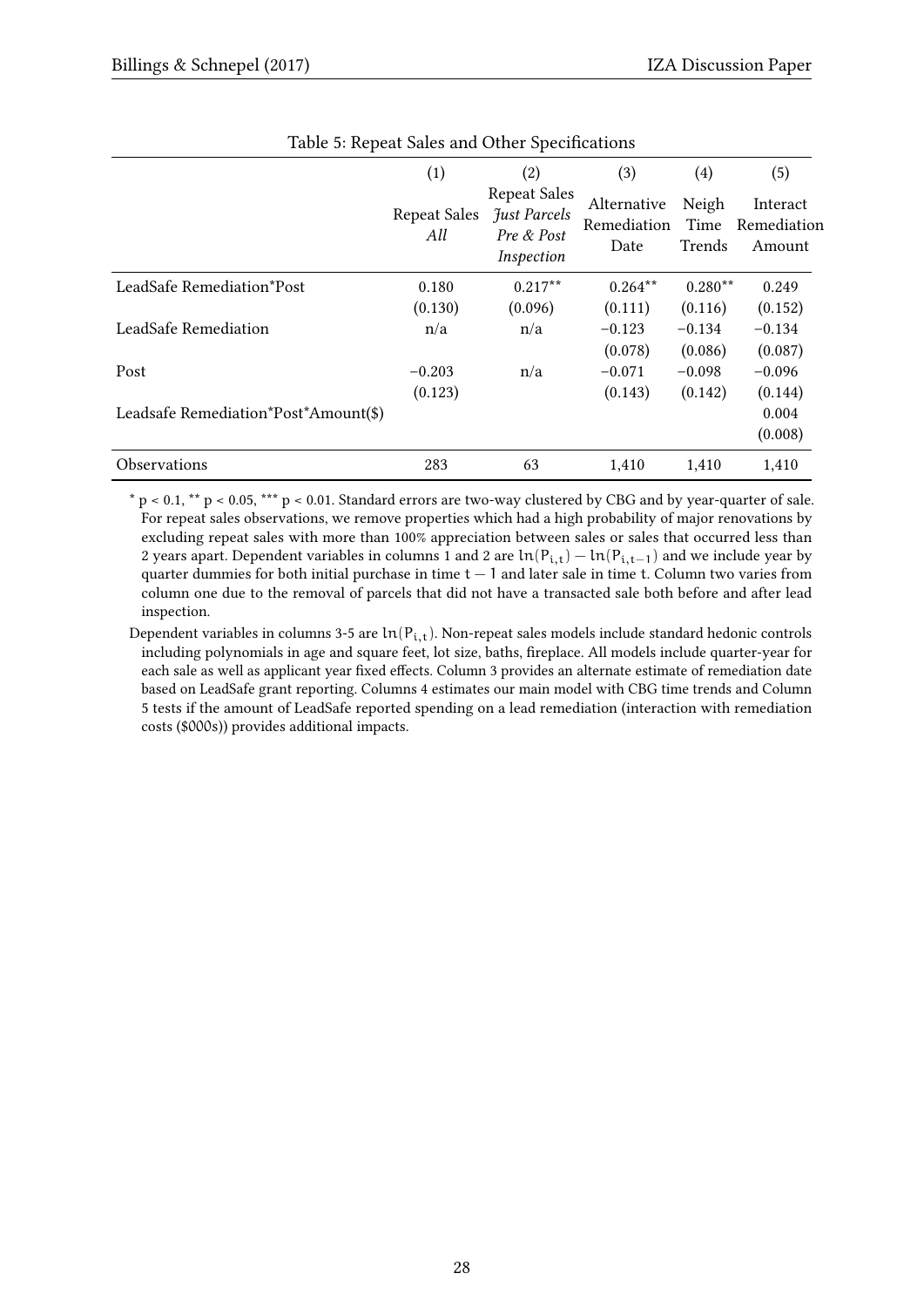<span id="page-30-0"></span>

| Effects of LeadSafe Remediation on Housing Prices |                                                           |                                               |                                                    |  |  |
|---------------------------------------------------|-----------------------------------------------------------|-----------------------------------------------|----------------------------------------------------|--|--|
|                                                   | (1)<br>False<br>Leadsafe Date<br>3 years prior<br>CBG FEs | (2)<br>False<br>Predicted LeadSafe<br>CBG FEs | (3)<br>False<br>Neighbor of<br>Leadsafe<br>CBG FEs |  |  |
| Leadsafe Remediation*Post                         | $-0.011$                                                  | $-0.004$                                      | 0.039                                              |  |  |
|                                                   | (0.090)                                                   | (0.065)                                       | (0.079)                                            |  |  |
| Leadsafe Remediation                              | $-0.084$                                                  | 0.043                                         | $-0.021$                                           |  |  |
|                                                   | (0.068)                                                   | (0.052)                                       | (0.075)                                            |  |  |
| Post                                              | $-0.027$                                                  | 0.041                                         | 0.099                                              |  |  |
|                                                   | (0.114)                                                   | (0.051)                                       | (0.088)                                            |  |  |
| Observations                                      | 955                                                       | 1,410                                         | 2,087                                              |  |  |

# Table 6: Falsification (Placebo) Checks

 $* p < 0.1$ ,  $** p < 0.05$ ,  $*** p < 0.01$ . Standard errors are two-way clustered by CBG and by year-quarter of sale. Dependent variable in all models is ln(sales price) and all models include CBG fixed effects. All models include standard hedonic controls (given in Table [2\)](#page-26-0) including polynomials in age and square feet and year by quarter of sales fixed effects. and we limit our sample to single family homes.

We provide three types of falsifications. The first falsification test is based on assuming LeadSafe inspections occur three years prior and we drop post LeadSafe observations. The second falsification is based on predicting LeadSafe remediation based on property attributes, dropping LeadSafe applicants and using predicated values to determine pool of pseudo applicants. We use the top 30% (same number as original treatment group) of applicants to create a pseudo treatment group and estimate our difference-in-difference estimator. The third falsification takes the neighboring parcels of LeadSafe applicants and generates psuedo remediation parcels for neighbors of actual LeadSafe remediated homes as well as psuedo non-remediated parcels based on neighbors of applicants without remediation. We drop any neighbor that is a LeadSafe applicant. Our sample size increases in column 3 since we include two parcels for a number of LeadSafe parcels with neighbors on both sides of the home.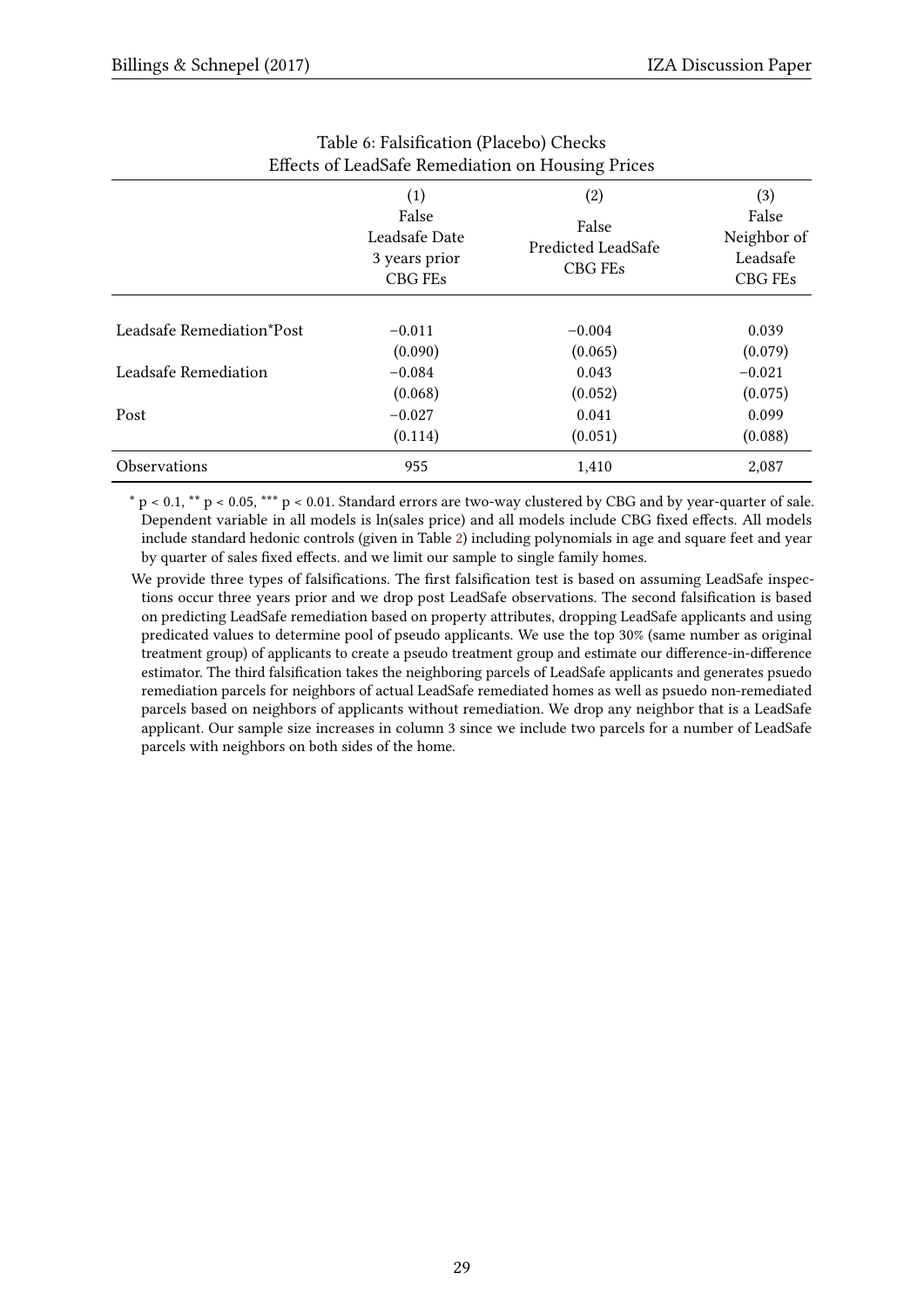<span id="page-31-0"></span>

|                                 | (1)       | (2)                                        | (3)                          | (4)                                | (5)                                                   |
|---------------------------------|-----------|--------------------------------------------|------------------------------|------------------------------------|-------------------------------------------------------|
|                                 | LeadSafe  | Only<br><b>Applicants Remediated Homes</b> | Applicants<br>& All<br>Homes | Applicants<br>& Renovated<br>Homes | Applicants<br>& Renovated<br>Homes Built<br>Post 1978 |
| Leadsafe Remediation*Post       | $0.281**$ | $0.235***$                                 | $0.242***$                   | $0.162**$                          | $0.210***$                                            |
|                                 | (0.116)   | (0.074)                                    | (0.075)                      | (0.066)                            | (0.072)                                               |
| Leadsafe Remediation            | $-0.135$  | n/a                                        | $-0.110***$                  | $-0.140$                           | 0.002                                                 |
|                                 | (0.086)   |                                            | (0.040)                      | (0.111)                            | (0.153)                                               |
| Applicant No Remediation*Post   | n/a       | n/a                                        | $-0.103$                     | $-0.140$                           | $-0.097$                                              |
|                                 |           |                                            | (0.112)                      | (0.113)                            | (0.115)                                               |
| <b>Applicant No Remediation</b> | n/a       | n/a                                        | 0.073                        | $-0.069$                           | 0.150                                                 |
|                                 |           |                                            | (0.080)                      | (0.080)                            | (0.167)                                               |
| Post                            | $-0.098$  |                                            | $-0.002$                     | 0.009                              | 0.016                                                 |
|                                 | (0.141)   |                                            | (0.007)                      | (0.010)                            | (0.012)                                               |
| <b>Observations</b>             | 1,410     | 1,062                                      | 258,767                      | 21,561                             | 14,089                                                |

Table 7: Lead Remediation and Housing Prices: Different Control Groups

 $*$  p < 0.1,  $**$  p < 0.05,  $***$  p < 0.01. Standard errors are two-way clustered by CBG and by year-quarter of sale. Dependent variable in all models is ln(sales price). All models include standard hedonic controls (given in Table [2\)](#page-26-0) including polynomials in age and square feet and year by quarter of sales fixed effects. We also include applicant year fixed effects. Column 1 incorporates our main control group of applicant parcels that were not remediated by LeadSafe. Column 2 provides a simple post-pre change in housing prices for lead remediated homes. Column 3 compares both remediated and non-remediated LeadSafe applicants to a control group using all homes sold over our sample period 1995-2014; Column 4 limit the control group to only renovated homes and Column 5 limits the sample to renovated homes built after 1978.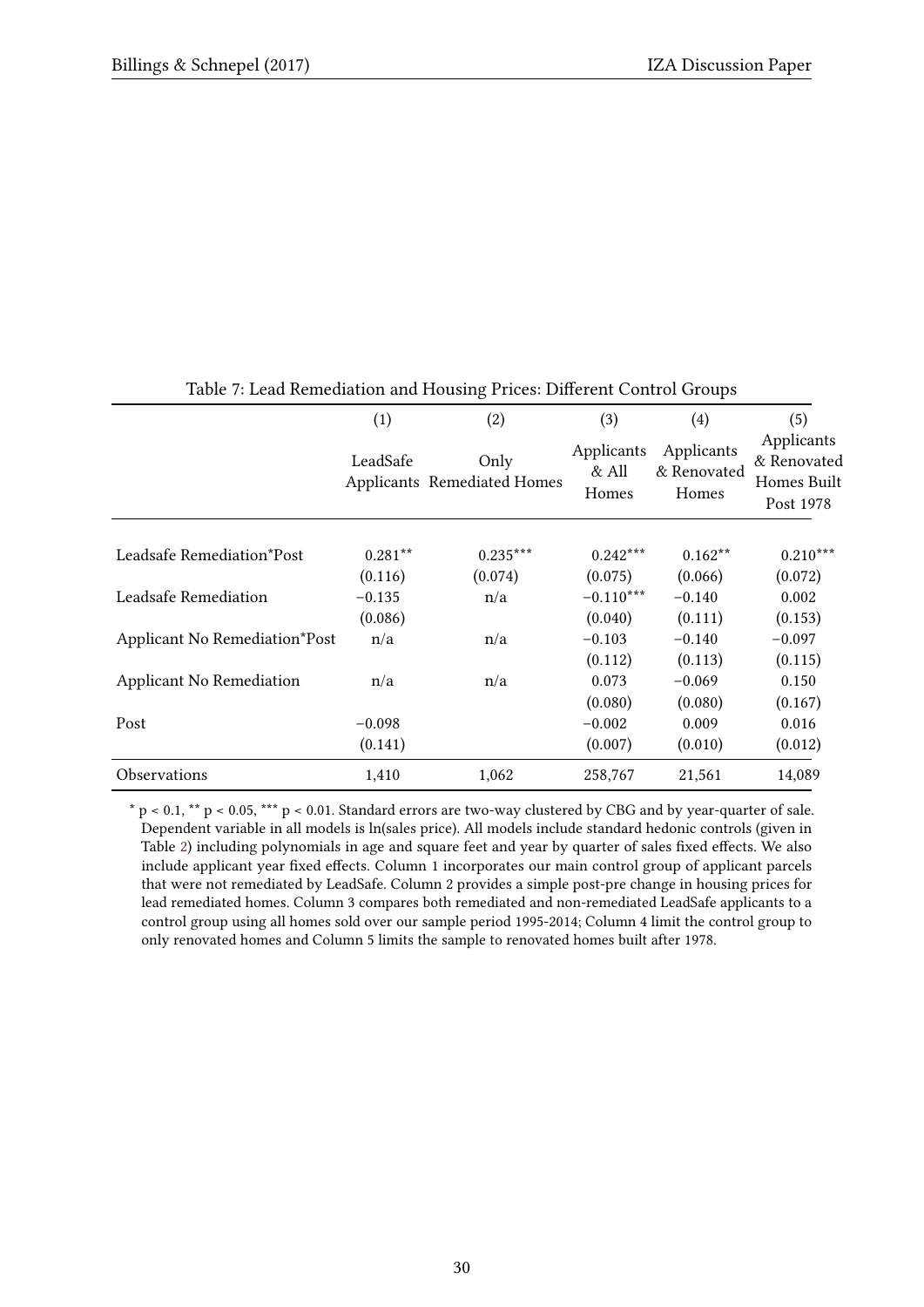<span id="page-32-0"></span>

| Residential Mobility, Housing Renovations, and Blood Lead Tests |             |                        |                                                               |                  |            |
|-----------------------------------------------------------------|-------------|------------------------|---------------------------------------------------------------|------------------|------------|
|                                                                 | (1)         | (2)                    | (3)                                                           | (4)              | (5)        |
|                                                                 | Any<br>Sale | <b>Renovation Cost</b> | <b>Renovation Cost</b><br>Sold Post<br><b>Inspection Only</b> | Any<br>Lead Test | Lead Value |
| CBG and Year FEs                                                |             |                        |                                                               |                  |            |
| Leadsafe Remediation*Post                                       | $-0.030***$ | 157.859                | 219.162                                                       | 0.002            | $-0.515$   |
|                                                                 | (0.008)     | (129.552)              | (185.720)                                                     | (0.007)          | (0.462)    |
| Leadsafe Remediation                                            | $0.023***$  | $-116.372**$           | $-149.592*$                                                   | 0.008            | 0.335      |
|                                                                 | (0.007)     | (49.452)               | (77.899)                                                      | (0.006)          | (0.364)    |
| Post                                                            | $0.015***$  | 245.444***             | 179.739                                                       | $0.009*$         | 0.426      |
|                                                                 | (0.007)     | (92.289)               | (176.862)                                                     | (0.005)          | (0.366)    |
| Parcel and Year FEs                                             |             |                        |                                                               |                  |            |
| Leadsafe Remediation*Post -0.035***                             |             | 207.567                | 207.948                                                       | 0.004            | $-0.491$   |
|                                                                 | (0.008)     | (138.890)              | (221.642)                                                     | (0.008)          | (1.003)    |
| <b>Observations</b>                                             | 25,802      | 25,802                 | 7,296                                                         | 25,802           | 938        |
| Dep. Var. (mean)                                                | 0.05        | 330.85                 | 330.85                                                        | 0.04             | 4.02       |

# Table 8: Other Outcomes:

 $^{\star}$  p < 0.1,  $^{**}$  p < 0.05,  $^{***}$  p < 0.01. Standard errors are two-way clustered by CBG and by year. We provide a number of new outcomes given by column headings. This data represents a panel of 1,358 parcels that applied to the LeadSafe program over 19 years (1995-2013). The results for lead value contain substantially fewer observations because we only include a parcel-year observation if we had a recorded BLL. In the case of multiple kids with BLL values in a given parcel-year, we simply average BLL values.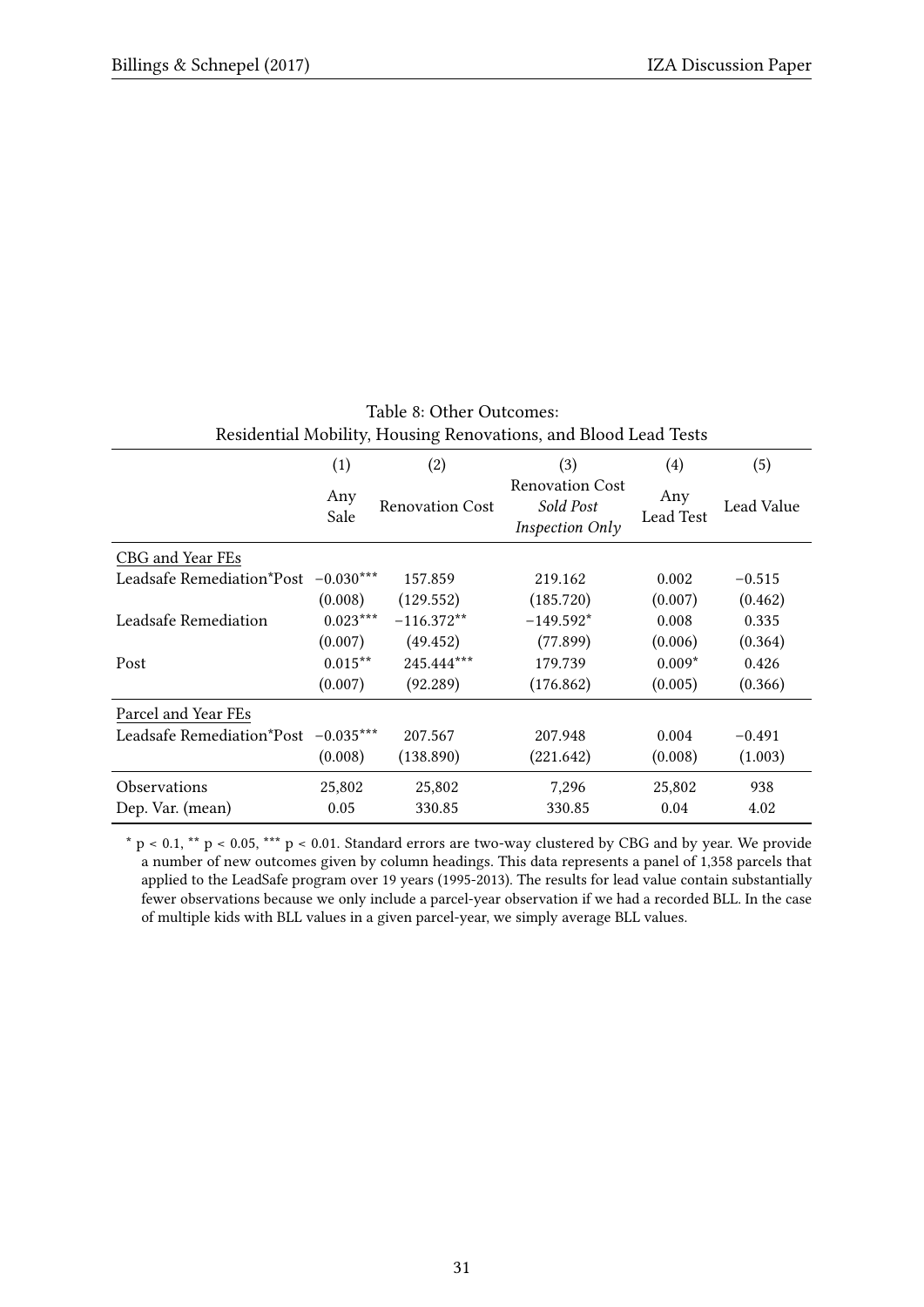## Appendix

<span id="page-33-0"></span>

Figure A1: Spatial Distribution of LeadSafe Parcels

These three distributions above are based on kernel density estimators for all pairwise combinations of treatment parcels to treatment parcels; treatment parcels to control parcels; and a random sample (N=500) of all parcels to all parcels.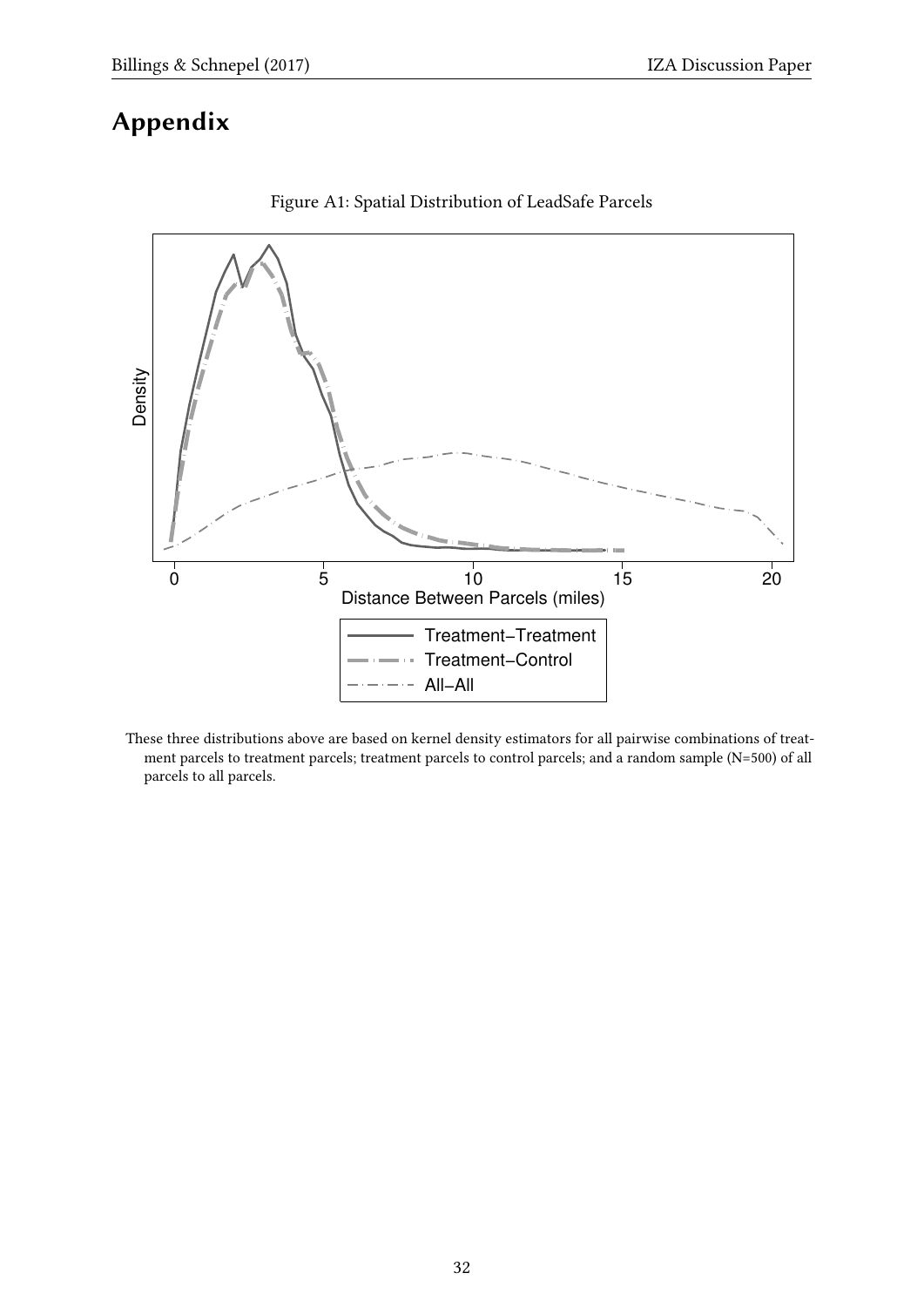<span id="page-34-0"></span>

|                                 | <b>Applicant Sales</b> | Applicant<br>Sales<br>Post Inspection | Applicant<br>Never Sold<br>Parcels |
|---------------------------------|------------------------|---------------------------------------|------------------------------------|
|                                 |                        |                                       |                                    |
| Lot Size (Acres)                | 0.22                   | 0.21                                  | 0.25                               |
|                                 | (0.09)                 | (0.08)                                | (0.17)                             |
| Bathrooms                       | 1.11                   | 1.14                                  | 1.21                               |
|                                 | (0.34)                 | (0.36)                                | (0.48)                             |
| Living Area (Sqft - 00s)        | 11.22                  | 11.34                                 | 11.53                              |
|                                 | (3.47)                 | (3.73)                                | (3.33)                             |
| Fireplace                       | 0.42                   | 0.42                                  | 0.37                               |
|                                 | (0.49)                 | (0.49)                                | (0.48)                             |
| Age of Building                 | 60.11                  | 65.31                                 | 65.89                              |
|                                 | (15.97)                | (16.19)                               | (14.30)                            |
| Average BLL tests               | 5.05                   | 5.82                                  | 4.11                               |
|                                 | (3.81)                 | (4.62)                                | (2.43)                             |
| Total Renovation Costs (\$000s) | 1.056                  | 0.942                                 | 0.740                              |
|                                 | (5.280)                | (4.835)                               | (4.100)                            |
| Distance to CBD (miles)         | 2.37                   | 2.22                                  | 2.52                               |
|                                 | (0.89)                 | (0.84)                                | (1.12)                             |
| Distance to Highway (miles)     | 0.83                   | 0.82                                  | 0.80                               |
|                                 | (0.65)                 | (0.61)                                | (0.60)                             |
| Median HH Income (\$000)        | 26.98                  | 27.20                                 | 27.24                              |
|                                 | (6.88)                 | (7.05)                                | (7.60)                             |
| <b>Percent Black Residents</b>  | 0.79                   | 0.79                                  | 0.82                               |
|                                 | (0.19)                 | (0.20)                                | (0.18)                             |
| Pop Density (000 per sq mile)   | 3.616                  | 3.927                                 | 3.471                              |
|                                 | (1.531)                | (1.497)                               | (1.533)                            |
| Observations                    | 1,410                  | 648                                   | 647                                |

Summary statistics are based on all single-family residences and broken down based on column headings. Average BLL tests based on the average (Blood Lead Level) BLL test values for a given address prior to the inspection of a home by LeadSafe and we limit this value to parcel addresses with at least one BLL. Average BLL tests based on NC BLL surveillance program and limited to 1993-2008 for this study. Total Renovation Costs is limited to renovations done 5 years prior to a parcel being inspected and does not include any costs related to lead remediation.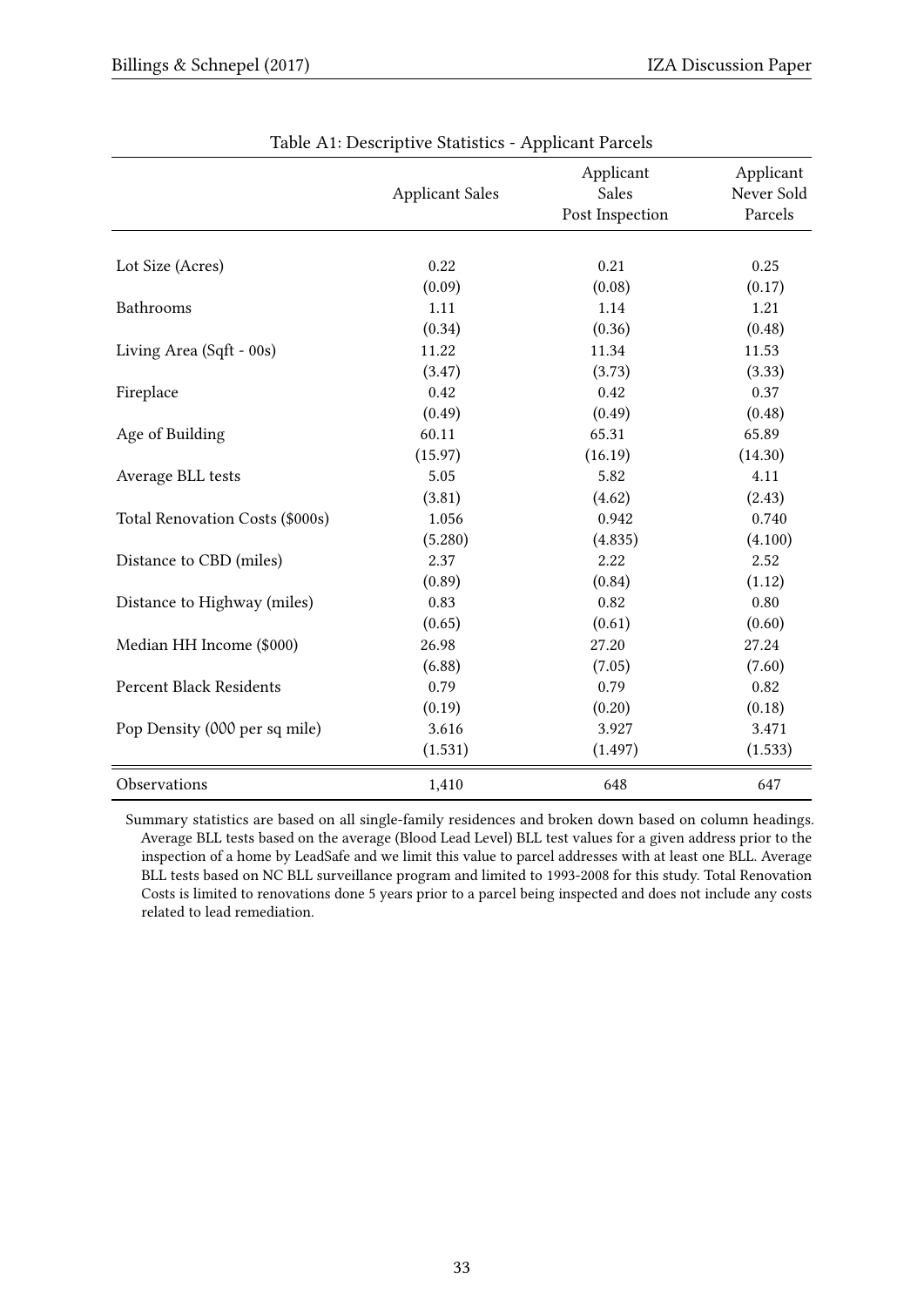## A. Hedonic Estimates of Lead Exposure on Housing Values Using Blood Lead Surveillance Data to Proxy for Parcel-Level Exposure

As a supplementary exercise to our primary analysis, we estimated a series of hedonic housing price regressions in order to test the relationship between the presence of lead in a home and property values. The standard hedonic model is given by:

$$
\ln(P_{ijt}) = \alpha + \beta_1 BLL_{ijt-T} + \beta_2 X_{it} + \delta_t + \gamma_j + \varepsilon_{ijt}
$$
\n(3)

where our dependent variable and control variables are as described in Eq. (1). In this specification, our main variable of interest is  $BLL_{i,i-1}$  which indicates the average blood lead level for individuals tested prior to the sale of a parcel.<sup>[29](#page-35-0)</sup> Since poor home maintenance coincides with increased risk of lead exposure, we also incorporate measures of housing renovations to account for the general maintenance level of a home. Since the presence of lead paint is heavily concentrated in older residential neighborhoods, standard errors are two-way clustered by CBG and by year-quarter of sale.

The top part of Table [A2](#page-36-0) provides estimates of  $\beta_1$  for a series of models that estimates the marginal effect of a 1 unit increase in mean BLL previously tested at a home. Column 1 provides standard hedonic estimates of a 1.3% decrease in property values for a 1 unit increase in prior BLL tests for a given property sale. The bottom part of Table [A2](#page-36-0) estimates a series of dummies for BLL levels of concern as recommended by the Center for Disease Control (CDC). In these models, the excluded category is homes with average BLL less than 2, which indicates no lead exposure.<sup>[30](#page-35-1)</sup> Column 1 shows larger effects for higher previous lead tests with an average BLL of 10 or more generating a 12% decrease in home values. Column 2 adds an additional control variable for housing renovations prior to the home's sale and Column 3 adds CBG fixed effects. The inclusion of CBG fixed effects generates a substantial decline in the relationship between lead tests and property values. These nosier results with CBG fixed effects highlight some issues with using BLL tests as a measure of lead exposure risk. First, BLL tests are not necessarily known to homebuyers because lead disclosure laws only require disclosure of known lead inspections in the home. Second, the general condition of the home impacts BLL tests and home values and thus estimates may capture the effects of both home maintenance and lead exposure risk. The controls for prior renovations as well as neighborhood fixed effects mitigate some of the effects of home maintenance, but we are not able to completely address this concern. Therefore, we focus on our main model that identifies the relationship between exposure and housing prices using large shocks to exposure and information generated by remediation.

<span id="page-35-0"></span><sup>&</sup>lt;sup>29</sup>We include previous BLL test values back to 1993, but result are similar if we use only the previous 3 years of BLL tests.

<span id="page-35-1"></span><sup>&</sup>lt;sup>30</sup>The lowest possible BLL is 1 and we exclude a few BBL tests of greater than 44.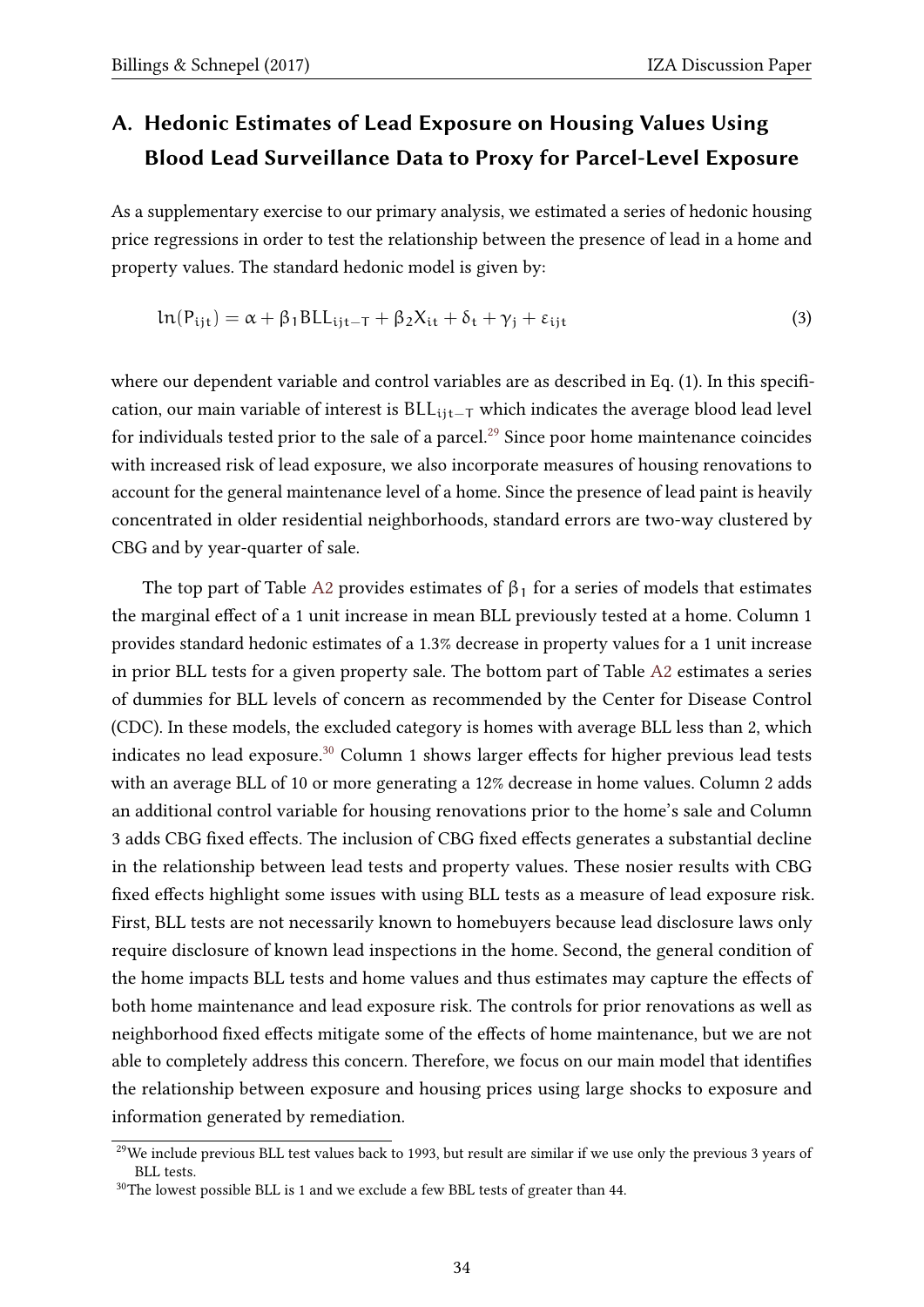<span id="page-36-0"></span>

|                                     | (1)                      | (2)                         | (3)                                          | (4)                             |
|-------------------------------------|--------------------------|-----------------------------|----------------------------------------------|---------------------------------|
|                                     | Main                     | Control for<br>Neigh Covars | Control for<br>Neigh Covars<br>& Renovations | Add CBG<br><b>Fixed Effects</b> |
| Average BLL in home (prior to sale) | $-0.0131***$<br>(0.0024) | $-0.0020$<br>(0.0015)       | $-0.0019$<br>(0.0015)                        | $-0.0002$<br>(0.0012)           |
|                                     |                          |                             |                                              |                                 |
| $2 \leq BLL \leq 4$                 | $-0.0684***$             | $-0.0237***$                | $-0.0226***$                                 | $-0.0127*$                      |
|                                     | (0.0111)                 | (0.0076)                    | (0.0076)                                     | (0.0067)                        |
| $5 \leqslant BLL \leqslant 9$       | $-0.1210***$             | $-0.0267**$                 | $-0.0256**$                                  | $-0.0081$                       |
|                                     | (0.0168)                 | (0.0115)                    | (0.0115)                                     | (0.0087)                        |
| $BLL \geqslant 10$                  | $-0.1190***$             | $-0.0339$                   | $-0.0322$                                    | $-0.0208$                       |
|                                     | (0.0391)                 | (0.0283)                    | (0.0282)                                     | (0.0260)                        |
| <b>Observations</b>                 | 27,768                   | 27,768                      | 27,768                                       | 27,768                          |

| Table A2: Relationship Between Blood Lead Test Results and Property Values |  |  |  |
|----------------------------------------------------------------------------|--|--|--|
|----------------------------------------------------------------------------|--|--|--|

 $*$  p < 0.1,  $**$  p < 0.05,  $***$  p < 0.01. Standard errors are two-way clustered by CBG and by year-quarter of sale. All models include standard hedonic controls including polynomials in age and square feet, lot size, baths, fireplace, year and quarter of sales fixed effects and we limit our sample to single family homes. Dependent variable in all models is log(sales price). Measures of lead based on average BLL tests prior to any property sale. The lowest possible BLL is 1 and we exclude a few BBL tests of greater than 44.

## B. Effects of Remediation on Residential Mobility Using Public School and Blood Lead Surveillance Data

Since our measure of residential movement is not ideal, we also estimate the effects of remediation on residential mobility using a dataset of children in public schools. This dataset, which is described in more detail in [Billings and Schnepel](#page-19-7) [\(2015\)](#page-19-7), includes all public school children and their residential address during their first year of attending school. We first link individuals to our sample of LeadSafe applicant properties at the time of a first blood lead test (typically between the age of one and two) using blood lead surveillance data and then measure whether the address reported when the individual first enters school (typically between the age of five and six) has changed from the address first reported in the blood lead testing data. Table [B3](#page-37-0) reports estimated effects of remediation on this indicator of residential mobility. We estimate a signicant decrease in the probability of moving between blood lead testing and school entry for those living in LeadSafe remediation properties. These results generate the same conclusions as Table [6](#page-30-0) in that individuals in lead-remediated properties are less likely to move.<sup>[31](#page-36-1)</sup>

<span id="page-36-1"></span><sup>&</sup>lt;sup>31</sup>The magnitudes of these results are not directly comparable to Table [6](#page-30-0) for two reasons. First, these results are looking at any residential moves by the time a child starts school (different time period). Second, school moves are based on a cross-section of applicant parcels and not the panel dataset used in Table [6.](#page-30-0)